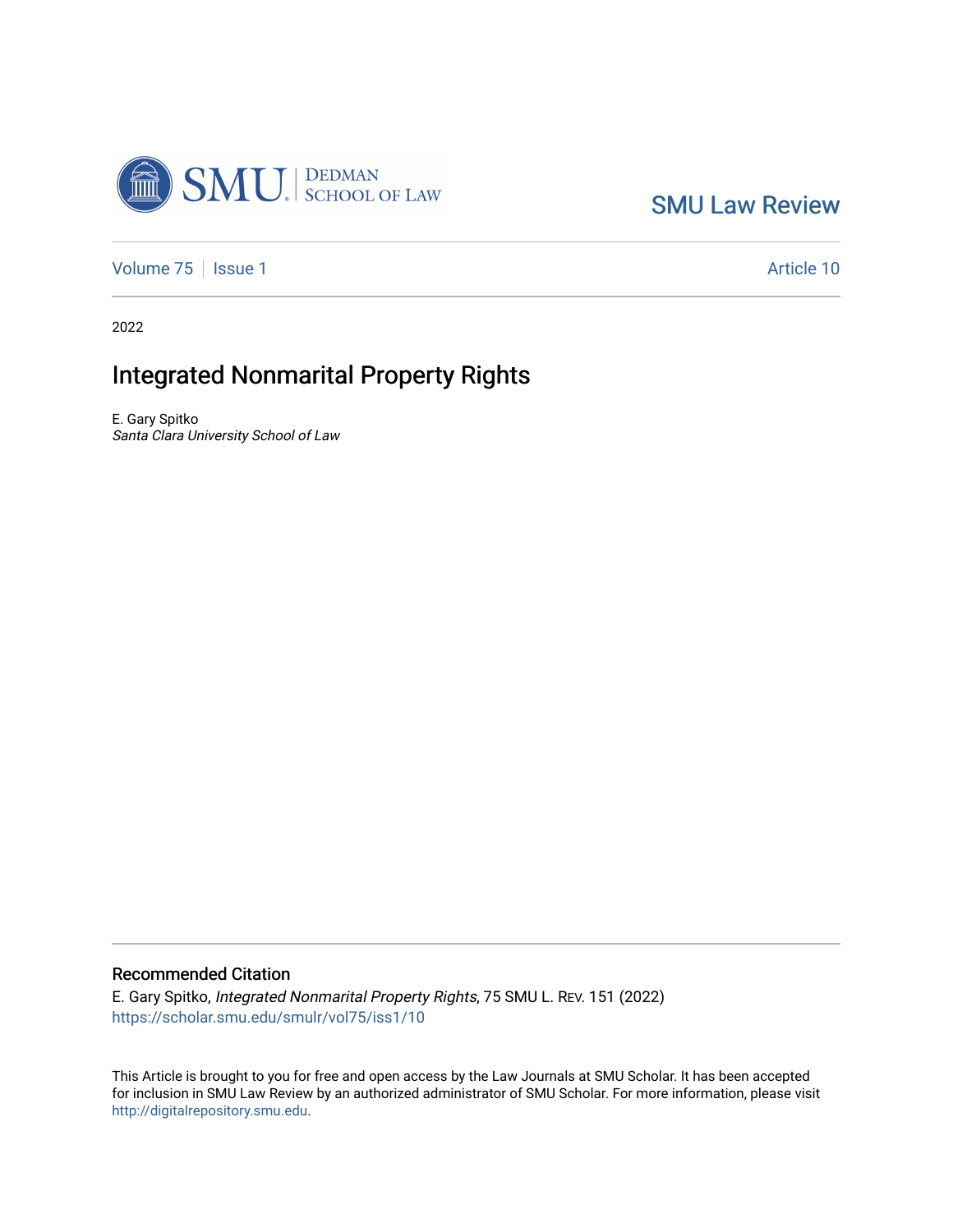# INTEGRATED NONMARITAL PROPERTY RIGHTS

*E. Gary Spitko*\*

## ABSTRACT

*Nonmarital cohabitation has become a mainstream family structure in the United States. Yet despite the increasing prevalence of nonmarital cohabitants, American family property law generally fails to support nonmarital couples. This inequality under the law disproportionately disadvantages persons of color, those with relatively less education, and couples with relatively fewer economic resources. This Article considers the post-*Obergefell *need for law reform to better support nonmarital families, examines the principles that should ground nonmarital property rights reform, and proposes a novel approach to nonmarital property rights that integrates the law of dissolution with the law of succession, unifies the law governing nonmarital property rights with the law of marital property rights, and better serves not only the relatively privileged but also the relatively disadvantaged.*

*This Article proposes an integrated "accrual adaptor" to structure nonmarital property rights at dissolution and at death. The adaptor would be applied to a jurisdiction's existing marital property law to translate a marital property right into a nonmarital property right. Thus, the proposal would not require an adopting jurisdiction to create any novel property law structures for the nonmarital context and would be fully compatible with the substantive principles and process norms that ground the adopting jurisdiction's existing marital property law doctrines.*

*The accrual feature of this Article's proposal would work to increase nonmarital property rights as the duration of the cohabitation at issue increases. This feature is premised on the notion that unmarried committed partners who have cohabited for a relatively longer period of time are more likely to have made commitments and engaged in caretaking behaviors that nonmarital property law reform should encourage. Thus, the relatively greater nonmarital property award that the proposal would assign to a cohabitation of relatively greater duration reflects the increasing trust that*

<sup>\*</sup> Presidential Professor of Ethics and the Common Good and Professor of Law, Santa Clara University School of Law. The author is grateful to Thomas P. Gallanis, Kerry L. Macintosh, participants at the 2019 Arizona State University Sandra Day O'Connor College of Law Roundtable on Nonmarriage, and participants at the 2019 American College of Trust and Estate Counsel Annual Conference for their helpful comments on earlier drafts of this Article.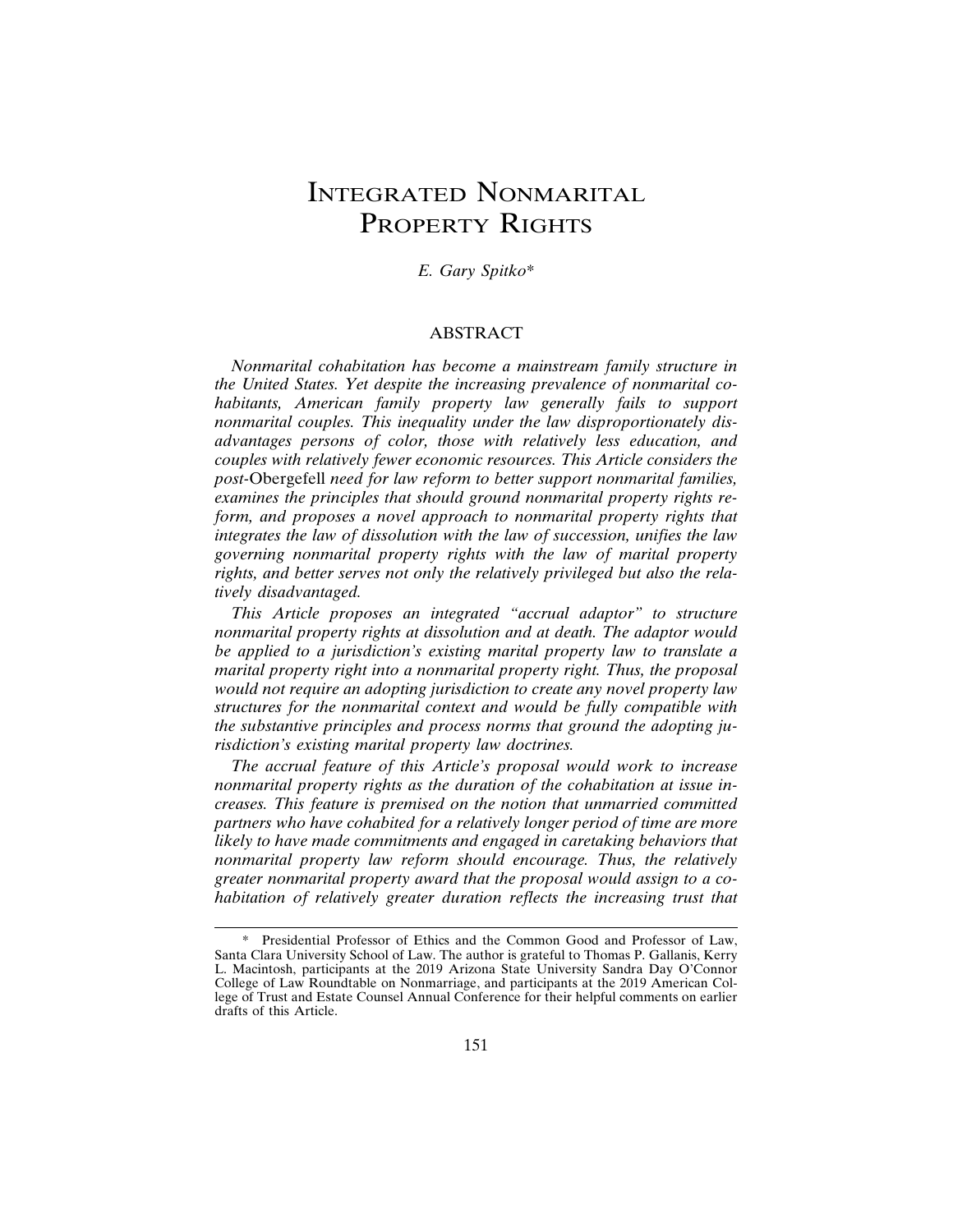*third parties develop in the propensity of the cohabitation to meet the couple's dependency needs as the relationship endures.*

*The proposed reform would provide nonmarital partners with lesser property rights as contrasted with marital partners in similar circumstances. This differential treatment is likely to make nonmarital property law reform more politically feasible in the short term. Moreover, such differential treatment can be justified in light of the greater commitment to mutual caregiving that marriage signifies in comparison to nonmarital cohabitation.*

#### TABLE OF CONTENTS

| I. BACKGROUND AND OVERVIEW                       | 152                 |
|--------------------------------------------------|---------------------|
| PRINCIPLES TO GROUND NONMARITAL<br>$H_{\perp}$   |                     |
|                                                  | 164                 |
| A. LESSER RIGHTS FOR NONMARITAL PARTNERS         | 164                 |
| B. COMPATIBILITY WITH THE VALUES AND NORMS THAT  |                     |
| GROUND MARITAL PROPERTY RIGHTS                   | 170                 |
| C. CONSIDERATION OF DURATION                     | 173                 |
|                                                  | 174                 |
|                                                  | 177                 |
| AN INTEGRATED ACCRUAL ADAPTOR FOR<br>HL.         |                     |
| NONMARITAL PROPERTY RIGHTS                       | 178                 |
| A. QUALIFICATION OF AN APPLICANT AS AN UNMARRIED |                     |
| COMMITTED PARTNER                                | 178                 |
| B. QUANTIFICATION OF THE NONMARITAL PROPERTY     |                     |
|                                                  | 179                 |
|                                                  | 180                 |
| $2^{\circ}$                                      | 183                 |
|                                                  | 186                 |
|                                                  | The Accrual Feature |

#### I. BACKGROUND AND OVERVIEW

FOR more than half a century, marriage rates in the United States have been steadily declining.<sup>1</sup> Conversely, in the last several decades, cohabitation rates have increased across all adult age have been steadily declining.<sup>1</sup> Conversely, in the last several decades, cohabitation rates have increased across all adult age

<sup>1.</sup> *See, e.g.*, *Provisional Number of Marriages and Marriage Rate: United States, 2000- 2019*, CTRS. FOR DISEASE CONTROL & PREVENTION 1 (2019), https://www.cdc.gov/nchs/ data/dvs/national-marriage-divorce-rates-00-19.pdf [https://perma.cc/EY4E-4WKX] (reporting a decline in marriage rate from 8.2 per 1,000 total population in 2000 to 6.1 per 1,000 total population in 2019); JULIANA HOROWITZ, NIKKI GRAF & GRETCHEN LIVING-STON, PEW RSRCH. CTR., MARRIAGE AND COHABITATION IN THE U.S. 14 (2019), https:// www.pewresearch.org/social-trends/wp-content/uploads/sites/3/2019/11/

PSDT\_11.06.19\_marriage\_cohabitation\_FULL.final\_.pdf [https://perma.cc/2A6A-USK4] (reporting that the percentage of U.S. adults who are married fell from 58% in 1995 to 53% in 2019); Lawrence W. Waggoner, *With Marriage on the Decline and Cohabitation on the Rise, What About Marital Rights for Unmarried Partners?*, 41 AM. COLL. TR. & EST. COUNS. L.J., 49, 51–53 (2015) (discussing evidence of the decline of marriage rates between 1967 and 2012).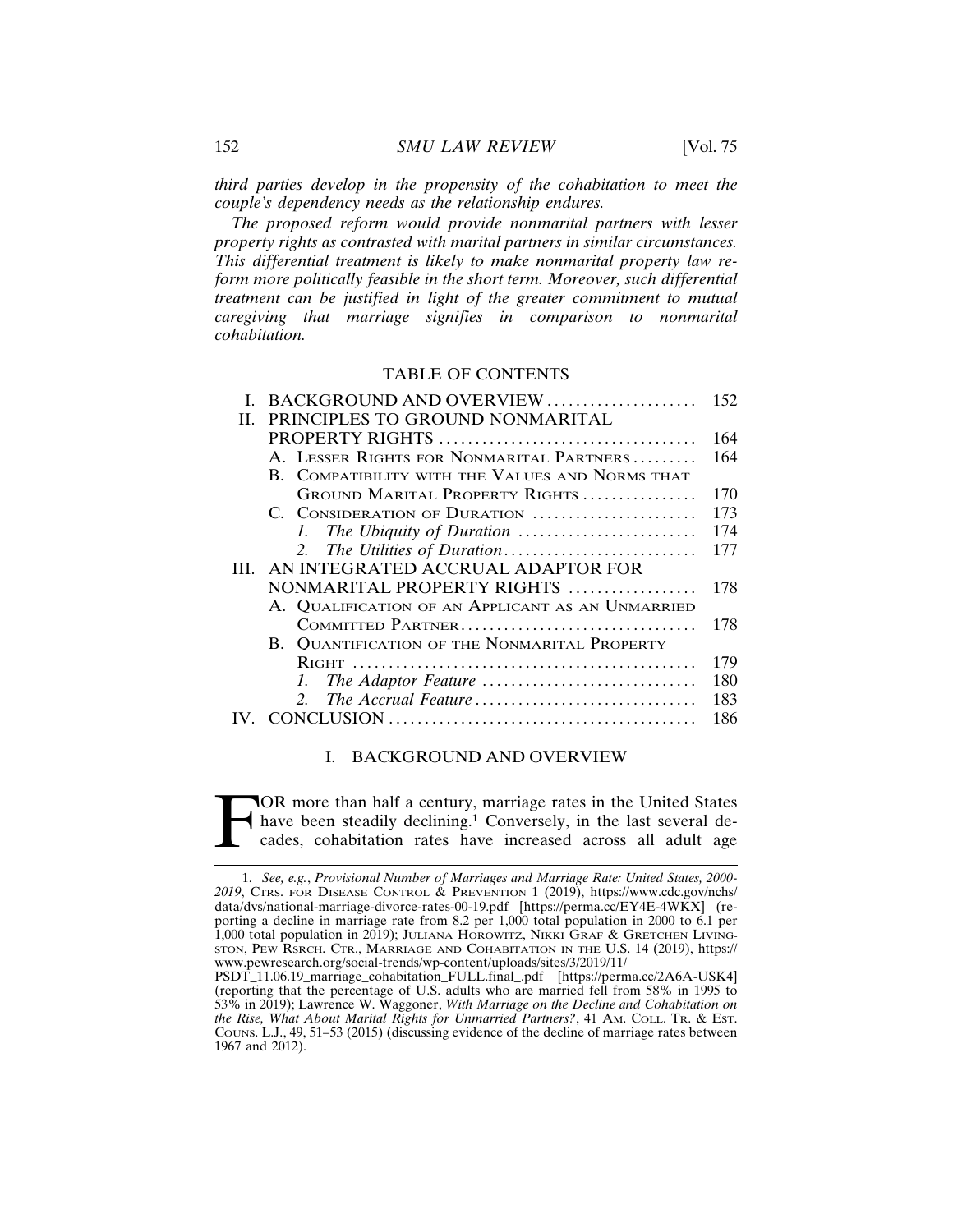groups.2 Nonmarital cohabitation has now become a mainstream family structure in the United States.<sup>3</sup> In 2019, the Pew Research Center reported that 7% of Americans were cohabiting.4 Cohabitation rates should be expected to continue to rise for the foreseeable future as younger cohorts with relatively more favorable attitudes toward cohabitation replace older cohorts that are relatively less accepting of cohabitation.<sup>5</sup>

This Article is concerned primarily with property rights for unmarried cohabitants, especially regarding marital property rights.6 Federal and state laws provide marital partners with a vast array of legal protections, entitlements, monetary benefits, and property rights.7 Significant marital property rights include, for example: community property rights in the nine states that follow community property principles; the right to seek spousal maintenance and an equitable division of marital property at fracture of the relationship; priority for the surviving spouse under every state's intestacy scheme; and the right of the surviving spouse to take a forced share of the decedent spouse's estate in all but one of the separate property states.<sup>8</sup>

A significant minority of states offer nonmarital couples the option of registering as civil union partners, domestic partners, or designated beneficiaries.9 These licensing regimes afford registrants comprehensive state

3. *See, e.g.*, Waggoner, *supra* note 1, at 55–56 (discussing evidence of the increase in cohabitation rates principally between 2000 and 2010).

4. HOROWITZ ET AL., *supra* note 1, at 4–5.

6. Despite this primary focus, the Article's principal proposed legal reform may have application not only to nonmarital property rights but also to the provision to nonmarital cohabitants of a variety of additional federal and state legal protections and entitlements, such as family medical leave rights and monetary benefits, such as social security benefits.

7. Baskin v. Bogan, 766 F.3d 648, 658–59 (7th Cir. 2014) (listing many of the "tangible" benefits of marriage under Indiana, Wisconsin, and federal law); Goodridge v. Dep't. of Pub. Health, 798 N.E.2d 941, 955–56 (Mass. 2003) (noting that "[t]he benefits accessible only by way of a marriage license are enormous, touching nearly every aspect of life and death" and setting forth a non-comprehensive list of dozens of such rights); Gregg Strauss, *Why the State Cannot "Abolish Marriage": A Partial Defense of Legal Marriage*, 90 IND. L.J. 1261, 1268–73 (2015) (discussing several categories of legal benefits arising from marital status).

8. Strauss, *supra* note 7, at 1268–73 (discussing principles of equitable distribution and spousal maintenance); ROBERT H. SITKOFF & JESSE DUKEMINIER, WILLS, TRUSTS, AND ESTATES 72–73, 520–28, 553–55 (10th ed. 2017) (discussing principles of community property in Arizona, California, Idaho, Louisiana, Nevada, New Mexico, Texas, Washington, and Wisconsin; the surviving spouse's privileged status under state intestacy statutes; and the surviving spouse's forced share in all of the separate property states except for Georgia).

9. *See generally* NAT'L CTR. FOR LESBIAN RTS., MARRIAGE, DOMESTIC PARTNER-SHIPS, AND CIVIL UNIONS: SAME-SEX COUPLES WITHIN THE UNITED STATES 5–23 (2020),

<sup>2.</sup> *See, e.g.*, HOROWITZ ET AL., *supra* note 1, at 15 (reporting in 2019 that "cohabitation rates have increased across all age groups since 1995").

<sup>5.</sup> Susan L. Brown & Matthew R. Wright, *Older Adults' Attitudes Toward Cohabitation: Two Decades of Change*, 71 J. GEREONTOLOGY: SOC. SCIS. 755, 759–63 (2016) (reporting the results of their study evidencing that growing support for cohabitation among older adults is driven principally by cohort replacement rather than intracohort change of attitudes and concluding that "[t]his growth [in acceptance of cohabitation among older adults] coupled with an increasing share of unmarried adults portends rising levels of later life cohabitation in the coming years").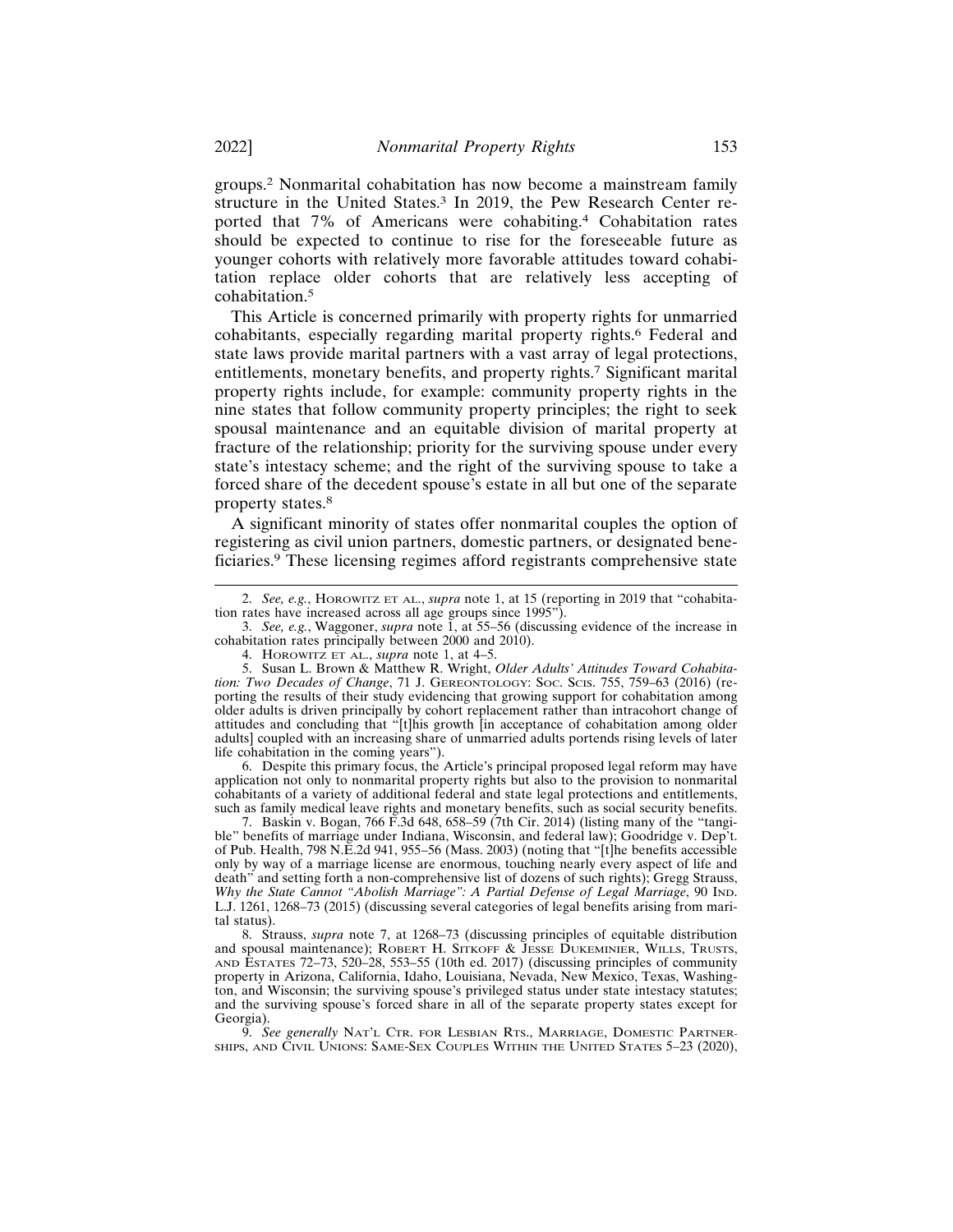property rights.10 For example, California law affords to domestic partners all of the state rights that it affords to marital partners.<sup>11</sup> Importantly, California also imposes on domestic partners "the same responsibilities, obligations, and duties under law" that it imposes upon marital spouses.12 This type of domestic partnership is, quite simply, marriage identified by a modern alternative label.<sup>13</sup>

Despite the increasing prevalence of nonmarital cohabitants, American family property law generally fails to support unlicensed nonmarital couples.14 For example, the Uniform Probate Code, which comprehensively addresses probate and non-probate transfers of property at death, fails to even acknowledge the existence of nonmarital couples.15 Indeed, no state treats a surviving unlicensed nonmarital cohabitant as an heir of the decedent partner under its intestacy statute or affords them the right to claim a forced share of the decedent partner's estate under its elective share statute.<sup>16</sup>

14. *See, e.g.*, Danaya Wright & Beth Sterner, *Honoring Probable Intent in Intestacy: An Empirical Assessment of the Default Rules and the Modern Family*, 42 AM. COLL. TR. & EST. COUNS. L.J. 341, 369 (2017) ("The more people in non-traditional family structures must rely on intestacy for passing wealth to their loved ones, the less likely the fit will be equitable, as the intestacy laws rely heavily on marriage and biological relationships for inheritance rights."); Clare Huntington, *Postmarital Family Law: A Legal Structure for Nonmarital Families*, 67 STAN. L. REV. 167, 178 (2015) (discussing ways in which the law fails to protect nonmarital couples).

15. *See* Bridget J. Crawford & Anthony C. Infanti, *A Critical Research Agenda for Wills, Trusts, and Estates*, 49 REAL PROP., TR. & EST. L.J. 317, 338 (2014) (citing UNIF. PROB. CODE §§ 2-101 to 105 (amended 2010)) ("Thus, as currently drafted, the [Uniform Probate Code] continues not only to reflect but also to further entrench the privileging of marriage, attempting to skew and direct choices regarding family formation rather than leaving it to the affected individuals to choose the family form that best suits them."); E. Gary Spitko, *The Expressive Function of Succession Law and the Merits of Non-Marital Inclusion*, 41 ARIZ. L. REV. 1063, 1104 (1999) (noting that Article II of the Uniform Probate Code "not only fails to provide intestate inheritance rights for same-sex committed partners, but also contains no indication in its two hundred-plus pages of provisions and commentary that gay men, lesbians, or the families of either exist").

16. For an example of a court holding that no equitable remedies exist to overcome this treatment, see *In re Estate of Alexander*, 445 So. 2d 836, 840 (Miss. 1984) (holding that no equitable remedy was available to a surviving nonmarital cohabitant who had lived with the decedent for thirty-three years and who sought an equitable lien granting her a life estate in the residence that she had shared with the decedent). A New Hampshire statute

https://www.nclrights.org/wp-content/uploads/2015/07/Relationship-Recognition.pdf [https://perma.cc/35LR-MEVE] (listing nine states and the District of Columbia that offer nonmarital partners the option of registering their relationship).

<sup>10.</sup> *See, e.g.*, COLO. REV. STAT. ANN. § 14-15-107(1) (West 2021) ("A party to a civil union has the rights, benefits, protections, duties, obligations, responsibilities, and other incidents under law as are granted to or imposed upon spouses . . . ."); OR. REV. STAT. ANN. § 106.340 (West 2021) (extending the privileges and obligations of marriage to domestic partners).

<sup>11.</sup> CAL. FAM. CODE § 297.5(a) (West 2021) ("Registered domestic partners shall have the same rights, protections, and benefits, and shall be subject to the same responsibilities, obligations, and duties under law, whether they derive from statutes, administrative regulations, court rules, government policies, common law, or any other provisions or sources of law, as are granted to and imposed upon spouses.").

<sup>12.</sup> *Id.*

<sup>13.</sup> *See* Dwight G. Duncan, *The Federal Marriage Amendment and Rule by Judges*, 27 HARV. J.L. & PUB. POL'Y 543, 550 (2004) (describing civil unions as "marriage-in-all-butname").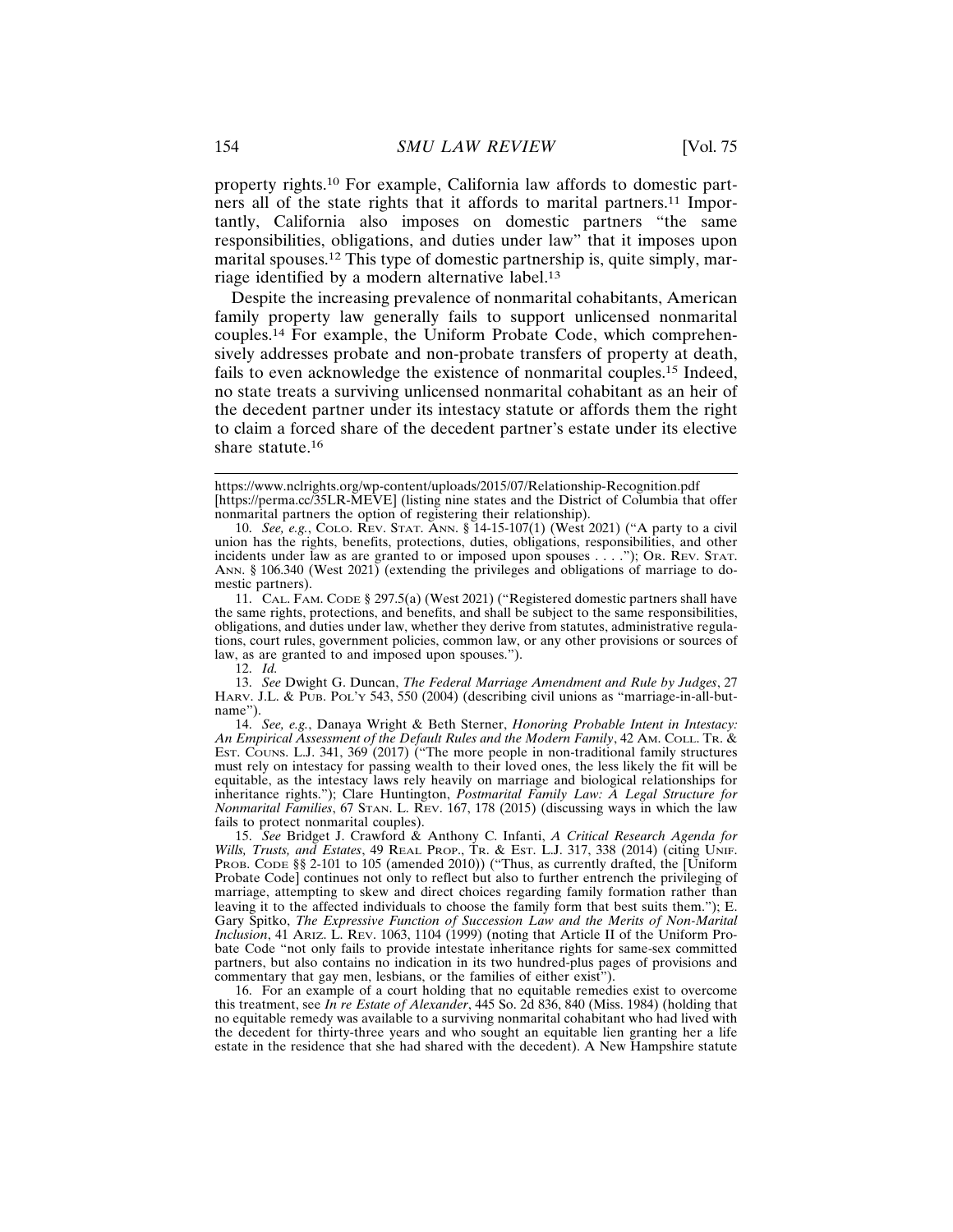State law governing the property rights of unlicensed nonmarital cohabitants during the joint lives of the partners is far more complicated and varied.17 At one extreme, Illinois case law is utterly hostile to nonmarital property rights.18 The state rejects any "mutually enforceable property rights" arising from a nonmarital relationship, regardless of whether the claim is grounded in express contract, implied contract, or equity.19 Thus, to prevail on a claim under Illinois law against one's nonmarital partner, one must demonstrate that the claim has an economic basis independent of the nonmarital cohabitation.20 Illinois's public policies in favor of marriage and against common law marriage undergird this hostility to the recognition of property rights arising from cohabitation.<sup>21</sup>

At the far opposite end of the spectrum from Illinois, Washington state case law provides for equitable distribution of property acquired during certain nonmarital cohabitations.22 To qualify for equitable distribution, a nonmarital cohabitant must first demonstrate that both partners enjoyed a "meretricious relationship," which Washington case law defines as a "stable, marital-like relationship where both parties cohabit with the knowledge that a lawful marriage between them does not exist."23 Washington courts apply a non-exhaustive, five-factor test to analyze whether a meretricious relationship existed: "continuous cohabitation, duration of the relationship, purpose of the relationship, pooling of resources and services for mutual benefit, and the intent of the parties."24 If a court

18. *See* Blumenthal v. Brewer, 69 N.E.3d 834, 860 (Ill. 2016); Hewitt v. Hewitt, 394 N.E.2d 1204, 1211 (Ill. 1979). Georgia law arguably falls at the same far end of the spectrum as Illinois law. Rehak v. Mathis, 238 S.E.2d 81, 82 (Ga. 1977) (holding that claims premised upon a nonmarital cohabitation were not enforceable given that such claims were "founded upon an illegal or immoral consideration"). *But see* Cates v. Brown, 850 S.E.2d 764, 767 (Ga. Ct. App. 2020) (commenting that "the [Georgia] Supreme Court's statements in holding that the fornication statute was unconstitutional bring *Rehak*'s continued applicability into doubt").

19. *See Blumenthal*, 69 N.E.3d at 858, 860; *Hewitt*, 394 N.E.2d at 1210.

20. *See Blumenthal*, 69 N.E.3d at 855–56; Spafford v. Coats, 455 N.E.2d 241, 245 (Ill. App. Ct. 1983) ("[W]here the claims [between nonmarital cohabitants] do not arise from the relationship between the parties and are not rights closely resembling those arising from conventional marriages, we conclude that the public policy expressed in *Hewitt* does not bar judicial recognition of such claims.").

21. *See Blumenthal*, 69 N.E.3d at 857–59; *Hewitt*, 394 N.E.2d at 1207, 1209–11.

22. *See, e.g.*, *In re* Marriage of Pennington, 14 P.3d 764, 769–770 (Wash. 2000) (en

banc); *In re* Marriage of Lindsey, 678 P.2d 328, 331 (Wash. 1984) (en banc). 23. *In re Marriage of Pennington*, 14 P.3d at 770–71; Connell v. Francisco, 898 P.2d 831, 834 (Wash. 1995) (en banc).

24. *In re Marriage of Pennington*, 14 P.3d at 770 (citing *Connell*, 898 P.2d at 834).

provides that "persons cohabiting and acknowledging each other as husband and wife, and generally reputed to be such, for the period of 3 years, and until the death of one of them, shall thereafter be deemed to have been legally married." N.H. REV. STAT. § 457:39. Thus, cohabitants who qualify under the statute are *married* under New Hampshire law for the purposes of intestacy and the elective share.

<sup>17.</sup> *See* Raymond C. O'Brien, *Marital Versus Nonmarital Entitlements*, 45 AM. COLL. TR. & EST. COUNS. L.J. 79, 85–86, 117–24 (2020) (discussing how "state courts and legislatures take a variety of approaches to petitions for redress submitted by one nonmarital cohabitant against the other"); Strauss, *supra* note 7, at 1276–83 (surveying state law governing property rights of nonmarital cohabitants).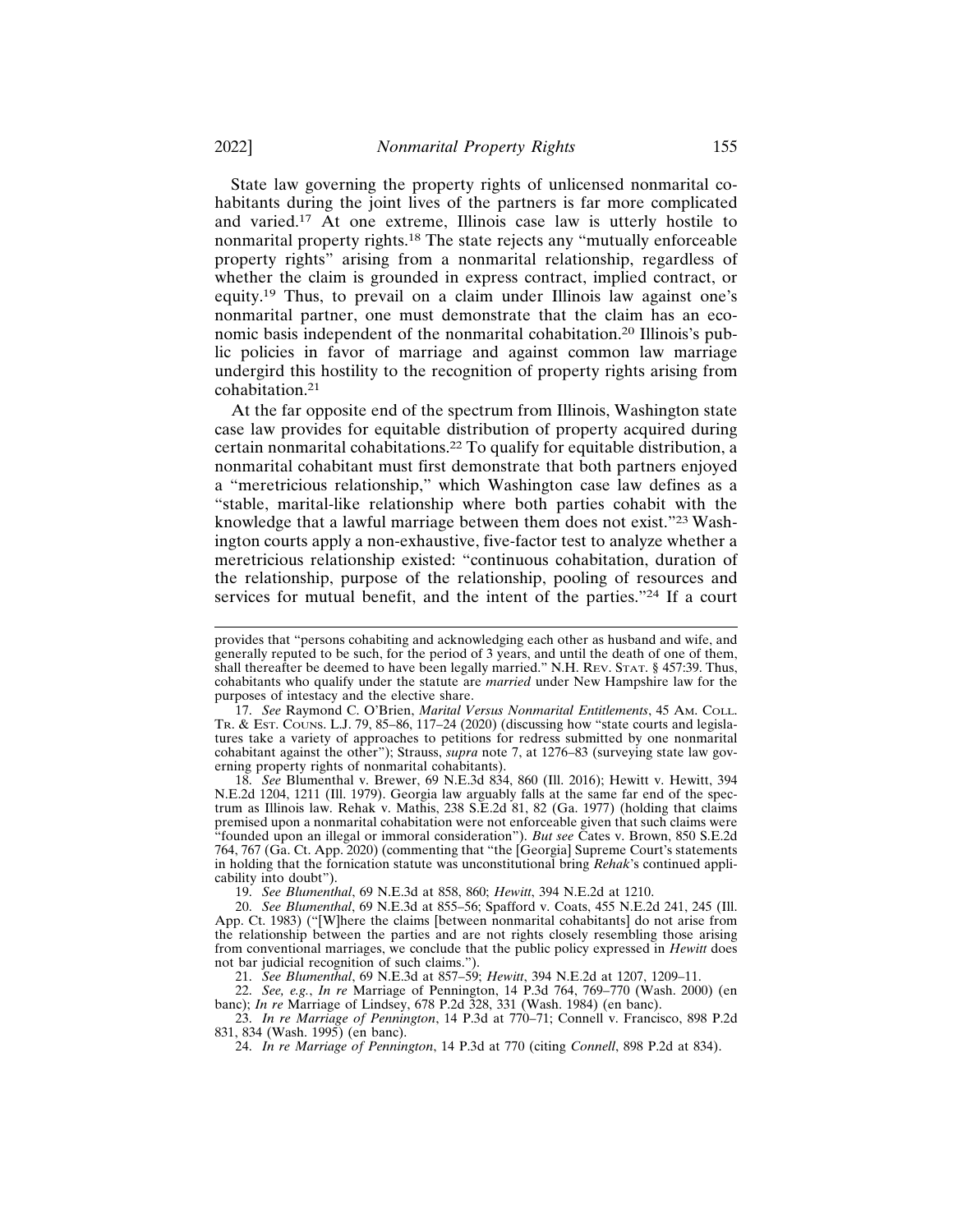finds that a meretricious relationship existed, the court will presume that all property acquired during the relationship belongs to both partners and will equitably distribute all property between the partners (if the presumption is not rebutted).<sup>25</sup> In equitably distributing the property acquired during the meretricious relationship, the court, for guidance, may look to Washington's statute governing the disposition of property upon dissolution of a marriage.<sup>26</sup>

In between the extremes of Illinois's hostility to nonmarital property rights and Washington's marriage-like equitable distribution for meretricious relationships, the vast majority of states require a nonmarital cohabitant who seeks to assert a property claim against a partner arising from their cohabitation to rely upon a variety of contract and equitable doctrines, such as express contract,<sup>27</sup> implied-in-fact contract,<sup>28</sup> quantum

<sup>25.</sup> *In re Marriage of Pennington*, 14 P.3d at 770; *Connell*, 898 P.2d at 836–37.

<sup>26.</sup> *In re Marriage of Pennington*, 14 P.3d at 770; *Connell*, 898 P.2d at 835.

<sup>27.</sup> *See, e.g.*, Tomal v. Anderson, 426 P.3d 915, 923 (Alaska 2018) ("[A] valid contract between the [nonmarital cohabitant] parties—express or implied—will control the classification [of property as separate or partnership property] in the first instance."); Joan S. v. John S.,  $427$  A.2d  $498$ ,  $500$  (N.H. 1981) ("[A] court will enforce an action in contract [between nonmarital cohabitants], if one can be shown to exist, to the extent that it is not founded upon the consideration of meretricious sexual relations."); Morone v. Morone, 413 N.E.2d 1154, 1157–58 (N.Y. 1980) (holding an express cohabitation contract to be enforceable); Marvin v. Marvin, 557 P.2d 106, 116 (Cal. 1976) (en banc) (holding that a nonmarital cohabitant had stated a cause of action for breach of an express contract and basing that holding "on the principle that adults who voluntarily live together and engage in sexual relations are nonetheless as competent as any other persons to contract respecting their earnings and property rights").

<sup>28.</sup> *See, e.g.*, W. States Constr., Inc. v. Michoff, 840 P.2d 1220, 1224 (Nev. 1992) (holding that "unmarried cohabiting adults may agree to hold property that they acquire as though it were community property" and concluding "that there is substantial evidence to support the district court's finding that [the cohabitants] impliedly agreed to hold their property as though they were married"); Watts v. Watts, 405 N.W.2d 303, 313 (Wis. 1987) (concluding that a nonmarital cohabitant may bring "a claim for damages resulting from the [partner]'s breach of an express or an implied in fact contract to share with the [cohabitant] the property accumulated through the efforts of both parties during their relationship"); Cook v. Cook, 691 P.2d 664, 667, 670 (Ariz. 1984) ("Although isolated acts of joint participation such as cohabitation or the opening of a joint account may not suffice to create a contract, the fact finder may infer an exchange of promises, and the existence of the contract, from the entire course of conduct between the parties."); *Marvin*, 557 P.2d at 110, 116 ("In the absence of an express contract, the courts should inquire into the conduct of the [nonmarital cohabitant] parties to determine whether that conduct demonstrates an implied contract, agreement of partnership or joint venture, or some other tacit understanding between the parties.").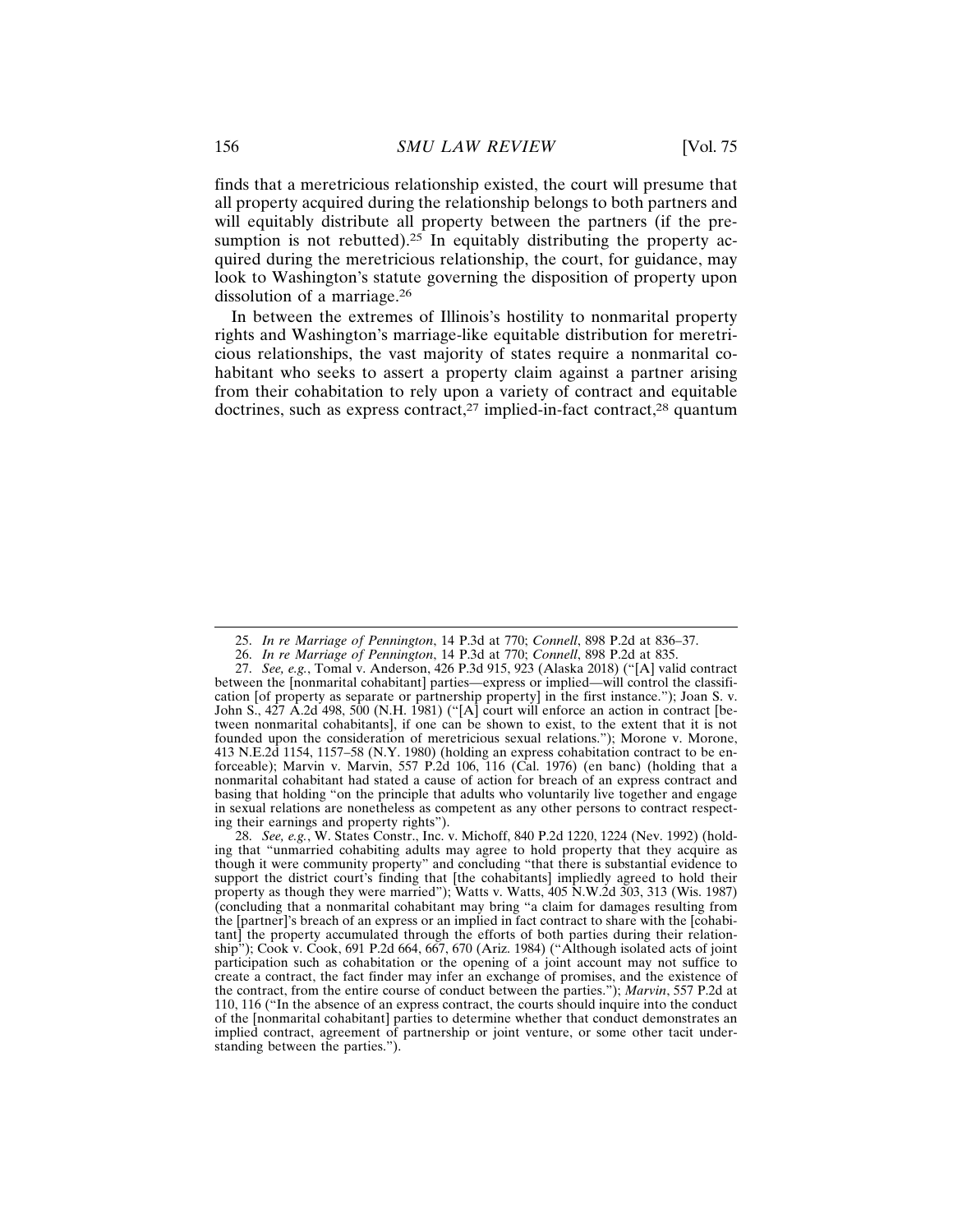meruit,<sup>29</sup> unjust enrichment,<sup>30</sup> constructive trust,<sup>31</sup> and equitable adjustment.32 Not all of these states recognize all of these types of claims in the context of a nonmarital cohabitation. Some states, for example, refuse to recognize implied cohabitation contracts.33 Moreover, some states impose additional requirements for certain claims by one cohabitant against another. For example, a few states will not enforce even an express cohabitation contract unless the contract is in writing.<sup>34</sup>

In light of this jumble of limited state protections for nonmarital cohabitants, how to respond to increasing cohabitation rates and decreasing marriage rates has been a central issue for U.S. law reform for decades.<sup>35</sup>

32. *See, e.g.*, *In re* Mallett, 37 A.3d 333, 338 (N.H. 2012) (noting that "where such theories are properly raised, unmarried couples living together may be able to obtain equitable adjustment of their rights").

33. *See, e.g.*, Morone v. Morone, 413 N.E.2d 1154, 1157–58 (N.Y. 1980) ("Finding an implied contract such as was recognized in *Marvin v. Marvin* . . . to be conceptually so amorphous as practically to defy equitable enforcement" and declining to recognize an implied cohabitation agreement (citation omitted)).

34. *See, e.g.*, MINN. STAT. ANN. § 513.075 (West 2021) (cohabitation agreement governing property and financial relations must be in writing and signed by the parties); N.J. STAT. ANN. § 25:1–5(h) ("A promise by one party to a non-marital personal relationship to provide support or other consideration for the other party, either during the course of such relationship or after its termination" is not binding unless in writing); TEX. BUS. & COM. CODE ANN. § 26.01(a)(1)-(2), (b)(3) (West 2021) ("[A]n agreement made on consideration of . . . nonmarital conjugal cohabitation" is not enforceable unless it is "in writing" and "signed by the person to be charged with the promise"); Kohler v. Flynn, 493 N.W.2d 647, 649 (N.D. 1992) ("If live-in companions intend to share property, they should express that intention in writing.").

35. *See, e.g.*, Huntington, *supra* note 14, at 174 ("The shift toward the nonmarital family is the most important challenge facing family law today, and it is essential to think critically about how to occupy the legal space left open by the retreat of marriage."); Thomas P. Gallanis, *The Flexible Family in Three Dimensions*, 28 LAW & INEQ. 291, 291

<sup>29.</sup> *See, e.g.*, Boland v. Catalano, 521 A.2d 142, 146 (Conn. 1987); *Marvin*, 557 P.2d at 110, 122–23 ("[A] nonmarital partner may recover in quantum meruit for the reasonable value of household services rendered less the reasonable value of support received if he can show that he rendered services with the expectation of monetary reward.").

<sup>30.</sup> *See, e.g.*, Cates v. Brown, 850 S.E.2d 764, 767–68 (Ga. Ct. App. 2020) (recognizing a nonmarital cohabitant's right to bring an unjust enrichment claim); Salzman v. Bachrach, 996 P.2d 1263, 1266 (Colo. 2000) (en banc) (allowing cohabitant's claim against partner for unjust enrichment); Cates v. Swain, 215 So.3d 492, 496–97 (Miss. 2013) (holding that a court may "grant relief to [a cohabitant] based on the theory of unjust enrichment"); *Watts*, 405 N.W.2d at 313–14 ("Many courts have held, and we now so hold, that unmarried cohabitants may raise claims based upon unjust enrichment following the termination of their relationships where one of the parties attempts to retain an unreasonable amount of the property acquired through the efforts of both."); Turner v. Freed, 792 N.E.2d 947, 950 (Ind. Ct. App. 2003) ("This Court already has determined that a party who cohabitates with another person without subsequent marriage is entitled to relief upon a showing of . . . a viable equitable theory such as . . . unjust enrichment.").

<sup>31.</sup> *See, e.g.*, Goode v. Goode, 396 S.E.2d 430, 438 (W. Va. 1990) (holding that "a court may order a division of property acquired by a man and woman who are unmarried cohabitants, but who have considered themselves and held themselves out to be husband and wife[,]" and that "[s]uch order may be based upon principles of contract, either express or implied, or upon a constructive trust"); *Watts*, 405 N.W.2d at 315 (holding "that if the [cohabitant] can prove the elements of unjust enrichment . . . she will be entitled to demonstrate further that a constructive trust should be imposed as a remedy"); *Marvin*, 557 P.2d at 110 (stating that a court considering a claim concerning the distribution of property acquired during a nonmarital relationship "may also employ . . . equitable remedies such as constructive or resulting trusts").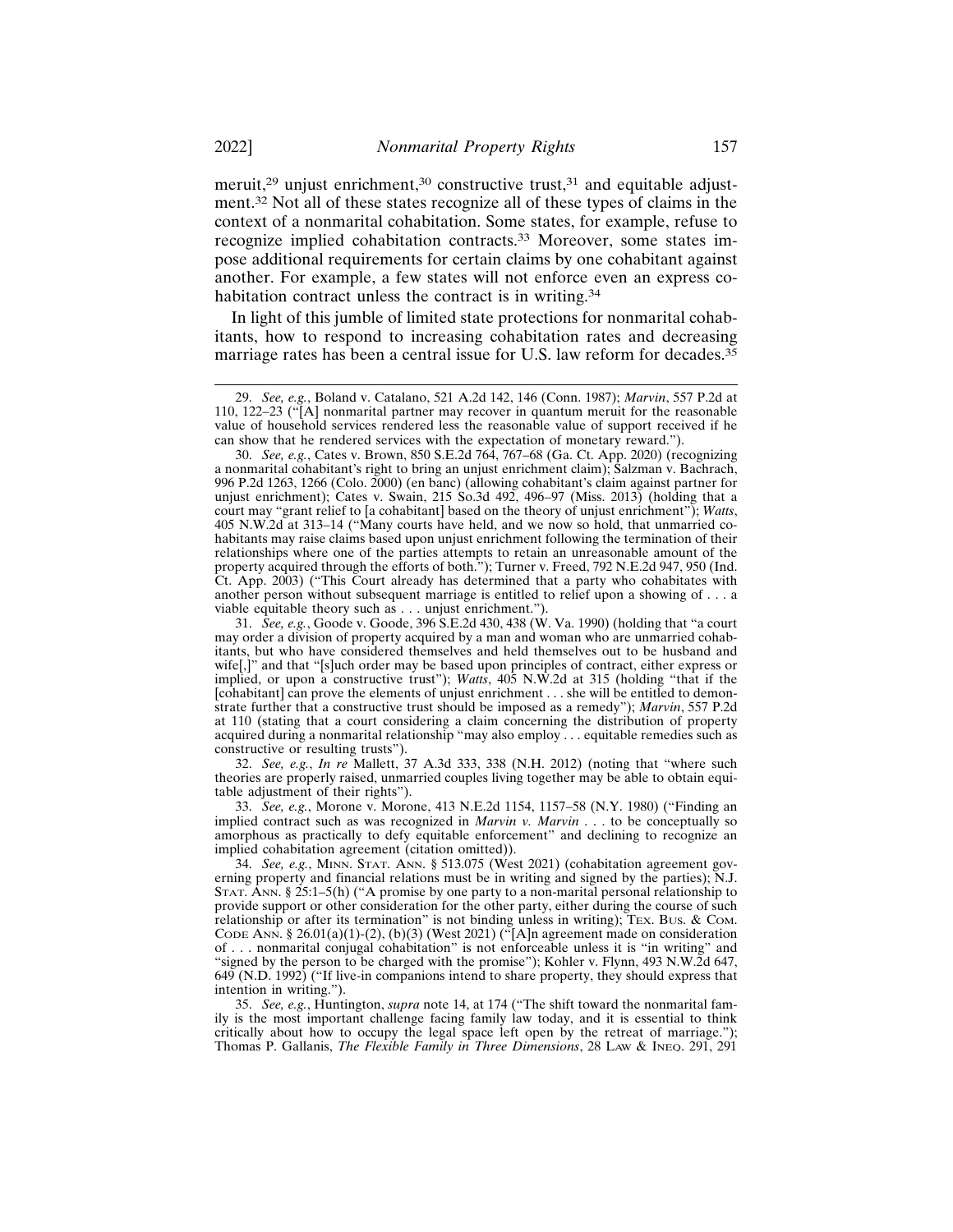Early on, this nonmarital property law reform movement intersected with the LGBT Civil Rights Movement.36 Widespread calls for law reform to better support nonmarital partners began long before any U.S. state recognized the right of a same-sex couple to marry and long before marriage equality seemed feasible.37 For example, beginning in the early 1980s, gay and lesbian rights activists lobbied municipalities to create domestic partnership registries and to recognize limited but significant rights, such as hospital visitation privileges for registrants.<sup>38</sup>

Marriage inequality added urgency to these nonmarital law reform efforts.39 The exclusion of same-sex couples from state-sanctioned marriage and its considerable rights and protections exposed same-sex couples to the risk of significant financial and emotional burdens.40 Thus, marriage inequality caused the extension of rights to nonmarital couples to be seen as a gay civil rights priority.<sup>41</sup> At the same time, intense hostility to any legal recognition for gay relationships imposed an additional obstacle for nonmarriage law reform efforts.<sup>42</sup>

37. *See* Douglas NeJaime, *Before Marriage: The Unexplored History of Nonmarital Recognition and Its Relationship to Marriage*, 102 CALIF. L. REV. 87, 91 (2014) (arguing that "before *Baehr* [*v. Lewin*] and the marriage advocacy that would follow[,] marriage shaped nonmarital recognition and, conversely, nonmarital recognition shaped marriage"); *see also* NANCY D. POLIKOFF, BEYOND (STRAIGHT AND GAY) MARRIAGE 49 (2008); Murray, *supra* note 36, at 1250.

38. Strauss, *supra* note 7, at 1276 ("LGBT advocates convinced municipalities to enact the first [domestic partnership] registries in the 1980s, when state-level recognition was politically infeasible.").

39. NeJaime, *supra* note 37, at 128.

40. *See, e.g.*, *In re* Guardianship of Kowalski, 478 N.W.2d 790, 791–92 (Minn. Ct. App. 1991) (recounting lesbian partner's multi-year effort to be allowed to visit with and be appointed guardian of her partner with whom she had lived for four years prior to her partner becoming disabled); E. Gary Spitko, *Gone But Not Conforming: Protecting the Abhorrent Testator from Majoritarian Cultural Norms Through Minority-Culture Arbitration*, 49 CASE W. RSRV. L. REV. 275, 281–85 (1999) (explaining how a testator who disinherits her close blood relations in favor of her same-sex romantic partner is at elevated risk of having a trier of fact discard her estate plan).

41. *See generally* POLIKOFF, *supra* note 37, at 46–62; NeJaime, *supra* note 37, at 104–05, 114.

42. *See, e.g.*, Susan N. Gary, *The Probate Definition of Family: A Proposal for Guided Discretion in Intestacy*, 45 U. MICH. J.L. REFORM 787, 798 (2012) (attributing the Uniform Probate Code's lack of inheritance rights for unmarried partners, in part, to the political reality that "[r]ecognition of unmarried partners, particularly same-sex partners, was, and continues to be, controversial throughout the United States").

<sup>(2010) (&</sup>quot;One of the central questions facing American family law throughout the last quarter century, and continuing today, is how to respond to the 'extraordinary growth in the rate of nonmarital cohabitation.'"); E. Gary Spitko, *An Accrual/Multi-Factor Approach to Intestate Inheritance Rights for Unmarried Committed Partners*, 81 OR. L. REV. 255, 255–56 (2002) (identifying the need to "better serve non-marital families while at the same time maintaining a reasonable ease of administration of estates" as "a most pressing challenge facing inheritance law scholars").

<sup>36.</sup> *See, e.g.*, Melissa Murray, Obergefell v. Hodges *and Nonmarriage Inequality*, 104 CALIF. L. REV. 1207, 1240 (2016) ("[T]he earliest [domestic partnership] regimes were broadly associated with efforts to secure rights for same-sex couples."); Grace Ganz Blumberg, *The Regularization of Nonmarital Cohabitation: Rights and Responsibilities in the American Welfare State*, 76 NOTRE DAME L. REV. 1265, 1268–69 (2001) ("[S]ame-sex couples have been the dominant force in the movement to regularize nonmarital cohabitation.").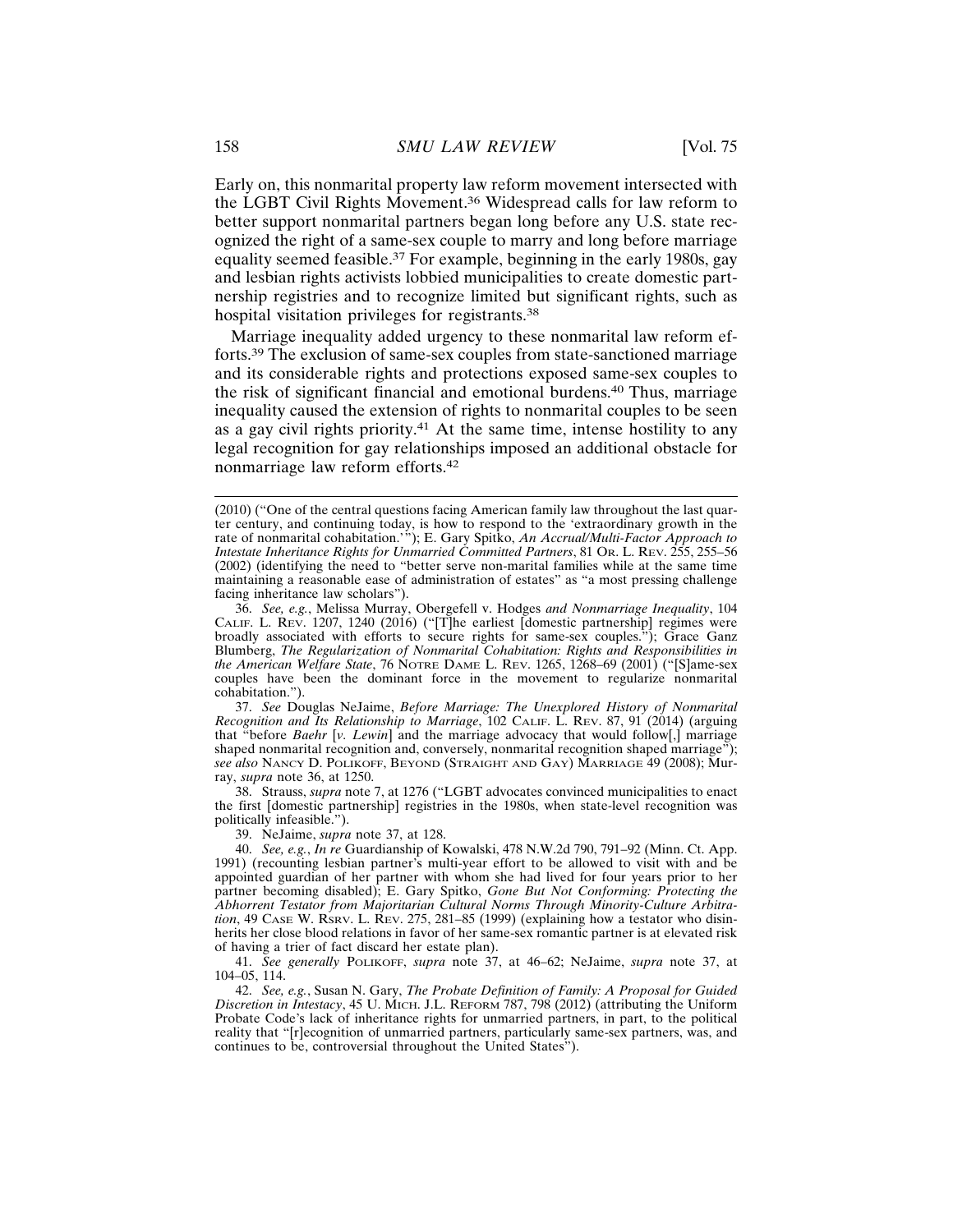In the wake of the Supreme Court's decision in *Obergefell v. Hodges*, 43 holding that the Due Process and Equal Protection Clauses of the Fourteenth Amendment preclude a state from denying marriage recognition to same-sex couples,<sup>44</sup> the landscape for nonmarital property law reform has shifted.45 Marriage equality has rendered moot a principal argument against nonmarital property rights grounded in hostility toward recognition of gay unions: the fear expressed by some that domestic partner benefits would pave the way for same-sex marriage.<sup>46</sup>

On the other hand, marriage equality removes one compelling social justice argument in favor of extending legal protections to nonmarital couples47: failure to extend marital property rights to persons who are excluded from marriage because of their sexual orientation is a greater and distinct injustice than denial of property rights to couples who choose not to exercise their freedom to marry.48 At the same time, marriage equality allows for a more concentrated focus on the argument that nonmarital property rights undermine marriage by incentivizing those who are free to marry to choose not to do so.<sup>49</sup>

46. *See* NeJaime, *supra* note 37, at 153 (discussing the argument by lawmakers opposed to California's domestic partnership ordinance "that the domestic partnership law would both weaken the institution of marriage and pave the way for same-sex marriage").

47. Kaiponanea T. Matsumura, *A Right Not to Marry*, 84 FORDHAM L. REV. 1509, 1519 (2016) ("Municipalities and states that created domestic partnerships as a way to create some parity for same-sex couples might no longer see the need to provide those benefits to the unmarried."). For a discussion of scholarly arguments that *Obergefell* and other gay rights decisions "further entrench the supremacy of marriage" and may lead to an increase in discrimination against the unmarried, see Courtney G. Joslin, *The Gay Rights Canon and the Right to Nonmarriage*, 97 B.U. L. REV. 425, 426–28, 440–43 (2017).

48. *See* Marsha Garrison, *Is Consent Necessary? An Evaluation of the Emerging Law of Cohabitant Obligation*, 52 UCLA L. REV. 815, 869–70 (2005); NeJaime, *supra* note 37, at 116 (noting the argument of an early proponent of domestic partnership ordinances that "opposite-gender couples may marry if and when they choose. Their *temporary*, *voluntary* exclusion when they do not choose to marry is *not* equal to [same-sex couples'] *permanent*, *involuntary*, and *categorical* exclusion." (alteration in original) (emphasis added) (citation omitted)); *cf*. Matsumura, *supra* note 47, at 1518 ("The arrival of nationwide marriage equality therefore calls into question [the reasons for various state alternatives to marriage, such as municipal registries,] for being and leaves their future existence in jeopardy.").

49. *See* Hewitt v. Hewitt, 394 N.E.2d 1204, 1207 (Ill. 1979) ("Will the fact that legal rights closely resembling those arising from conventional marriages can be acquired by those who deliberately choose to enter into what have heretofore been commonly referred to as 'illicit' or 'meretricious' relationships encourage formation of such relationships and weaken marriage as the foundation of our family-based society?"); *id.* at 1209 ("We cannot confidently say that judicial recognition of property rights between unmarried cohabitants will not make that alternative to marriage more attractive by allowing the parties to engage in such relations with greater security."); NeJaime, *supra* note 37, at 152–53 (discussing California Governor Gray Davis's opposition to a domestic partnership that would be open to different-sex couples on the ground that such couples, unlike same-sex couples, enjoyed the right to marry and, thus, their inclusion would devalue marriage).

<sup>43. 576</sup> U.S. 664 (2015).

<sup>44.</sup> *Id.* at 674–75.

<sup>45.</sup> *See, e.g.*, Albertina Antognini, *Against Nonmarital Exceptionalism*, 51 U.C. DAVIS L. REV. 1891, 1930 (2018) (agreeing with scholars who have argued "that now that marriage is available to same-sex couples, claims based on nonmarital relationships will become less viable"); Murray, *supra* note 36, at 1244 ("In nationalizing marriage equality, *Obergefell* may sound the death knell for alternative statuses—and the promise of a more pluralistic relationship-recognition regime.").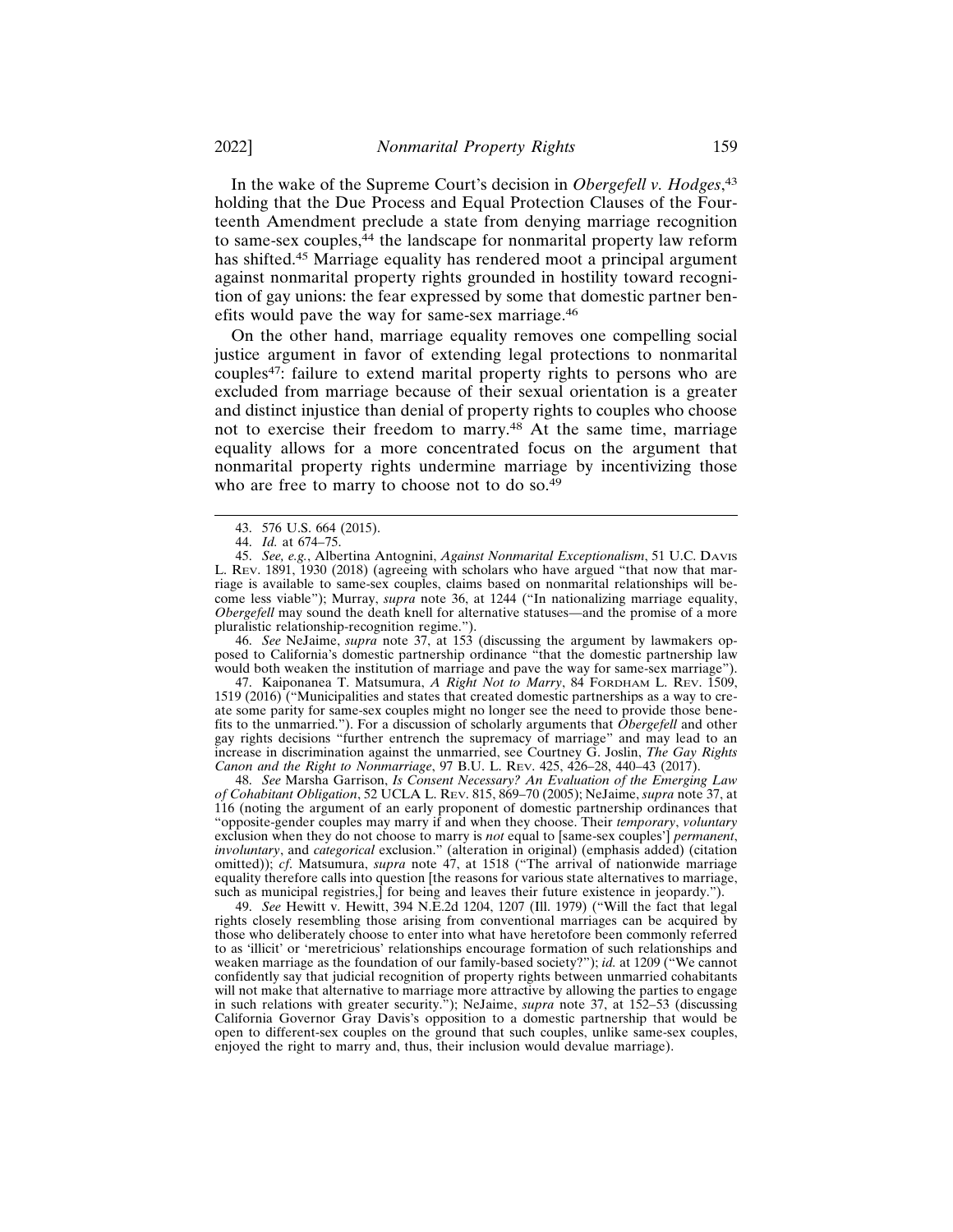Yet marriage equality does not obviate the need for law reform to better serve the interests of nonmarital couples.50 As Professors Bridget Crawford and Anthony Infanti have argued, "Eliminating de jure discrimination against same-sex couples by affording them access to marriage merely adds another group to a privileged circle. . . . [but] does nothing to eliminate the broader privileges based on marital status and conformity to the 'traditional' family norm of a conjugal couple surrounded by children."51 Thus, critical issues remain: to what extent should nonmarital property law extend marital property rights to cohabitants who choose not to marry, and how should the law extend those rights?

For myriad reasons, millions of nonmarital couples who enjoy the freedom to marry choose not to do so.52 These reasons should inform the particulars of nonmarital property law reform. Many cohabitants consciously decide not to marry and not to participate in the marital property law regime in order to maintain their personal and financial autonomy.<sup>53</sup> For example, cohabitation may allow a cohabitant to maintain pension or social security benefits relating to a late or former spouse that would cease upon remarriage.54 Cohabitation in lieu of marriage may also be the easiest and surest way for a cohabitant to protect their financial assets from a partner's claims, allowing the property owner eventually to pass their wealth to their descendants from a prior relationship or to other favored relations.<sup>55</sup>

For other cohabitants, cohabitation is a trial period that will conclude relatively quickly either in marriage or with a breakup of the relationship.56 Roughly half of cohabitations end with a marriage or a breakup

55. Brown & Wright, *supra* note 5, at 756 (noting that cohabitation in lieu of marriage "helps to protect assets and financial resources from being drained by the partner, facilitating economic transfers across generations").

56. HOROWITZ ET AL., *supra* note 1, at 8 ("Most married adults (66%) who lived with their spouse before they were married (and who were not yet engaged when they moved in together) say they saw cohabitation as a step toward marriage when they first started living with their now-spouse. Among cohabiting adults who were not engaged when they moved in with their partner, 44% say they saw living together as a step toward marriage."); Waggoner, *supra* note 1, at 64–65 ("The most important statistic for spousal-rights law is that for most people cohabitation is a temporary or short-term state. The parties either break up or get married fairly quickly."); Elizabeth S. Scott & Robert E. Scott, *From Contract to Status: Collaboration and the Evolution of Novel Family Relationships*, 115 COLUM. L. REV. 293, 360 (2015) ("For many couples, cohabitation is experimental, a way for each cohabitant to evaluate whether the relationship is viable and the other party a trustworthy and compatible life partner."); *see also Marvin*, 557 P.2d at 117 n.11 (noting that some

<sup>50.</sup> *See, e.g.*, Gary, *supra* note 42, at 799 ("[T]he availability of marriage or registration does not eliminate the need for an intestacy share for unmarried or unregistered partners."); Deborah A. Widiss, *Non-Marital Families and (or After?) Marriage Equality*, 42 FLA. ST. U.L. REV. 547, 571–72 (2015) ("[M]arriage equality will not end the need to reconsider the extent to which a large number of government policies and programs rely on marriage as the exclusive mechanism of recognizing family structures.").

<sup>51.</sup> Crawford & Infanti, *supra* note 15, at 338.

<sup>52.</sup> Waggoner, *supra* note 1, at 63–64.

<sup>53.</sup> Brown & Wright, *supra* note 5, at 756.

<sup>54.</sup> Beal v. Beal, 577 P.2d 507, 508 n.2 (Or. 1978) (en banc); Marvin v. Marvin, 557 P.2d 106, 117 n.11 (Cal. 1976) (en banc); Brown & Wright, *supra* note 5, at 756.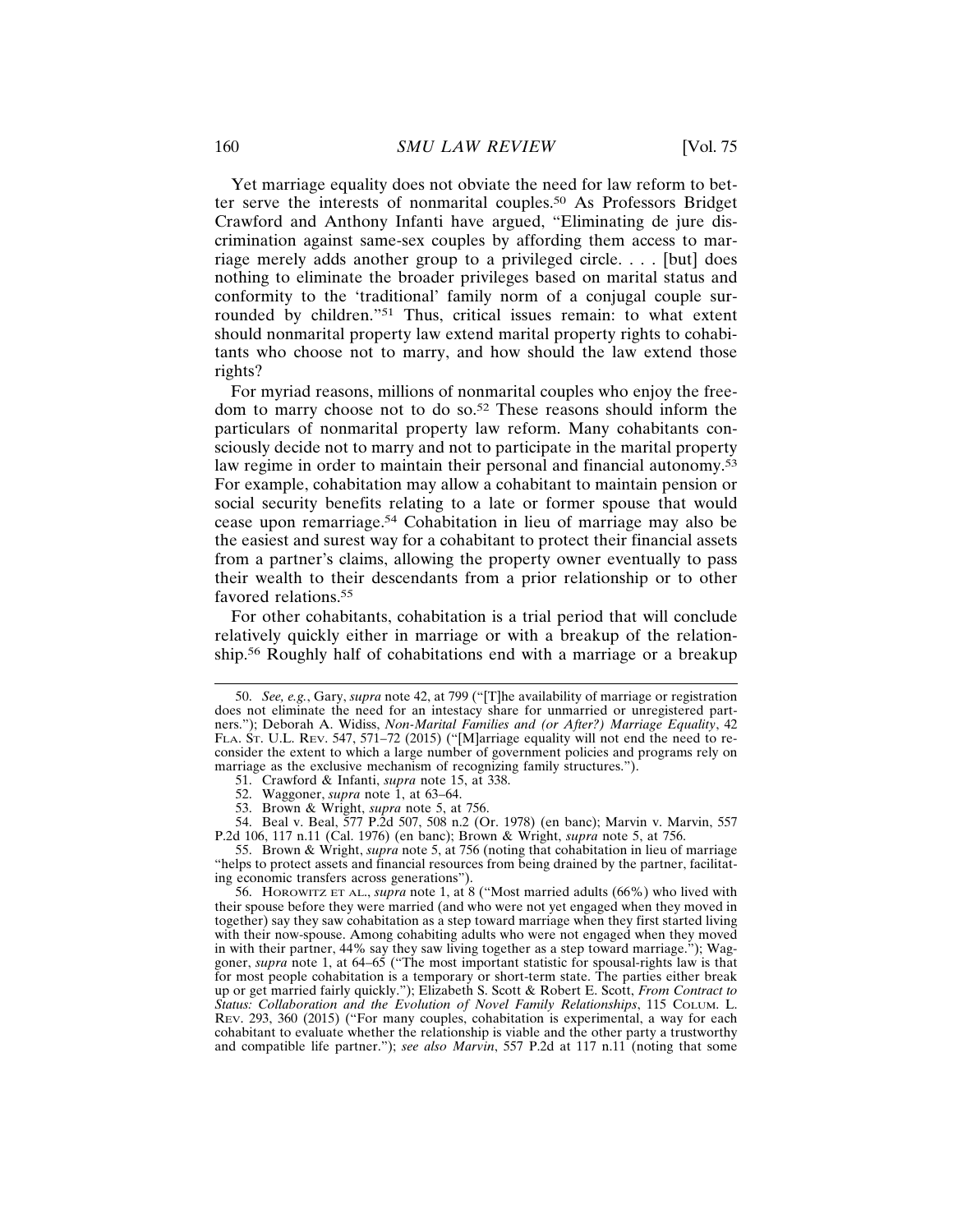within eighteen months.<sup>57</sup> Only about 10% of cohabitations last five years or more.<sup>58</sup>

Finally, many cohabitants do not marry because of their personal current financial insecurities.59 In a 2019 Pew Research Center survey, 56% of cohabitants who were not engaged, but would like to marry someday, stated that their own lack of financial readiness was a reason why they were not engaged or married to their partner.<sup>60</sup> Fifty-three percent of these respondents listed their partner's lack of financial readiness as a reason why they were not engaged or married.<sup>61</sup>

As this data on financial insecurity suggests, participation in marriage and, thus, enjoyment of the benefits the state confers on married couples, differs along lines of class, race, and national origin.62 Asian and white adult Americans are far more likely to be married than are Hispanic and Black adult Americans.63 Moreover, marriage rates have a positive correlation with income, education, and wealth.64 In 2018, 77.4% of the highest U.S. earners were married, almost 49% of those in the middle three-fifths of earners were married, and only 16.7% of the lowest quintile of U.S. earners were married.65 Among Americans twenty-five years and older, those with a bachelor's degree or more are more likely to be married than those with only some college experience who, in turn, are more likely to be married than those with only a high school diploma or less education.66 Married Americans ages twenty-five to thirty-four have four times the median wealth of nonmarital cohabiting couples in the same age co-

57. Waggoner, *supra* note 1, at 65.

58. *Id.*

59. HOROWITZ ET AL., *supra* note 1, at 9; Janet Adamy & Paul Overberg, *Affluent Americans Still Say 'I Do.' More in the Middle Class Don't. Marriage and All Its Related Social and Financial Benefits Are Becoming a Luxury Good.*, WALL ST. J. (Mar. 8, 2020), https://www.wsj.com/articles/affluent-americans-still-say-i-do-its-the-middle-class-thatdoes-not-11583691336?st=3od1p0f9ggn34b3&reflink=desktopwebshare\_permalink [https://

perma.cc/TM5U-FF9L] ("Middle-class Americans are forsaking marriage amid financial insecurity, effectively making the institution more of a luxury good enjoyed by prosperous Americans.").

60. HOROWITZ ET AL., *supra* note 1, at 9.

61. *Id.*

62. *See* Marvin v. Marvin, 557 P.2d 106, 117 n.11 (Cal. 1976) ("In lower socio-economic groups the difficulty and expense of dissolving a former marriage often leads couples to choose a nonmarital relationship."). *See generally* JUNE CARBONE & NAOMI CAHN, MARRIAGE MARKETS: HOW INEQUALITY IS REMAKING THE AMERICAN FAMILY (2014) (exploring the relationships of socioeconomic class, education, and race with family structures)*.*

63. HOROWITZ ET AL., *supra* note 1, at 16 (reporting that 63% percent of adult Asian Americans, 57% percent of adult white Americans, 48% percent of adult Hispanic Americans, and 33% percent of adult Black Americans are married).

64. *Id.*; Adamy & Overberg, *supra* note 59.

65. Mark J. Perry, *Explaining US Income Inequality by Household Demographics, 2018 Update*, AM. ENTER. INST. (Sept. 11, 2019), https://www.aei.org/carpe-diem/explaining-us-income-inequality-by-household-demographics-2018-update [https://perma.cc/ 4PGZ-NDAZ] (using data from the U.S. Census Bureau).

66. HOROWITZ ET AL., *supra* note 1, at 16 (reporting that, of Americans ages twentyfive and older, 66% with a bachelor's degree or more education, 56% of those with only

nonmarital cohabitants "live together without marriage. . . . as a possible prelude to marriage").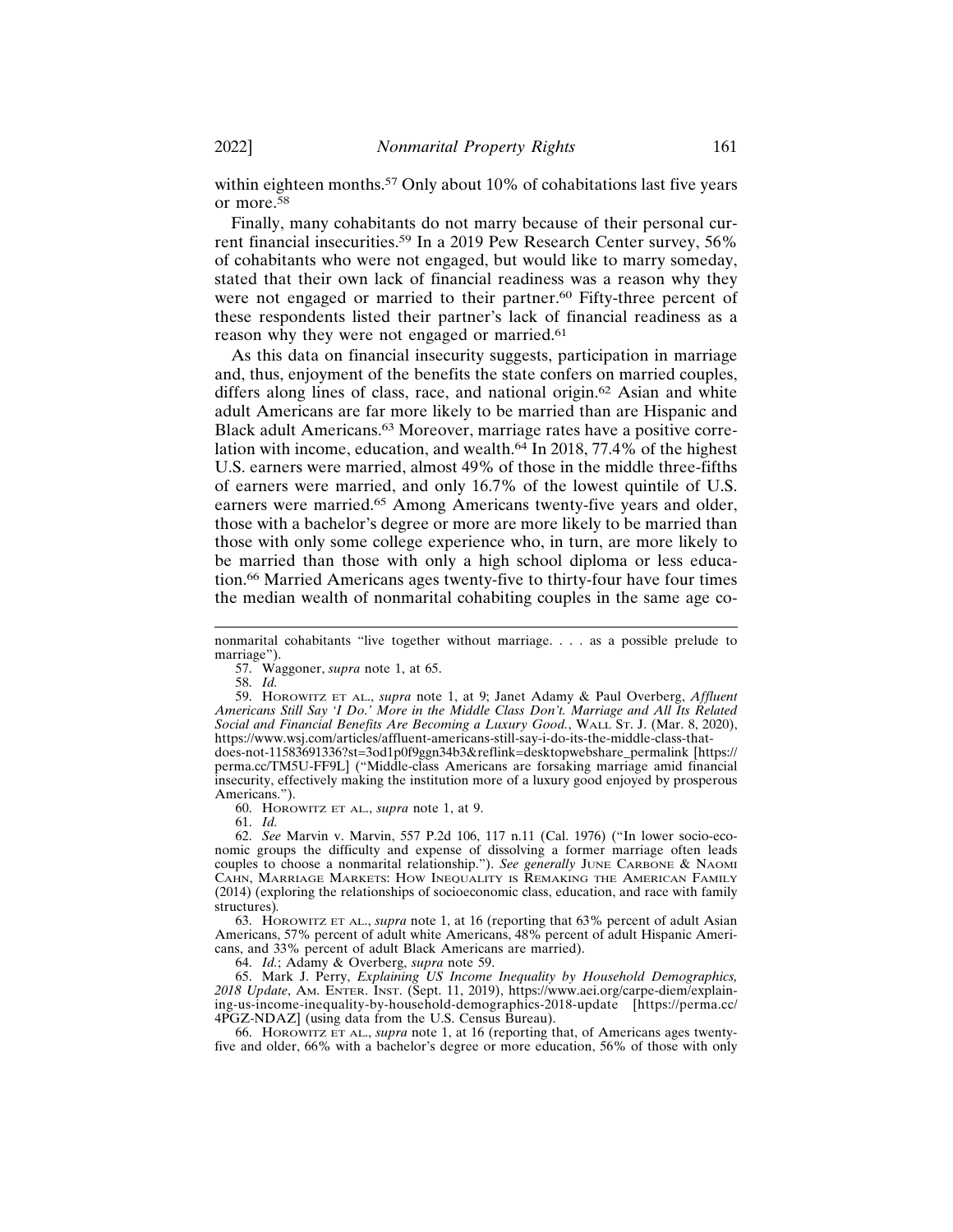hort.<sup>67</sup> These data suggest that social justice concerns remain highly relevant to the debate over nonmarital property rights. Indeed, the need for reform to serve the interests of nonmarital families, to strengthen nonmarital relationships, and to support the efforts of nonmarital partners to care for one another remains compelling even after *Obergefell*. 68

This Article proposes an "integrated" approach to nonmarital property rights. Merriam-Webster defines "integrate" as "form[ing], coordinat[ing], or blend[ing] into a functioning or unified whole" and "unit[ing] with something else."<sup>69</sup> It is in this sense that my reform proposal aims to integrate several realms of law that are too often addressed separately in the discourse on nonmarital property.

First, my proposal brings together the law of dissolution with the law of succession. The academic literature is replete with nonmarital property law reform proposals that focus solely on nonmarital property rights at the fracture of the relationship during the joint lives of the cohabitants.<sup>70</sup> Conversely, numerous reform proposals focus on nonmarital property rights solely when the relationship ends at death.<sup>71</sup> These piecemeal approaches leave nonmarital cohabitants relatively more or less protected depending upon whether the cohabitation ends with a breakup or at the death of a partner. Thus, these narrow reforms risk incentivizing cohabitants to end a troubled relationship precipitously or remain in a broken relationship too long.72 As discussed below, although an approach to nonmarital property law reform that integrates dissolution law with in-

69. *Integrate*, MERRIAM-WEBSTER.COM, https://www.merriam-webster.com/dictionary/ integrate [https://perma.cc/7HUD-PA35].

70. *See* PRINCIPLES OF THE L. OF FAM. DISSOLUTION §§ 6.01–06 (AM. L. INST. 2002); Antognini, *supra* note 45, at 1899; Shahar Lifshitz, *Married Against Their Will? Toward a Pluralist Regulation of Spousal Relationships*, 66 WASH. & LEE L. REV. 1565, 1567–69 (2009).

71. My own previous scholarship has discussed at length the need for law reform to extend intestate inheritance rights to nonmarital couples so as to promote the donative intent of the decedent nonmarital partner and to protect the reliance and reciprocity interests of the surviving nonmarital partner. *See generally* Mary Louise Fellows & E. Gary Spitko, *How Should Non-Probate Transfers Matter in Intestacy?*, 53 U.C. DAVIS L. REV. 2207 (2020); E. Gary Spitko, *Intestate Inheritance Rights for Unmarried Committed Partners: Lessons for U.S. Law Reform from the Scottish Experience*, 103 IOWA L. REV. 2175 (2018) [hereinafter Spitko, *Intestate Inheritance Rights*]; Mary Louise Fellows, E. Gary Spitko & Charles Q. Strohm, *An Empirical Assessment of the Potential for Will Substitutes to Improve State Intestacy Statutes*, 85 IND. L.J. 409 (2010); Spitko, *supra* note 35; Spitko, *supra* note 15.

72. *See infra* Section II.C.2.

some college experience, and 54% with a high school diploma or less education were married).

<sup>67.</sup> Adamy & Overberg, *supra* note 59.

<sup>68.</sup> *See generally* Waggoner, *supra* note 1, at 93 ("If the marriage and cohabitation trends continue—downward for marriage, upward for cohabitation—or even if the trends stabilize at the current rates or reverse somewhat . . . , the lack of marital rights for committed partners will persist as a problem until a solution is found."); Widiss, *supra* note 50, at 570 ("Larger demographic trends suggest, however, that if government policies continue to rely exclusively, or primarily, on marriage as the marker of family interdependence, the policies will leave out a significant portion of the poorest and most vulnerable same-sex couples and their children, just as the policies leave out a significant portion of the poorest and most vulnerable different-sex couples and their children.").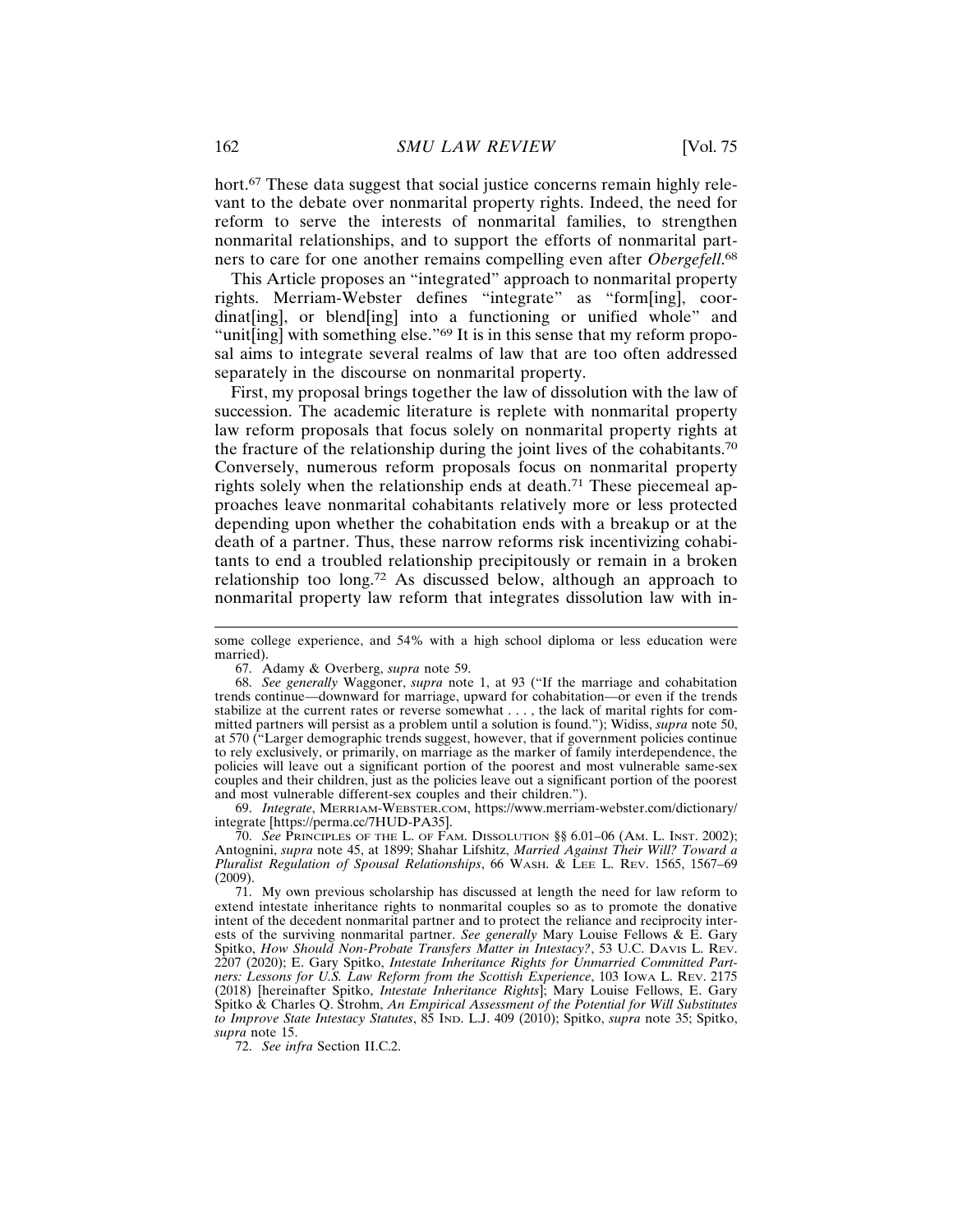heritance law is not without potential drawbacks, my reform proposal addresses and mitigates them.<sup>73</sup>

In addition, my proposed reform integrates the law governing nonmarital property rights with the law of marital property rights. The proposal is cognizant of the reasons why the law privileges marriage and of the effect that reform may have on marriage. The structure of my proposed reform reflects these concerns, respectively, in utilizing cohabitation duration to measure the cohabitants' commitment to their relationship and to mutual caretaking and in capping nonmarital property rights at a proper fraction of parallel marital property rights.<sup>74</sup>

Finally, my proposal would reform nonmarital property law so that it better serves not only the relatively privileged but also the relatively disadvantaged. As discussed above, marriage rates correlate positively with income, wealth, and education.75 Thus, nonmarital property law reform can disproportionately benefit adults with relatively fewer resources. This potential may be lost, however, if the reform structure requires a sophisticated understanding of legal principles to effectively opt in to nonmarital property rights given that those with fewer resources are less likely to have access to legal counsel. My reform proposal ensures that those with relatively fewer resources still benefit from the reform; the proposal eschews reliance upon contract as a primary means of protecting nonmarital cohabitants and prioritizes simplicity by piggybacking on the relevant jurisdiction's marital property law.<sup>76</sup>

The remainder of this Article develops and defends a proposal for integrated nonmarital property rights. Part II of this Article discusses in greater detail the primary principles that ground my nonmarital property law reform proposal and puts forth a justification for reliance upon these principles.77 These principles are (1) provision of only lesser rights for nonmarital cohabitants in comparison to marital partners; (2) compatibility with the values and norms that ground marital property rights; and (3) utilization of duration as a factor influencing a cohabitant's eligibility for any nonmarital property rights and the content of those rights. Part III details the structure of my reform proposal and explains how the proposed structure furthers the principles that should ground nonmartial property law reform.78 The proposal's two most significant features are its adaptor mechanism and its accrual mechanism. The adaptor mechanism translates marital property rights into nonmarital property rights by applying a proper fraction to a hypothetical marital property award.79 The accrual mechanism increases a cohabitant's nonmarital property rights as

<sup>73.</sup> *See infra* Section II.B.

<sup>74.</sup> *See infra* Section II.A.

<sup>75.</sup> *See supra* notes 62–68.

<sup>76.</sup> *See infra* Section III.B.1.

<sup>77.</sup> *See infra* Part II.

<sup>78.</sup> *See infra* Part III.

<sup>79.</sup> *See infra* Section III.B.1.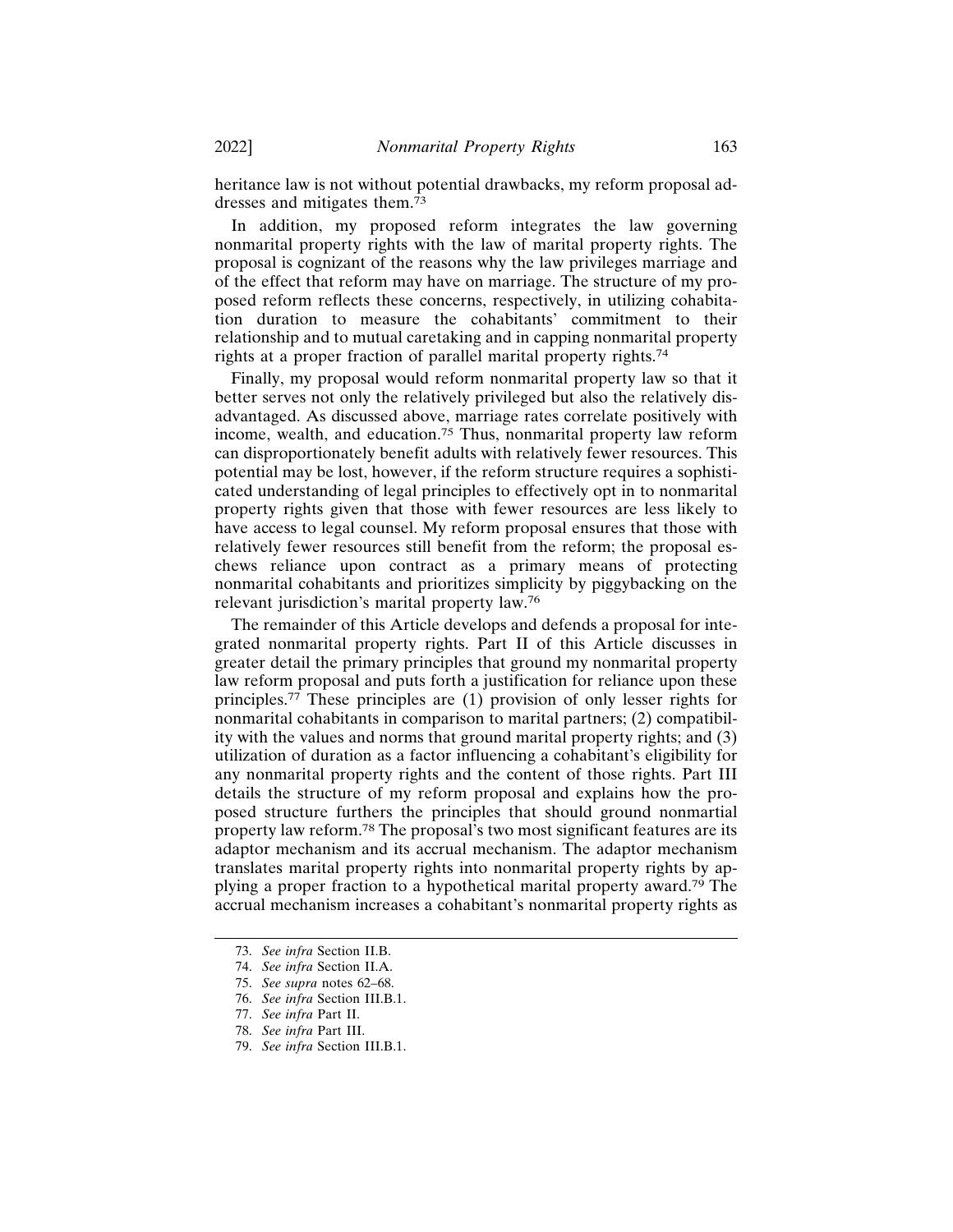the duration of the cohabitation increases.80 Part IV briefly concludes.

## II. PRINCIPLES TO GROUND NONMARITAL PROPERTY RIGHTS

Three main principles comprise the blueprint for my proposed nonmarital property law reform. Whether a nonmarital partnership should be considered the equivalent of marriage for property rights purposes is the focus of intense academic debate. Therefore, this Part begins with a discussion of the nonmarriage equality issue. This Part then discusses the need for nonmarital property law reform to be compatible with the values and norms that ground marital property law. Finally, this Part concludes with a discussion of the use and importance of cohabitation duration or relationship duration to the structure of nonmarital property law reform.

### A. LESSER RIGHTS FOR NONMARITAL PARTNERS

A number of scholars have advanced constitutional arguments in favor of a fundamental right not to marry that would give rise to protections for nonmarital property rights.81 A strong form of the constitutional argument provides that the state violates the fundamental right to remain unmarried when it favors married persons over unmarried persons with respect to any determination of rights.82 Thus, Jennifer Jaff has argued that "there is not even a rational relation between the promotion of family values and differential treatment of married and unmarried people; and laws and regulations which distinguish between people on the basis of marital status whether explicitly or in effect, should be struck down."<sup>83</sup> However, Jaff herself conceded at the time she made her argument that "it would be foolish to expect this argument to meet with the Supreme Court's approval."84 Indeed, to date, the Supreme Court has not held that the Constitution protects a fundamental "right to nonmarriage."<sup>85</sup>

Moreover, Jaff's argument fails to acknowledge, let alone give sufficient weight to, the state's interests in favoring marriage so as to encourage familial commitment and promote stability in core family

<sup>80.</sup> *See infra* Section III.B.2.

<sup>81.</sup> *See, e.g.*, Jennifer Jaff, *Wedding Bell Blues: The Position of Unmarried People in American Law*, 30 ARIZ. L. REV. 207, 208 (1988); Joslin, *supra* note 47, at 431.

<sup>82.</sup> Jaff, *supra* note 81, at 224–25.

<sup>83.</sup> *Id.* at 230.

<sup>84.</sup> *Id.* at 231.

<sup>85.</sup> Joslin, *supra* note 47, at 477 ("To be sure, a majority of the [Supreme] Court has never expressly embraced a broad right to nonmarriage."); Serena Mayeri, *Marital Supremacy and the Constitution of the Nonmarital Family*, 103 CALIF. L. REV. 1277, 1280 (2015) (discussing Supreme Court case law holding that various illegitimacy classifications violated equal protection and concluding that, in these cases, "[t]he Court found nothing unconstitutional about . . . promoting traditional marriage"); O'Brien, *supra* note 17, at 140 ("Currently there are no circumstances indicating that . . . the Court will act to extend entitlements to nonmarital cohabitants . . . ."); *see also* Schwegmann v. Schwegmann, 441 So. 2d 316, 323 (La. Ct. App. 1983) (rejecting arguments in favor of a "constitutionally protected right against discrimination between wives and concubines").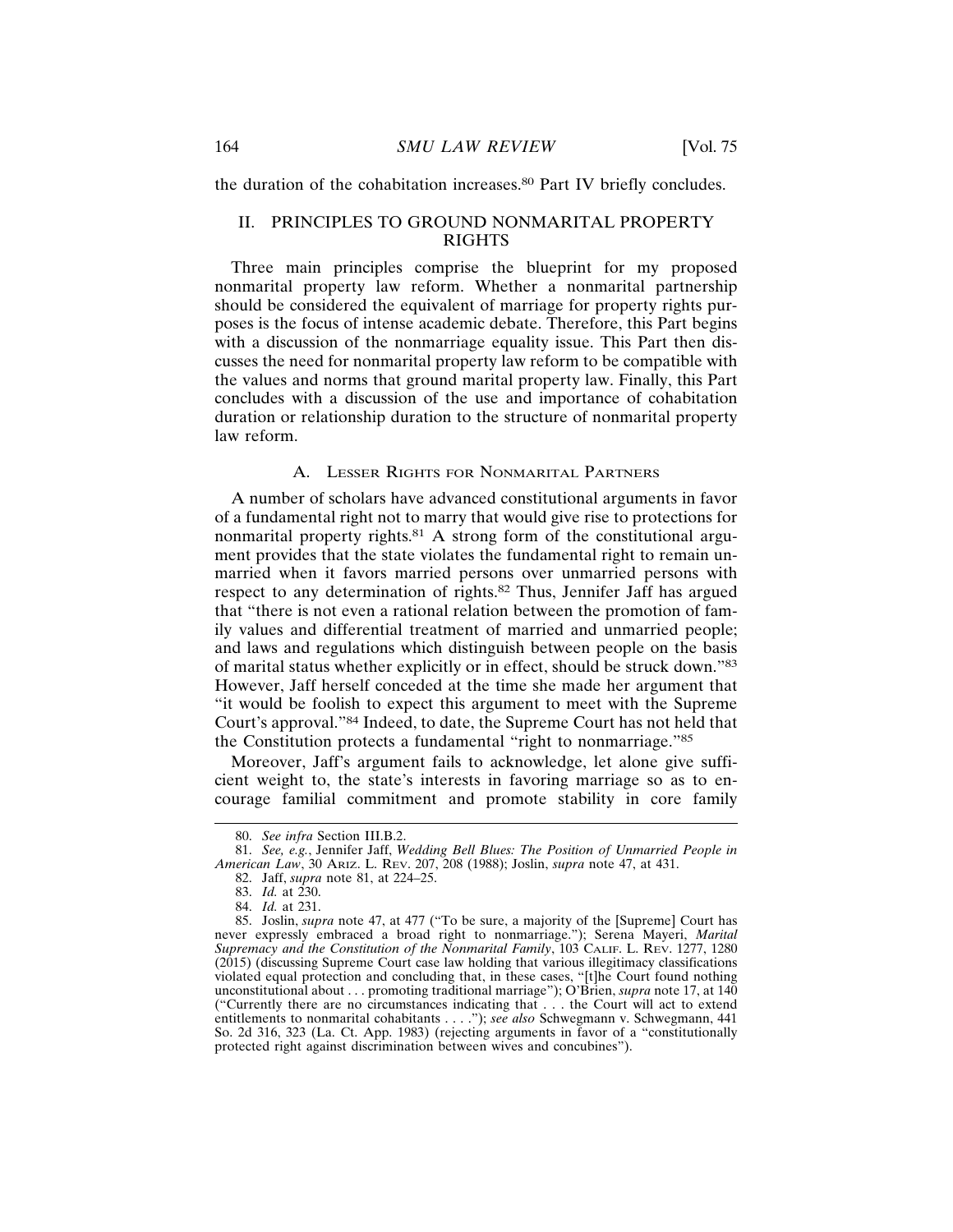relationships.86 The state benefits when marital partners commit to care for one another until parted by death.<sup>87</sup> The state also benefits when the commitment and stability of marital parents helps the parents' children to flourish.88 Professor Clare Huntington has reviewed empirical data evidencing differential outcomes between children who live with married parents and children who live with cohabiting but unmarried biological parents.89 She has written of the complex relationship between marriage, stable parenting units, and the best interests of children:

Children of unmarried parents fare much worse on a variety of metrics than children growing up with married parents. Poverty and factors such as parental education explain much of this differential, but there is increasing evidence that family structure is an independent causal factor. The connection between family structure and child outcomes is rooted in developmental psychology, particularly in a child's need for strong, stable, positive relationships.<sup>90</sup>

In addition to its interest in familial commitment and stability, the state has a practical interest in minimizing the danger of specious and fraudulent claims given the ambiguous nature of many nonmarital relationships.91 This is especially relevant when the claimed nonmarital partnership ended because of the death of one of the purported partners. In such cases, the decedent is unavailable to testify as to the nature of the relationship.<sup>92</sup>

89. Huntington, *supra* note 14, at 196–202.

<sup>86.</sup> *See, e.g.*, Perry v. Schwarzenegger, 704 F. Supp. 2d 921, 961 (N.D. Cal. 2010) (listing the facilitation of "stable households in which the adults who reside there and are committed to one another by their own consents will support one another as well as their dependents" as among the reasons that the state licenses and fosters marriage); Norman v. Unemployment Ins. Appeals Bd., 663 P.2d 904, 909 (Cal. 1983) (citing "the state's legitimate interest in promoting marriage" in rejecting the constitutional claim "that nonmarried persons must be afforded all the rights and benefits extended to married persons").

<sup>87.</sup> *In re* Marriage Cases, 183 P.3d 384, 424 (Cal. 2008) ("[T]he legal obligations of support that are an integral part of marital and family relationships relieve society of the obligation of caring for individuals who may become incapacitated or who are otherwise unable to support themselves."); O'Brien, *supra* note 17, at 142 ("What makes marriage distinctive and worthy of entitlements is the state-sponsored commitment structure that begins and continues through it.").

<sup>88.</sup> *See, e.g.*, Obergefell v. Hodges, 576 U.S. 664, 668 (2015) ("Marriage also affords the permanency and stability important to children's best interests."); Baskin v. Bogan, 766 F.3d 648, 661 (7th Cir. 2014) ("[Marriage] enhance[es] child welfare by encouraging parents to commit to a stable relationship in which they will be raising the child together"); *In re Marriage Cases*, 183 P.3d at 423 ("Society, of course, has an overriding interest in the welfare of children, and the role marriage plays in facilitating a stable family setting in which children may be raised by two loving parents unquestionably furthers the welfare of children and society."); Bruce C. Hafen, *The Constitutional Status of Marriage, Kinship, and Sexual Privacy; Balancing the Individual and Social Interests*, 81 MICH. L. REV. 463, 475–76 (1983) (arguing that stability and continuity "are so essential to child development that they alone may justify the legal incentives and preferences traditionally given to permanent kinship units based on marriage").

<sup>90.</sup> *Id.* at 170.

<sup>91.</sup> *Norman*, 663 P.2d at 910; Harrod v. Pac. Sw. Airlines, Inc., 118 Cal. App. 3d 155, 158 (Cal. Ct. App. 1981).

<sup>92.</sup> *See Harrod*, 118 Cal. App. 3d at 158 (rejecting the equal protection and due process claims of an unmarried cohabitant who was precluded from bringing a wrongful death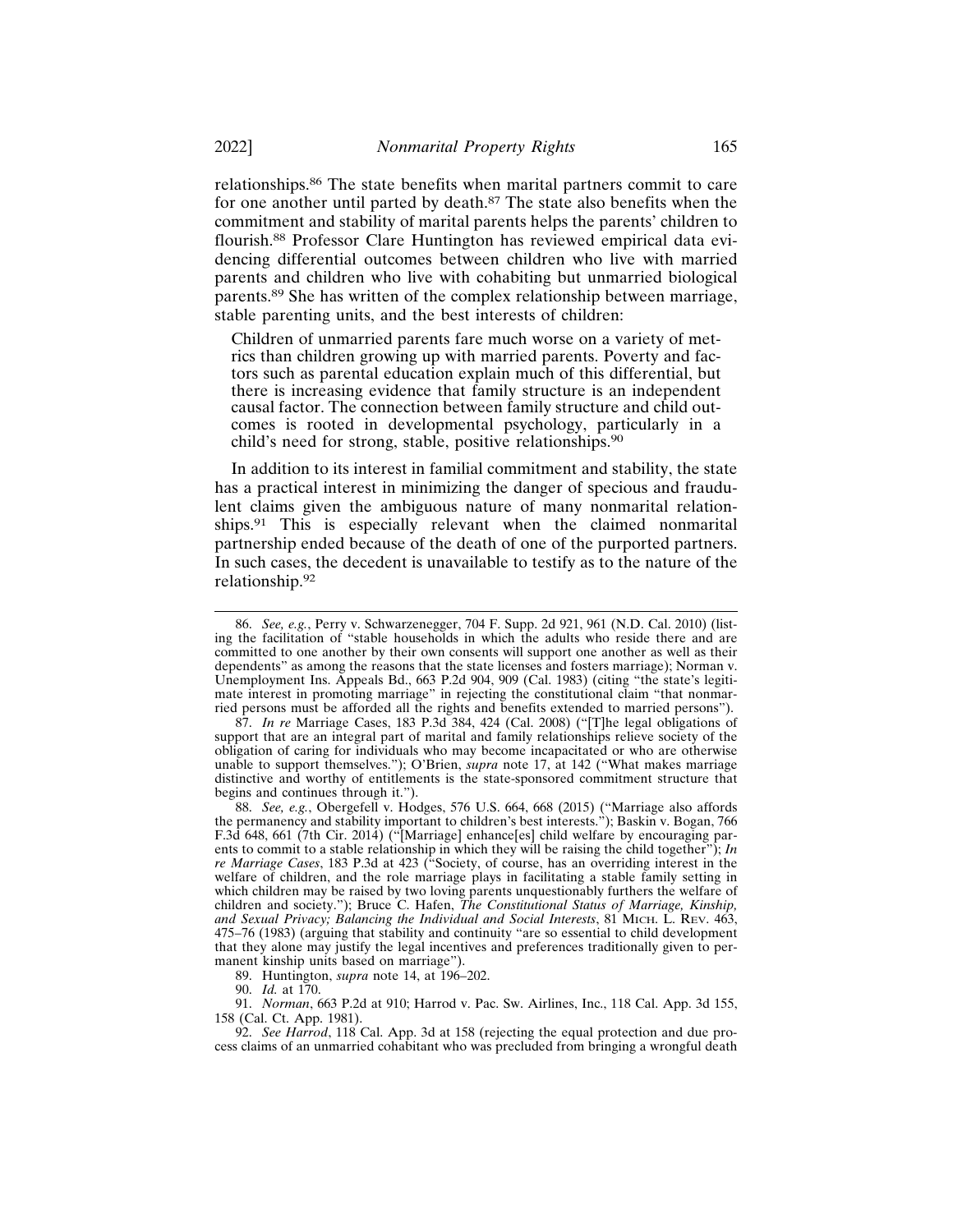A more moderate form of the constitutional argument provides that a constitutional right to nonmarriage might require the state to give some property rights to nonmarital couples, but it concedes that such a fundamental right would not preclude the state from favorably treating marriage in comparison to nonmarriage.93 Thus, Professor Courtney Joslin argues that a complete denial of protection for nonmarital partners may infringe a fundamental right to nonmarriage.<sup>94</sup> More specifically, with respect to nonmarital property rights, Joslin argues that the state's failure to provide nonmarital partners with some meaningful property-related claims upon the dissolution of their partnership "raises significant constitutional concerns" given the autonomy interests of the cohabitants in entering into a nonmarital relationship and the significant financial harms and stigma that such a denial would impose upon the nonmarital partners.<sup>95</sup>

Yet Joslin acknowledges that "[t]here are plausible arguments in favor of applying different property division rules to married couples and nonmarital couples."96 Indeed, Joslin cites empirical evidence—evidence suggesting that cohabitation is a less stable family form than marriage and that nonmarital partners are less likely to be financially interdependent than are marital partners—as a seemingly reasonable justification for disparate treatment of marital and nonmarital couples.97 Similarly, Professor Kaiponanea Matsumura concludes that a constitutional right not to marry, if one exists, would not preclude the state from privileging marriage over nonmarriage, provided that the state refrains from coercive disparate treatment.98 He notes that "the state has historically taken an active role in promoting marriage and determining its legal incidents" and that "[c]ourts have repeatedly held that the government can distribute benefits to married couples without running afoul of a right not to marry."99

Thus, again in light of the state's interests in incentivizing familial commitment and stability, even the moderate form of the constitutional argument for positive nonmarital property rights should be rejected. Although the Constitution may limit the state from coercing nonmarital

action following the death of her nonmarital partner, noting that "an action based on meretricious relationship presents greater problems of proof and dangers of fraudulent claims than an action by a spouse or putative spouse").

<sup>93.</sup> Joslin, *supra* note 47, at 431 ("[I]n arguing that the Constitution extends protection to those living outside of marriage, I do not mean to suggest that any time the government extends a particular protection to married people but not to unmarried people such differentiation is unconstitutional.").

<sup>94.</sup> *See generally id.*

<sup>95.</sup> *Id.* at 481–83.

<sup>96.</sup> *Id.* at 482.

<sup>97.</sup> *Id.*; *see also* June Carbone & Naomi Cahn, *Nonmarriage*, 76 MD. L. REV. 55, 100 (2016) ("Unmarried couples are less likely than married couples to commingle their assets.").

<sup>98.</sup> Matsumura, *supra* note 47, at 1546, 1555–56.

<sup>99.</sup> *Id.* at 1545. He adds that "history and precedent teach that states need not safeguard the choice to marry from *any* state encouragement." *Id.* at 1512.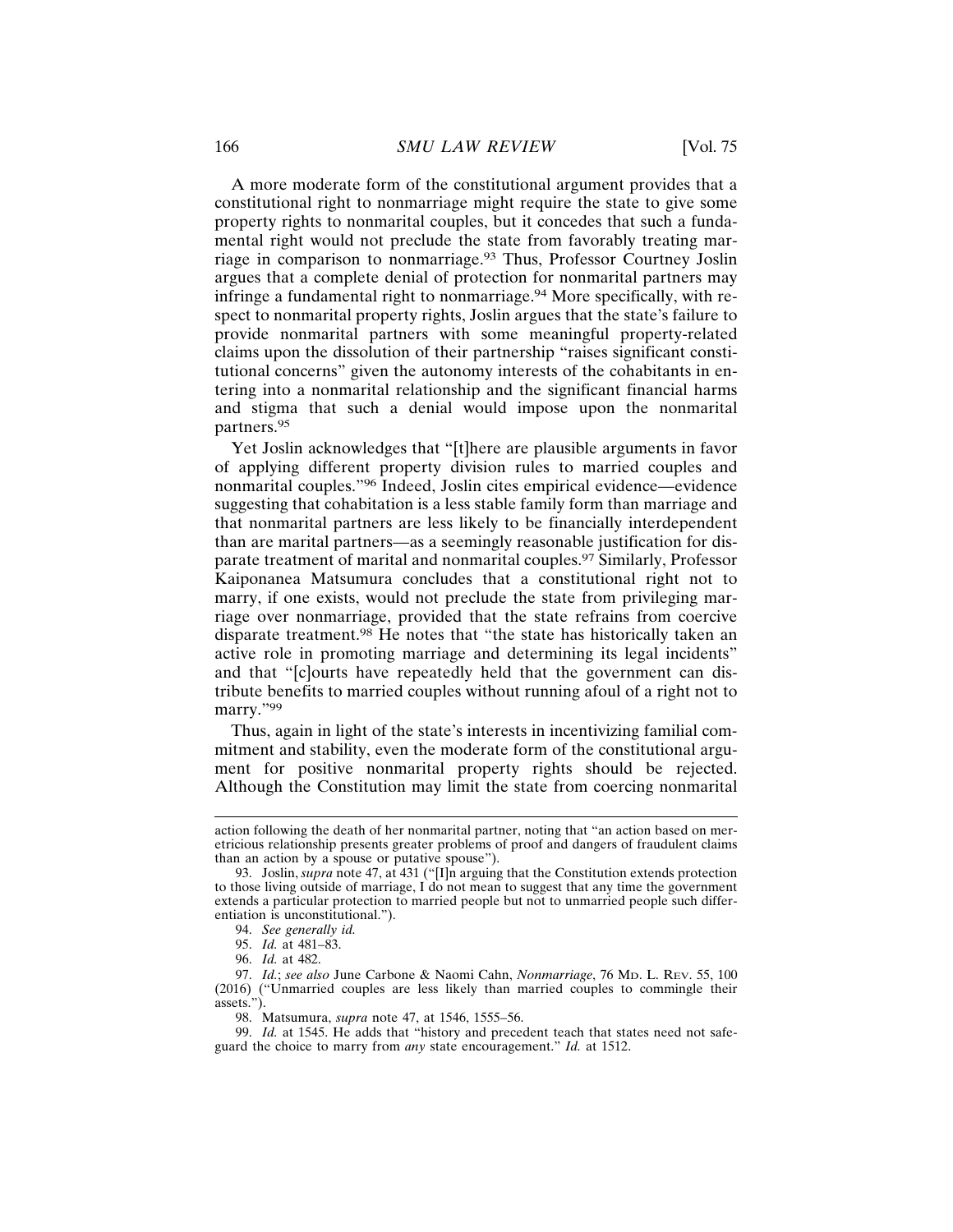cohabitants into marriage, the state need not provide any marital property rights to those who choose not to marry.<sup>100</sup> Rather, the state is free to insist that nonmarital cohabitants may obtain the property rights the state offers to incentivize marriage only by entering into marriage.<sup>101</sup>

The more serious arguments in favor of equal treatment between marital relationships and nonmarital relationships are policy-based. A number of influential academics and law reformers have advanced such nonmarriage equality arguments.102 In broadly advocating for law reform that would seek to promote the economic and emotional security of all families and would reject special rights for marital families that are not available to nonmarital family forms, Professor Nancy Polikoff has argued that "[c]ouples should have the choice to marry based on the spiritual, cultural, or religious meaning of marriage in their lives; they should never *have* to marry to reap specific and unique legal benefits."<sup>103</sup> Professor Polikoff explains, "The most important element in implementing this approach is identifying the purpose of a law that now grants marriage unique legal consequences. By understanding a law's purpose, we can identify the relationships that would further that purpose without creating a special status for married couples."<sup>104</sup>

The American Law Institute's (ALI) Principles of Family Dissolution (ALI Principles) endorse a more limited nonmarriage equality by providing for nearly identical *inter se* remedies for domestic partners as for marital spouses upon dissolution of their partnership, but no rights for

104. *Id.* at 5.

<sup>100.</sup> Murray, *supra* note 36, at 1211 ("*Obergefell*, with its pro-marriage rhetoric, preempts the possibility of relationship and family pluralism in favor of a constitutional landscape in which marriage exists alone as the constitutionally protected option for family and relationship formation."); *see also id.* at 1248–49.

<sup>101.</sup> *See* Blumenthal v. Brewer, 69 N.E.3d 834, 860 (Ill. 2016) ("Since marriage is a legal relationship that all individuals may or may not enter into, Illinois does not act irrationally or discriminatorily in refusing to grant benefits and protections under the [Illinois] Marriage and Dissolution Act to those who do not participate in the institution of marriage."); *see also* Willard v. Wash. Dep't of Soc. & Health Servs., 592 P.2d 1103, 1106–07 (Wash. 1979) (en banc) (holding that a state regulation that included both parents of a child in an assistance unit when the parents were married to each other but included only one parent of a child in an assistance unit if the parents were not married to each other did not violate the equal protection rights of the excluded unmarried parent); *cf*. Califano v. Jobst, 434 U.S. 47, 53–54 (1977) ("Since it was rational for Congress to assume that marital status is a relevant test of probable dependency, the general rule . . . terminating all child's benefits when the beneficiary married[ ] satisfied the constitutional test normally applied in cases like this."); Califano v. Boles, 443 U.S. 282, 289 (1979) ("Congress could reasonably conclude that a [surviving parent] who has never been married to the wage earner [decedent parent] is far less likely to be dependent upon the wage earner at the time of [their]  $\text{death.}$ ").

<sup>102.</sup> *See, e.g.*, Grace Ganz Blumberg, *Cohabitation Without Marriage: A Different Perspective*, 28 UCLA L. REV. 1125, 1166–67 (1981) (proposing that certain nonmarital cohabitants be treated as equivalent to marital spouses for purposes of property division and support claims at the dissolution of the nonmarital partnership and that all nonmarital cohabitants be treated as equivalent to marital spouses for purposes of intestate distribution and the forced share when the nonmarital partnership ends at the death of a partner).

<sup>103.</sup> POLIKOFF, *supra* note 37, at 3.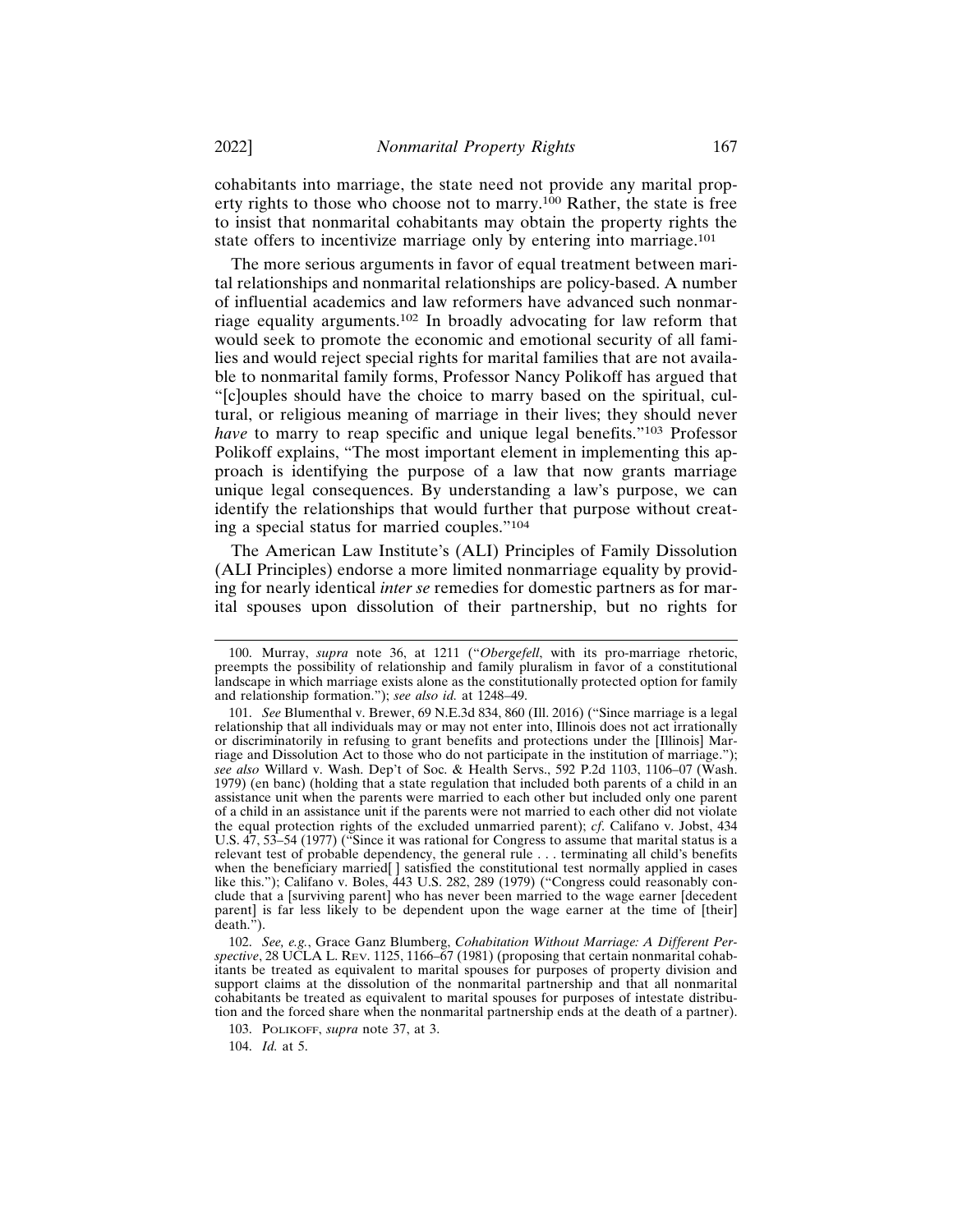domestic partners against the state or third parties.105 The ALI Principles, which the ALI adopted in 2000, are premised on the notion that in many cases "the absence of formal marriage may have little or no bearing on the character of the parties' domestic relationship and on the equitable considerations that underlie claims between lawful spouses at the dissolution of a marriage."106 Thus, at the fracture of a qualifying domestic partnership, the ALI Principles would extend the rules that apply to spouses for allocation of marital property and entitlement to "compensatory payments," as though the domestic partners had been married during their domestic partnership.<sup>107</sup>

More recently, Professor Lawrence Waggoner proposed for discussion a "De Facto Marriage Act," significantly informed by the ALI Principles, which would grant all federal and state marital rights to qualifying nonmarital cohabitants.108 Professor Waggoner justifies granting full marital property rights to certain nonmarital cohabiting couples by citing what he sees as a consensus that has emerged in legislation in Australia, Canada, Ireland, New Zealand, and Scotland, as well as the ALI proposal, in favor of treating sufficiently committed nonmarital couples as married-in-fact.109 In fact, Ireland and Scotland grant only lesser nonmarital property rights to unlicensed cohabitants.<sup>110</sup>

Moreover, it is worth noting that the domestic partnership provisions of the ALI Principles have failed to gain legislative acceptance anywhere in the United States in the two decades after the ALI's adoption of them.111 Thus, the ALI Principles serve as a cautionary tale for those

107. *Id.* §§ 6.04–06 (establishing the principal exception to the identical treatment of spouses and domestic partners under the ALI Principles that domestic partners do not qualify for recharacterization of separate property as partnership property); *see id.*  $\S$  6.04(3) ("Property that would be recharacterized as marital property under  $\S$  4.12 if the parties had been married is not domestic-partnership property.").

108. Waggoner, *supra* note 1, at 81–93.

109. Lawrence W. Waggoner, *Marriage Is on the Decline and Cohabitation Is on the Rise: At What Point, if Ever, Should Unmarried Partners Acquire Marital Rights?*, 50 FAM. L.Q. 215, 216 (2016).

111. Carbone & Cahn, *supra* note 97, at 66 ("The ALI *Principles* effectively make the same remedies available following the dissolution of a cohabitation as a marriage, but the provision subjecting domestic partners and married couples to the same equitable division and alimony rules have not been fully adopted by any state."); Scott & Scott, *supra* note 56, at 343 n.189, 359 (noting that the ALI Principles' domestic partnership provisions "have gained little traction" and that "American states have not adopted either the *Principles* or the domestic-partnership status").

<sup>105.</sup> IRA MARK ELLMAN, ALI FAMILY LAW REPORT (2000), https://papers.ssrn.com/ sol3/papers.cfm?abstract\_id=241418 [https://perma.cc/2QKC-MA3M] ("Once parties are considered domestic partners, the dissolution of their relationship triggers property and compensatory payment . . . remedies that overlap almost entirely with those available at the dissolution of marriage.").

<sup>106.</sup> PRINCIPLES OF THE L. OF FAM. DISSOLUTION: ANALYSIS AND RECOMMENDATIONS § 6.02 cmt. a (AM. L. INST. 2002) (asserting that certain domestic relationships "closely resemble marriages in function, and their termination therefore poses the same social and legal issues as does the dissolution of a marriage").

<sup>110.</sup> *See* Civil Partnership and Certain Rights and Obligations of Cohabitants Act 2010 (Act No. 24/2010) §§ 173–175, 187 (Ir.) (setting out lesser rights for qualifying nonmarital cohabitants); Family Law Act 2006, (ASP 2) §§ 25–29 (Scot.) (also giving lesser rights to qualifying nonmarital cohabitants).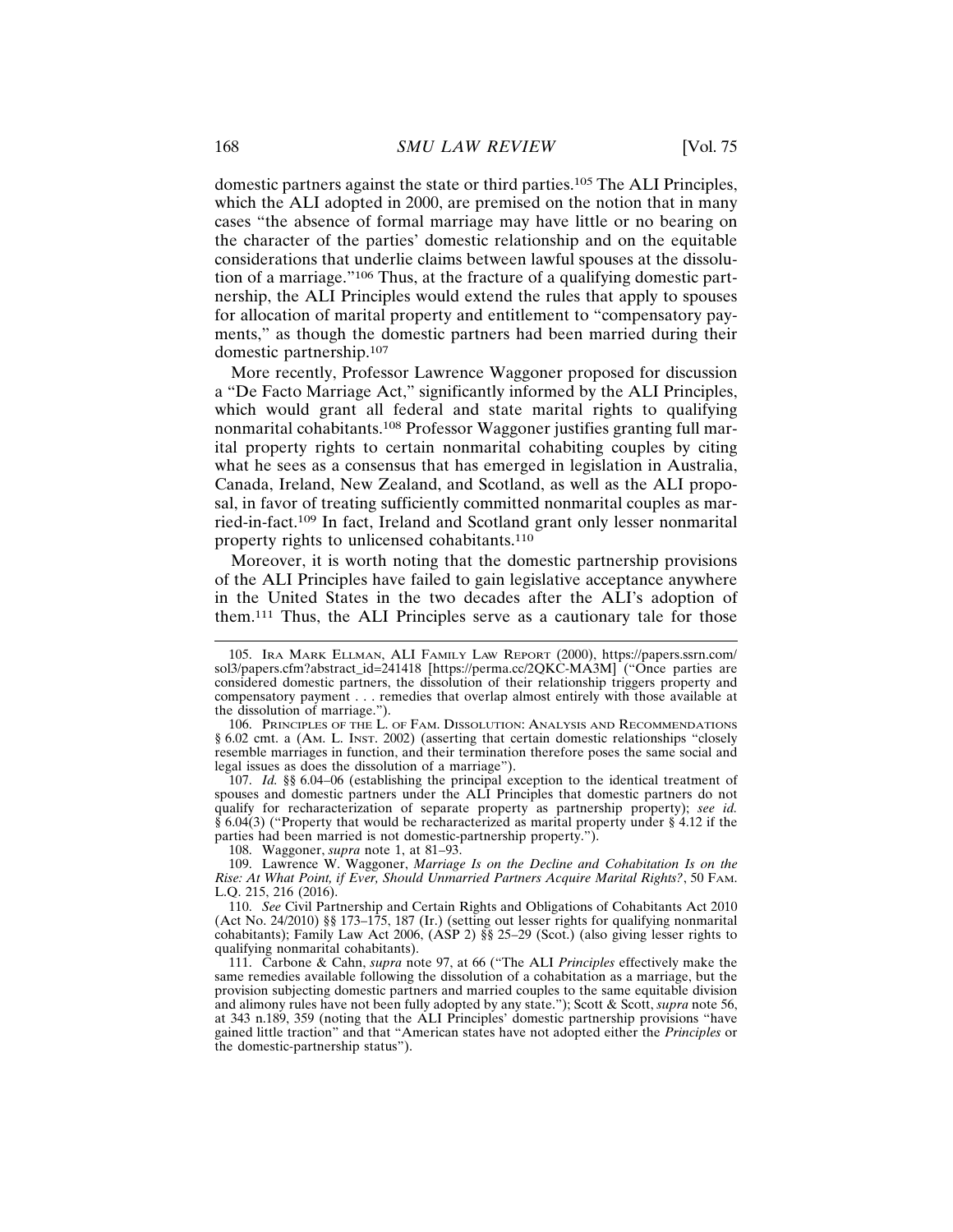hoping to see nonmarital property law reform enacted; enactment of legislation extending equal marital property rights to nonmarital partners may not be politically feasible in the near term.112 Law reform advocates might better serve nonmarital families by crafting reforms that legislatures are more likely to enact.<sup>113</sup>

One powerful political objection to reform implementing a nonmarriage equality principle is likely to be that such reform would discourage and undermine marriage.114 Indeed, Professor Waggoner once advanced such an argument, although his most recent proposal evidences that his views on nonmarriage equivalence have evolved. His earlier scholarship proposed intestacy reform that favors unmarried committed partners by granting a surviving partner a lesser interest in the decedent partner's estate than the survivor would have received had the couple been married "to maintain the incentive to enter into a formal marriage."<sup>115</sup>

Leaving political necessity or prudence aside, a nonmarital property rights structure that calculates a nonmarital partner's award as a proper fraction of a marital property award may be justified in light of the greater commitment that marriage signifies.116 As the Massachusetts Su-

<sup>112.</sup> *See* UNIF. COHABITANTS' ECON. REMEDIES ACT prefatory note (UNIF. L. COMM'N 2021) (labeling the provisions of the ALI Principles relating to cohabitants "ambitious" and "perhaps radical"); Adam J. Hirsch, *Inheritance on the Fringes of Marriage*, 2018 U. ILL. L. REV. 235, 250–51 (advocating for intestate inheritance rights for fiances and suggesting that setting the intestate share for a surviving fiance at less than the share for a surviving spouse "might prove a political necessity"). *But see* Waggoner, *supra* note 1, at 83 (speculating that the ALI Principles may have failed to achieve legislative acceptance because "[t]he ALI is not organized to take any post-publication action to promote enactment of its Principles Statutes").

<sup>113.</sup> *See* Gary, *supra* note 42, at 824 (proposing intestacy reform that would make nonmarital partners *potential* heirs but not default heirs, and arguing that although some nonmarital partners may feel that her proposal does not go far enough, "being a potential heir is better than not being an heir at all").

<sup>114.</sup> Garrison, *supra* note 48, at 857, 861 (arguing that treating cohabitation and marriage as equivalent "discourages marital commitment and investment" and "devalues marriage"); *see also* Spitko, *Intestate Inheritance Rights*, *supra* note 71, at 2191 (noting that the principal objection to extension of legal protections to unmarried committed partners in Scotland was the concern that such reform "would undermine marriage and discourage people from marrying"); Mary Louise Fellows, Monica Kirkpatrick Johnson, Amy Chiericozzi, Ann Hale, Christopher Lee, Robin Preble & Michael Voran, *Committed Partners and Inheritance: An Empirical Study*, 16 LAW & INEQ. 1, 14 (1998) (reporting the concern that inclusion of unmarried committed partners in the intestacy scheme would be inconsistent with the role of intestacy law in supporting traditional marriage). *But see* Albertina Antognini, *The Law of Nonmarriage*, 58 B.C. L. REV. 1, 57 (2017) (arguing that failure to confer nonmarital property rights may "impose competing incentives onto the individuals in the relationship, at least in considering property distribution: the man may seek to avoid marriage in order to retain his assets, while the woman may seek out that very status in order to ensure her property rights when the couple separates"); PRINCIPLES OF THE L. OF FAM. DISSOLUTION § 6.02 cmt. b (AM. L. INST. 2002) (reasoning that "to the extent that some individuals avoid marriage in order to avoid responsibilities to a partner, this Chapter [providing for nonmarital property rights] reduces the incentive to avoid marriage because it diminishes the effectiveness of that strategy").

<sup>115.</sup> Lawrence W. Waggoner, *Marital Property Rights in Transition*, 59 MO. L. REV. 21, 80 (1994).

<sup>116.</sup> Hirsch, *supra* note 112, at 250–51 (arguing that an intestate share assigned to a surviving fiance probably should be less than the intestate share assigned to a surviving spouse "given gradations of commitment").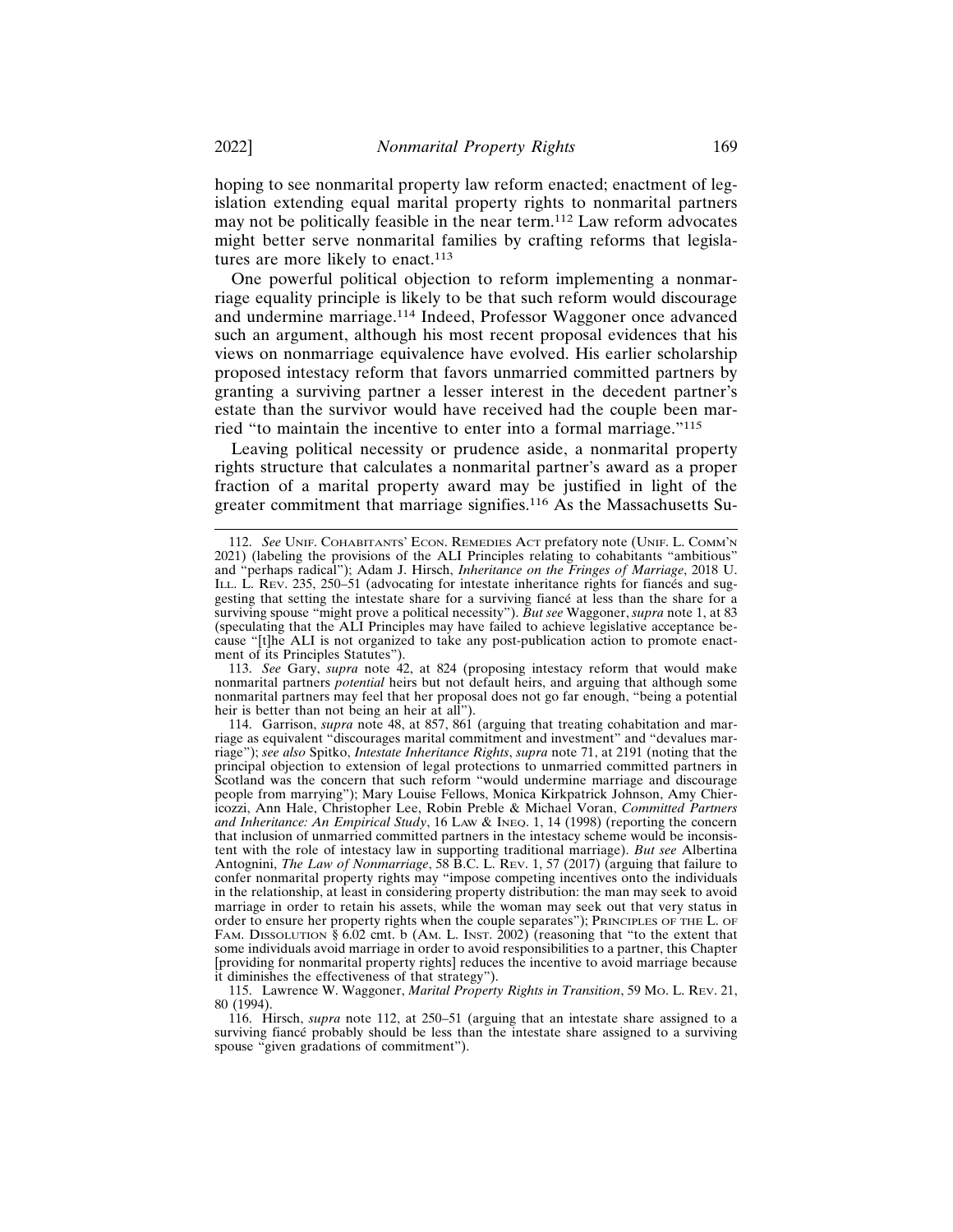preme Court has explained, "[I]t is the exclusive and permanent commitment of the marriage partners to one another . . . that is the sine qua non of civil marriage."117 Marriage generally involves a formal, public, and express commitment by the partners to care for one another, in good times and in bad, in sickness and in health, until death do them part.<sup>118</sup> In contrast, the commitments arising from cohabitation are far more ambiguous.119 Indeed, as noted above, there is significant evidence that nonmarital cohabitation is less stable than marriage, and nonmarital cohabitants are less financially interdependent than are marital partners.<sup>120</sup>

Unquestionably, many married persons do not live up to the ideal of marital commitment. Conversely, many nonmarital partners demonstrate a commitment equal to that of the ideal marital spouse.121 Still, nonmarital property law reform should appropriately take into account the less certain commitment to mutual caregiving that generally arises from cohabitation, in contrast with marriage, by granting to nonmarital partners lesser property rights as compared to those granted to marital partners.<sup>122</sup>

## B. COMPATIBILITY WITH THE VALUES AND NORMS THAT GROUND MARITAL PROPERTY RIGHTS

Nonmarital property law reform should reflect the core substantive values and process norms that ground marital property law. Structuring nonmarital property rights to maximize compatibility with marital property law's values and norms will tend to minimize the likelihood that

<sup>117.</sup> Goodridge v. Dep't. of Pub. Health, 798 N.E.2d 941, 961 (Mass. 2003).

<sup>118.</sup> Turner v. Safley, 482 U.S. 78, 95–96 (1987) ("[I]nmate marriages, like others, are expressions of emotional support and public commitment" and "expression[s] of personal dedication"); Garrison, *supra* note 48, at 817, 824; Lifshitz, *supra* note 70, at 1594 (noting that marriage "enables a person to pre-commit herself and hence to *signal* to her spouse, children, and society as a whole the scope and seriousness of her commitment"); *see also* Widiss, *supra* note 50, at 563 ("[F]ederal laws typically use marriage as an administratively convenient mechanism for identifying couples who are likely to have made a long-term commitment to each other, and/or likely to have intertwined finances.").

<sup>119.</sup> Carbone & Cahn, *supra* note 97, at 94 ("[M]arried couples make an unqualified commitment to each other—for better or worse, in sickness and in health—while unmarried couples typically make a more contingent one."); Scott & Scott, *supra* note 56, at 360 ("The decision not to marry when marriage is an option sends a confusing signal about the nature of cohabitants' relationships and the extent to which they are defined by familycommitment norms.").

<sup>120.</sup> *See* Carbone & Cahn, *supra* note 97, at 68 ("Unmarried couples are less likely than married couples to embrace financial interdependence."); Scott & Scott, *supra* note 56, at 311–12, 360 ("Researchers have found that cohabitants have lower levels of commitment to their relationships than do married couples; perhaps for this reason, informal unions typically are far less stable than marriages." (footnote omitted)); Waggoner, *supra* note 109, at 215 (observing that most cohabitants "either break up or get married fairly quickly").

<sup>121.</sup> Carbone & Cahn, *supra* note 97, at 59 (noting that some cohabitations "involve profound commitments equivalent in every respect to the strongest marriages—except state sanction").

<sup>122.</sup> *See id.* at 118 ("Recognizing nonmarriage as a legitimate system on its own terms requires acknowledging the different patterns of commitment between adults and to children.").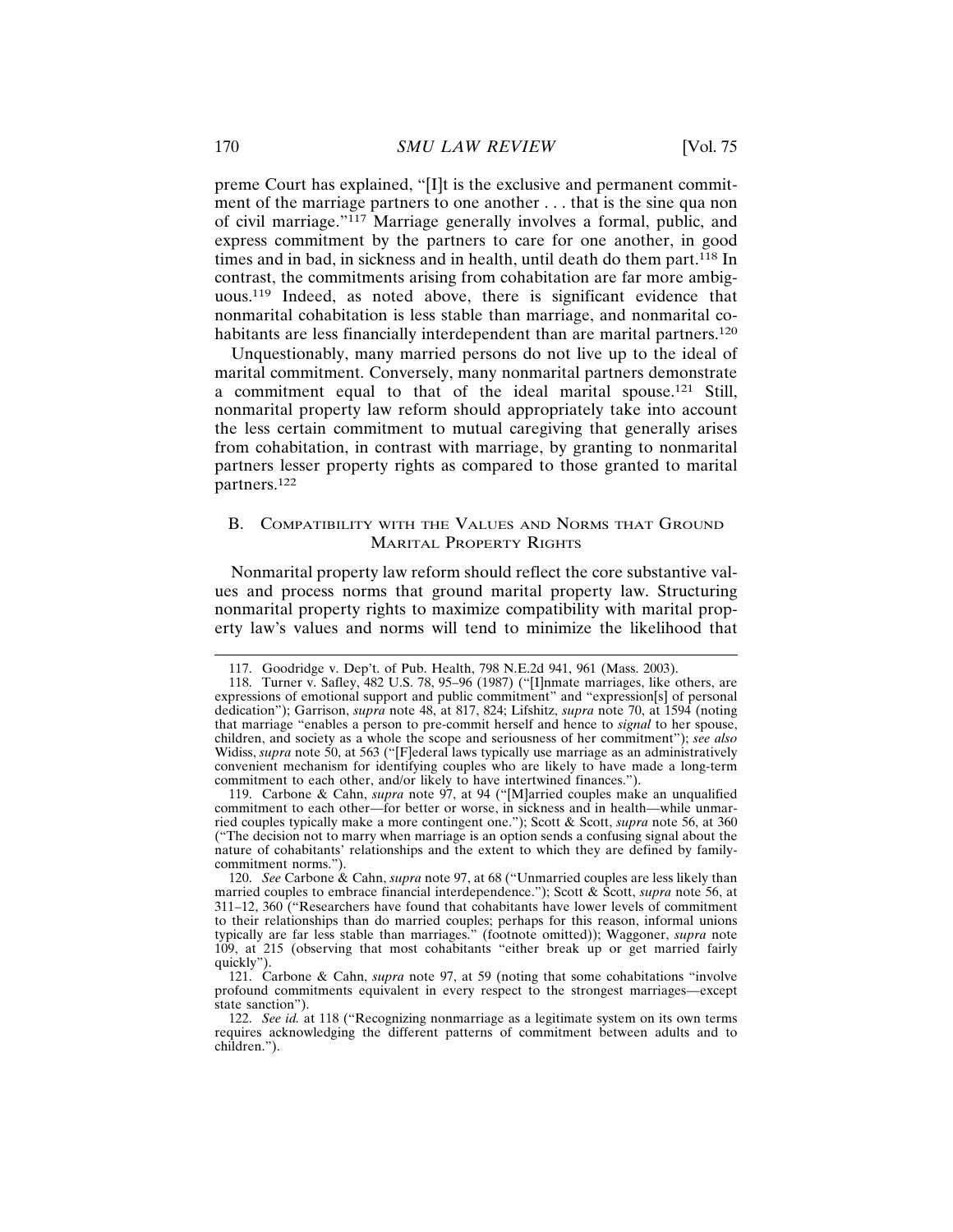nonmarital property law reform will undermine marriage. Such compatibility also should facilitate adoption and implementation of nonmarital property law reform.

Thus, appreciating why society privileges marriage is a critical issue for nonmarital property law reform. The answer to this question differs depending on whether both of the marital partners are living or the marriage has ended at the death of a marital partner. The apex value of family law, as distinct from succession law, is the promotion and facilitation of the legal family's private support of family dependencies.123 Federal and state governments leverage their support of "family" to maximize the likelihood that family members will take care of one another, while minimizing the necessity of state support of dependent family members.124 Dean Laura Rosenbury has explained,

Instead of bestowing positive rights to [certain benefits], states bestow the status of spouse, parent, or child and attach limited benefits to them. Indeed, the most robust benefit may be the right to family privacy, a negative right available only to those who opt into legal family status. In exchange for this privacy, families are largely expected to address their own needs; if they do not, the state often intervenes in a punitive fashion.<sup>125</sup>

In succession law, in contrast to family law generally, incentivizing the legal family's private support function plays a subsidiary but still significant role.126 The right of a surviving spouse to elect a forced share of the decedent spouse's estate, for example, is grounded in part on the notion that the marital support obligation to some degree survives the death of a spouse.127 The forced share, however, is a rarity in succession law in that it curtails, rather than promotes, the decedent's donative freedom.<sup>128</sup>

Without question, the central principle of American succession law is

<sup>123.</sup> Laura A. Rosenbury, *Federal Visions of Private Family Support*, 67 VAND. L. REV. 1835, 1865 (2014) (arguing that "the ultimate value underlying legal recognition of family [is] the value of private family support").

<sup>124.</sup> *Id.* at 1860 ("[G]overnment recognition of family ultimately appears rooted in the desire to privatize the dependencies of family members, encouraging families to 'take care of their own' with minimal financial assistance from the state.").

<sup>125.</sup> *Id.* at 1867 (footnotes omitted).

<sup>126.</sup> *See* Spitko, *supra* note 40, at 278 ("Testamentary freedom also contributes to the stability of the family by providing a financial incentive, if one is needed, for children and more distant relations to care for their physically declining (and soon-to-be-devising) family members.").

<sup>127.</sup> UNIF. PROB. CODE Art. II, Pt. 2 gen. cmt. (amended 2019) ("Another theoretical basis for elective-share law is that the spouses' mutual duties of support during their joint lifetimes should be continued in some form after death in favor of the survivor, as a claim on the decedent's estate."). The principal rationale for the modern elective share is the theory that marriage is an economic partnership and, thus, both marital partners have a right to share in the economic fruits of the marriage regardless of how the family wealth is titled. *Id.*

<sup>128.</sup> *Id.* (noting that most states treat disinheritance of the surviving spouse "as one of the few instances in American law where the decedent's testamentary freedom with respect to his or her title-based ownership interests must be curtailed").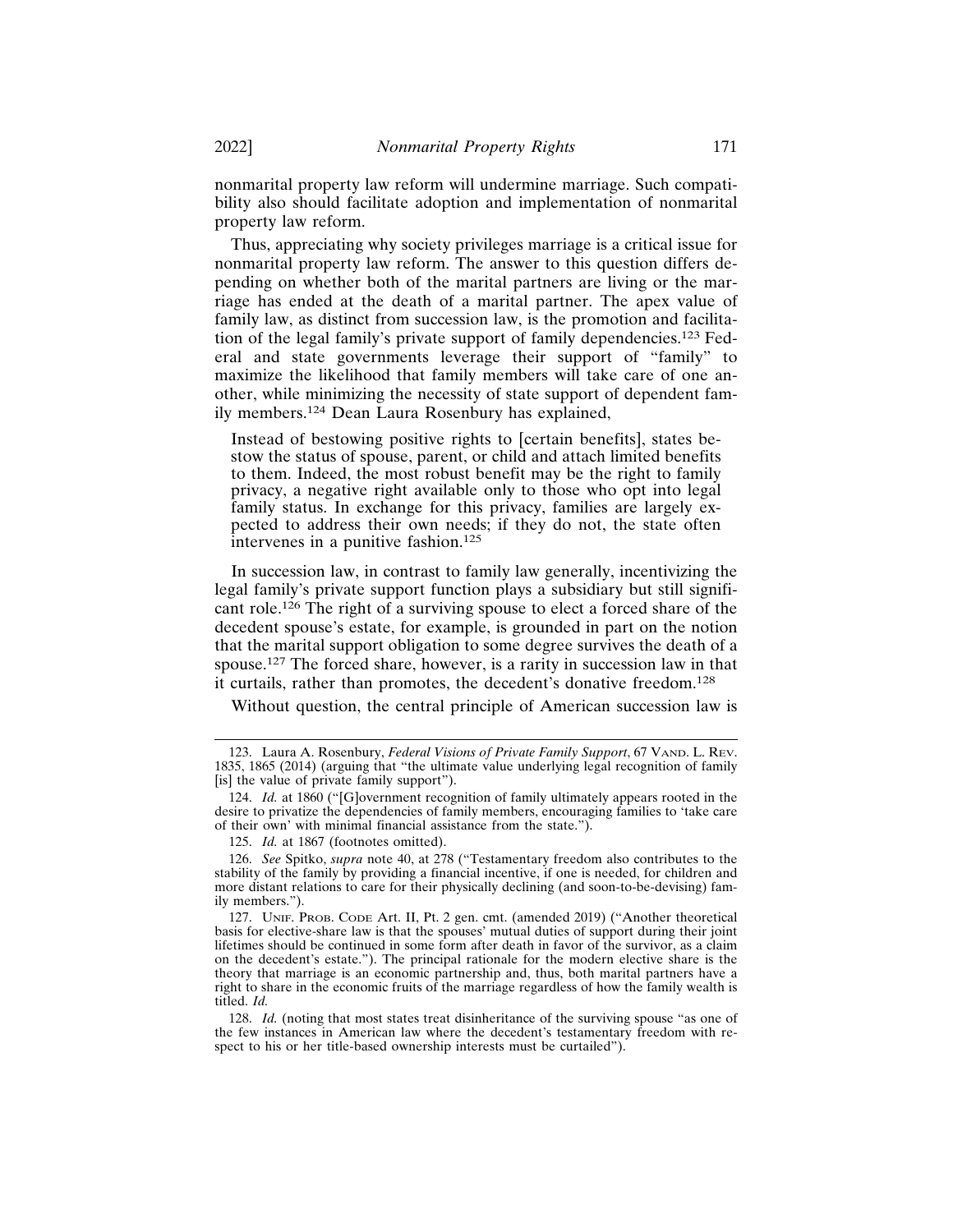the promotion of donative freedom.129 Succession law favors the decedent's spouse and children, for the most part, because of the empirically grounded understanding that most decedents would want these family members to take their estate to the exclusion of others.130 Succession law privileges donative freedom, which in turn promotes several important social policies. Chief among these policies is the maximization of wealth.131 The right to pass one's property at death to the persons or entities of one's choosing incentivizes the donor to continue to work diligently, invest productively, and consume prudently.<sup>132</sup>

Nonmarital property law reform ought to be concerned with not only these primary substantive goals of marital property law, but also with marital property law's principal process norms. Here, too, the law of marital dissolution and succession law diverge. The law of marital dissolution gives judges a high degree of discretion, empowering them to weigh a host of considerations to arrive at an equitable distribution of marital property between the spouses.133 In contrast, succession law prizes certainty and ease of administration of estates.134 This process norm manifests in succession law's overwhelming preference for fixed entitlements.135

These process norms evolved to support the substantive values of their respective spheres of law. Succession law's preference for predictability, for example, promotes donative freedom and the policies that ground donative freedom; a property owner's certainty during life that their estate plan will be given effect at their death increases the property owner's satisfaction and augments their incentive to maximize their wealth.<sup>136</sup>

The Scottish experience with intestacy law reform to include unmarried committed partners is instructive on the dangers of ignoring relevant process norms. In 2006, Scotland enacted legislation extending intestate inheritance rights to certain unmarried committed partners.<sup>137</sup> This Scottish law reform granted to courts almost unlimited discretion to set the size, if any, of a qualified surviving nonmarital cohabitant's intestate share.138 In sharp contrast, Scottish law grants fixed rights in the decedent spouse's

130. *See* Spitko, *supra* note 15, at 1070–71.

132. *Id.*

136. *See* Adam J. Hirsch & William K.S. Wang, *A Qualitative Theory of the Dead Hand*, 68 IND. L.J. 1, 7–8 (1992) (discussing the relationship between the satisfaction arising from bequeathing property to others and the normative goal of wealth maximization).

<sup>129.</sup> *See* John H. Langbein, *Destructive Federal Preemption of State Wealth Transfer Law in Beneficiary Designation Cases:* Hillman *Doubles Down on* Egelhoff, 67 VAND. L. REV. 1665, 1677 (2014); Spitko, *supra* note 15, at 1068–71, 1074.

<sup>131.</sup> Spitko, *supra* note 40, at 278.

<sup>133.</sup> Strauss, *supra* note 7, at 1317.

<sup>134.</sup> UNIF. PROB. CODE Art. II, Pt. 2 gen. cmt. (amended 2019) (noting that "ease of administration and predictability of result are prized features of the probate system"); c*f*. Beren v. Beren, 349 P.3d 233, 242 (Colo. 2015) ("The [Colorado Probate] Code normally operates in favor of prompt disposition of estate matters").

<sup>135.</sup> Spitko, *supra* note 15, at 1076–77.

<sup>137.</sup> Family Law Act 2006, (ASP 2) §§ 25, 29 (Scot.).

<sup>138.</sup> *Id.* § 29(3)(d) (authorizing a court to consider "any other matter the court considers appropriate" in setting the size of an unmarried committed partner's intestate share).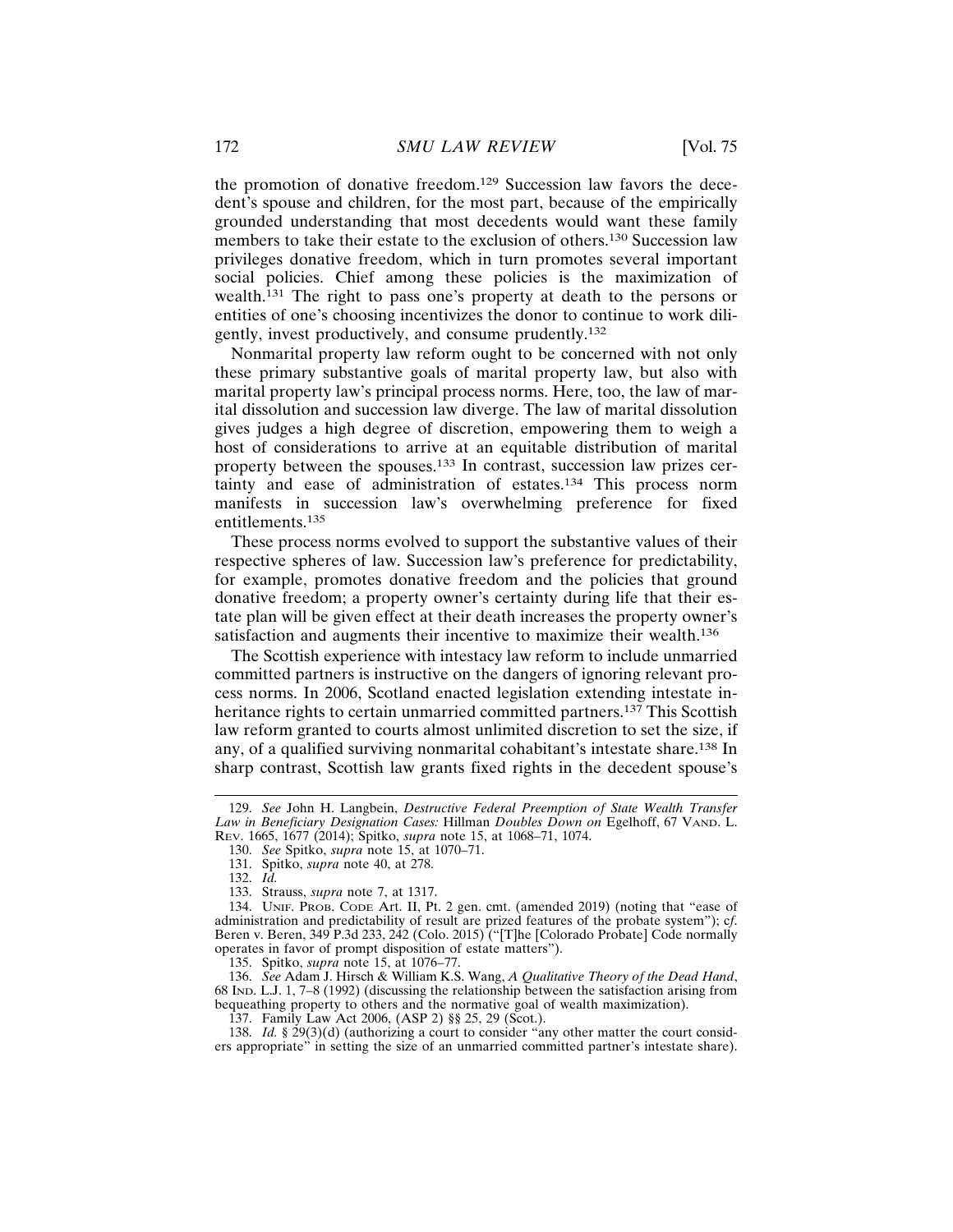testate or intestate estate to a surviving spouse and affords a court no discretion in setting the amount of a spouse's award.139 The Scottish intestacy law reform recognizing unmarried committed partners has given rise to significant criticisms and calls for repeal among Scottish judges, law reformers, academics, and practitioners because of the nearly unfettered judicial discretion and resulting uncertainty that the provisions introduced into Scottish inheritance law.140 Thus, the Scottish experience has led me to conclude that U.S. law reformers concerned with nonmarital property rights should seek to structure reform so "that the tolerance for uncertainty in the intestacy statute's cohabitation provisions . . . reflect[s] the tolerance for uncertainty found in the society's succession law generally."<sup>141</sup>

In sum, to avoid being at cross-purposes with marriage, nonmarital property law reform should respect the goals and process norms of *marital* property law. Thus, the law should protect nonmarital property rights at dissolution, first and foremost, to encourage nonmarital cohabitants to support one another and to support their children. In contrast, the law should afford nonmarital property rights at the death of a cohabitant primarily to promote the donative intent of the decedent but also to serve the goals of the state's elective share provisions. Finally, nonmarital property law reform should be mindful of the ways in which the distinct process norms of marital dissolution law and marital succession law serve the distinct cardinal substantive goals of these two bodies of law.

### C. CONSIDERATION OF DURATION

A third critical issue that should be a focus for advocates of nonmarital property law reform concerns the significance to nonmarital property rights of both the duration of the cohabitation and the duration of the relationship. Indeed, consideration of either cohabitation duration or relationship duration, or both, is a ubiquitous feature of nonmarital property rights statutes, case law, and reform proposals.142 These frameworks

The surviving unmarried committed partner's intestate share may not exceed what the partner would have received had she been married to the decedent. *Id.* § 29(4).

<sup>139.</sup> Spitko, *Intestate Inheritance Rights*, *supra* note 71, at 2190–91 (discussing Scottish law's protections for a surviving spouse with respect to the decedent spouse's testate and intestate estate). Unlike the law of England and Wales, Scottish inheritance law does not provide for a discretionary family maintenance system. *See* Inheritance (Provision for Family and Dependents) Act 1975, W.S.I. 1975/63 (W. 1) art. 1, ¶ 1.

<sup>140.</sup> Spitko, *Intestate Inheritance Rights*, *supra* note 71, at 2189–91 (detailing criticisms from these groups); Alison C. Hetherington, *Cohabitation in Scots Succession Law: A Critical Examination of Section 29 of the Family Law (Scotland) Act 2006*, 10 ABERDEEN STU-DENT L. REV. 1, 11-13 (2020) (commenting that "over a decade after its introduction, it is generally accepted that this [intestacy] provision is 'unsatisfactory' following the serious issues arising from its application" and noting that the widespread criticism of the intestacy reform has focused on the unguided judicial discretion and consequent inconsistency and uncertainty that the reform introduced into Scottish intestacy law).

<sup>141.</sup> Spitko, *Intestate Inheritance Rights*, *supra* note 71, at 2196.

<sup>142.</sup> *See Family Law Act 1975* ss 4AA(2)(a), 90SB(a) (Austl.); Waggoner, *supra* note 109, at 240.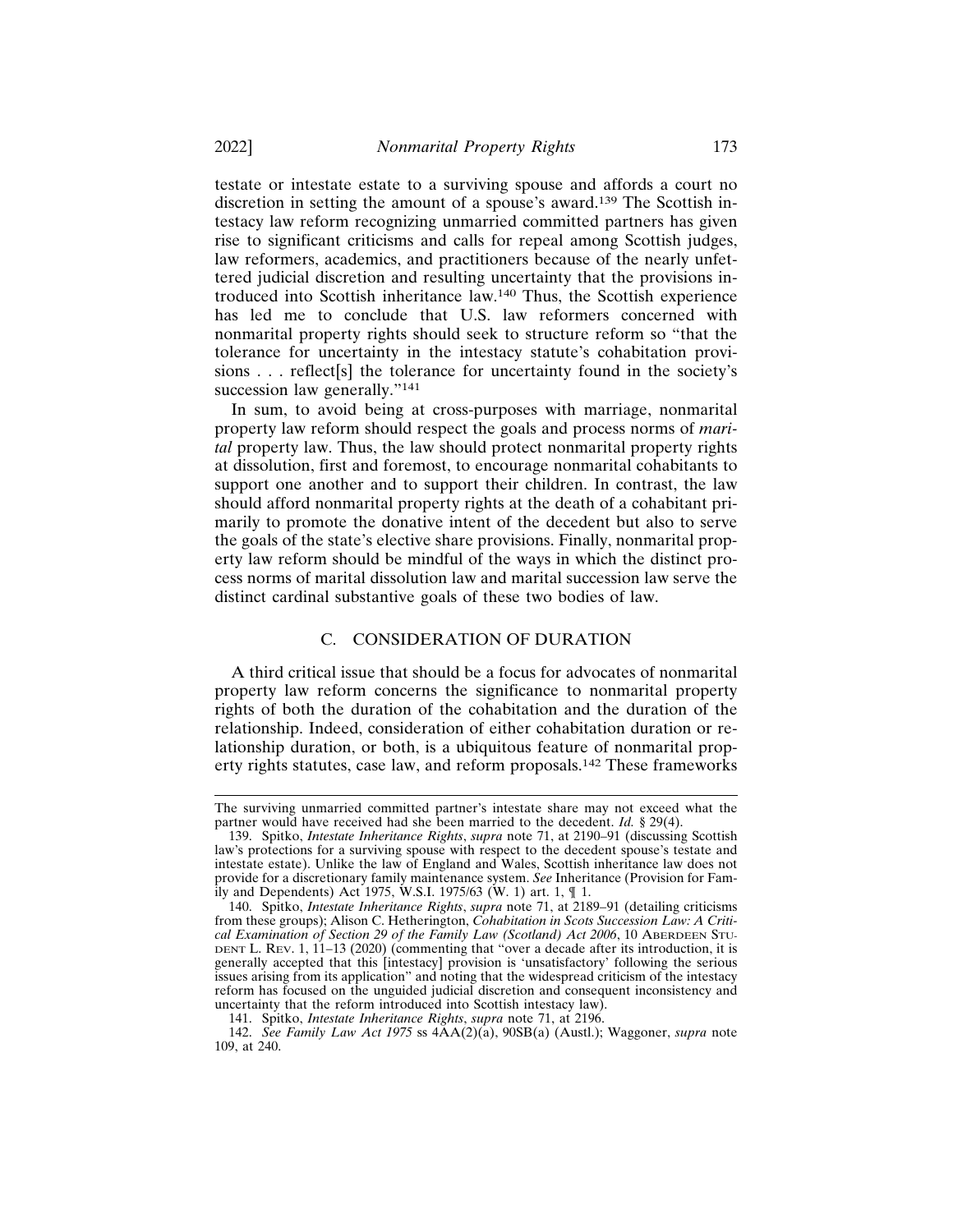typically consider cohabitation or relationship duration as relevant to the threshold question of whether the cohabitants fall within the scope of the nonmarital property rights scheme, the appropriate amount of a nonmarital property award under the scheme, or both of these issues.<sup>143</sup>

## *1. The Ubiquity of Duration*

Comprehensive nonmarital property rights statutes abroad generally treat the duration of the cohabitation or relationship as highly significant. New Zealand's "de facto relationship" statute is typical in its use of duration criteria.144 Under New Zealand law, a "de facto relationship" gives rise to most of the property rights of marriage.145 To qualify for de facto relationship status, the partners must have lived together as de facto partners for a minimum of three years unless the couple is raising a child together or one partner "has made a substantial contribution" to the relationship.146 Moreover, once a claimant satisfies this duration prerequisite, the assessment as to whether the partners "live[d] together as a couple," a critical element in the statute's definition of a de facto relationship, focuses on "the duration of the relationship," among other factors. $147$ 

Similar to New Zealand's use of duration, Australia and Ireland utilize cohabitation or relationship duration in both a qualifying period and a statutory definition of cohabitants.148 The duration prerequisite, subject to exceptions, is two years in Australia and five years in Ireland.149 Ireland also treats duration of the relationship as a relevant consideration for the court in determining the amount of a nonmarital property award.150

Scotland's nonmarital property rights statute does not utilize a qualify-

149. *Family Law Act 1975* s 90SB(a) (Austl.); Civil Partnership and Certain Rights and Obligations of Cohabitants Act 2010 (Act No. 24/2010) § 172(5)(b) (Ir.).

<sup>143.</sup> *See infra* notes 144–166.

<sup>144.</sup> *See generally* Property (Relationships) Act 1976 (N.Z.).

<sup>145.</sup> *See, e.g.*, *id.* ss 11–14 (governing division of relationship property).

<sup>146.</sup> *Id.* ss 1C(2)(b), 2E(1)(b), 14A.

<sup>147.</sup> *Id.* s  $2D(2)(a)$ . A New Zealand court deciding whether two people "live[d] together as a couple" must consider "the nature and extent of common residence," but the partners need not live in the same household to qualify under the statute. *Id.* ss 2D(2)(b), 2D(3).

<sup>148.</sup> *Family Law Act 1975* ss 4AA(2)(a), 90SB(a) (Austl.); Civil Partnership and Certain Rights and Obligations of Cohabitants Act 2010 (Act No. 24/2010) § 172(2)(a), (5)(b) (Ir.).

Several Canadian provinces also use duration prerequisites in their nonmarital property rights frameworks. *See, e.g.*, Adult Interdependent Relationships Act, R.S.A. 2002, c A-4.5, § 3(1) (Alberta) (prescribing a three-year cohabitation prerequisite); Family Law Act, S.B.C. 2011, c 25, § 3(1)(b)(i) (British Columbia) (prescribing a two-year cohabitation prerequisite); Family Property Act, C.C.S.M. 2017, c F25 § 1(1) (Manitoba) (prescribing a three-year cohabitation prerequisite); Family Law Act, R.S.O. 1990, c F.3 § 29(a) (Ontario) (prescribing a three-year cohabitation prerequisite); Family Law Act, R.S.N.W.T. 1997, c 18, § 1(1) (Northwest Territories and Nunavut) (prescribing a two-year cohabitation prerequisite); Family Property Act, R.S.S. 1997, c F-6.3, § 2(1) (Saskatchewan) (prescribing a two-year cohabitation prerequisite).

<sup>150.</sup> Civil Partnership and Certain Rights and Obligations of Cohabitants Act 2010 (Act No. 24/2010) § 173(3)(e) (Ir.).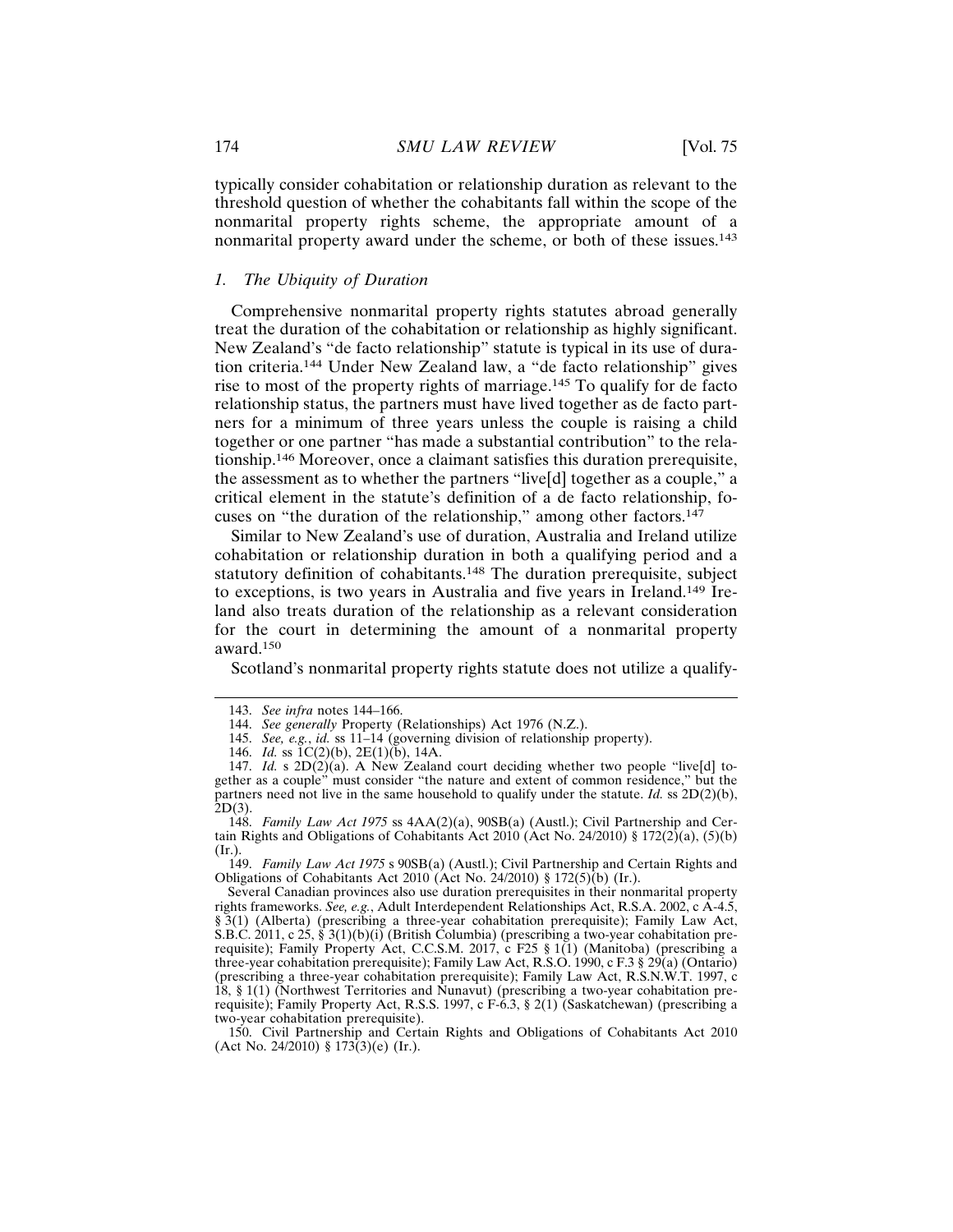ing period.151 The Scottish framework utilizes duration, however, in defining a "cohabitant." One of three factors a Scottish court "shall have regard to" in determining whether an applicant qualifies as a cohabitant is "the length of the period during which [the nonmarital partners] have been living together (or lived together)."<sup>152</sup>

In the United States, Washington state case law—the most comprehensive scheme in the United States for recognizing nonmarital property rights—utilizes duration criteria in determining which cohabitants are eligible for equitable distribution of property acquired during their cohabitation and also in determining how that property should be equitably distributed.153 Under Washington law, as noted earlier, duration of the relationship is one of five nonexclusive relevant factors a court uses in analyzing whether a "meretricious relationship" existed such that, at fracture of the relationship, the court will equitably distribute property acquired during the relationship.154 If the court finds that a meretricious relationship existed and proceeds to equitably distribute the property acquired during the meretricious relationship, the court may look to Washington's statute for the disposition of property upon dissolution of a marriage for guidance.<sup>155</sup> That statute provides that duration of the marriage is one of four nonexclusive factors that the court shall consider in making an equitable distribution.156 In U.S. states with less comprehensive nonmarital property rights frameworks, duration criteria can be relevant to an express or implied contract claim or a claim for equitable relief.<sup>157</sup>

Finally, consideration of cohabitation duration or relationship duration also has been a significant feature of prominent nonmarital property law reform proposals both in the United States and abroad.158 The ALI Prin-

- 155. *In re Marriage of Pennington*, 14 P.3d at 770; *Connell*, 898 P.2d at 835.
- 156. WASH. REV. CODE ANN. § 26.09.080(3) (West 2021).

157. *See* Goode v. Goode, 396 S.E.2d 430, 438 (W. Va. 1990) (holding that principles of express and implied contract and constructive trust may support an order dividing nonmarital cohabitants' property acquired during their relationship and that "[f]actors to be considered in ordering such a division of property may include: the purpose, duration, and stability of the relationship and the expectations of the parties"); Hay v. Hay, 678 P.2d 672, 674 (Nev. 1984) (holding that a nonmarital cohabitant's complaint had sufficiently stated a cause of action for breach of an implied-in-fact contract and commenting that "[e]ach case should be assessed on its own merits with consideration given to the purpose, duration and stability of the relationship and the expectations of the parties").

158. *See, e.g.*, Waggoner, *supra* note 109, at 240 (listing relationship duration as a factor that courts should consider in deciding whether nonmarital cohabitants qualify as "de facto spouses" entitled to marital property rights and establishing a rebuttable presumption that two people had a committed relationship if the couple "shared a common household with their minor children for a continuous period totaling [four] or more years" (alteration in original)); Lifshitz, *supra* note 70, at 1603–05, 1621–22 (proposing nonmarital property law

<sup>151.</sup> *See* Family Law Act 2006, (ASP 2) §§ 25–29 (Scot.).

<sup>152.</sup> *Id*. § 25(2)(a).

<sup>153.</sup> Warden v. Warden, 676 P.2d 1037, 1039 (Wash. Ct. App. 1984) (applying "the least fictional analysis," which "recognize[s] that certain meretricious relationships of long and durable standing may give rise to community property rights similar to those which prevail between married persons").

<sup>154.</sup> *In re* Marriage of Pennington, 14 P.3d 764, 770–71 (Wash. 2000) (en banc); Connell v. Francisco, 898 P.2d 831, 834 (Wash. 1995) (en banc).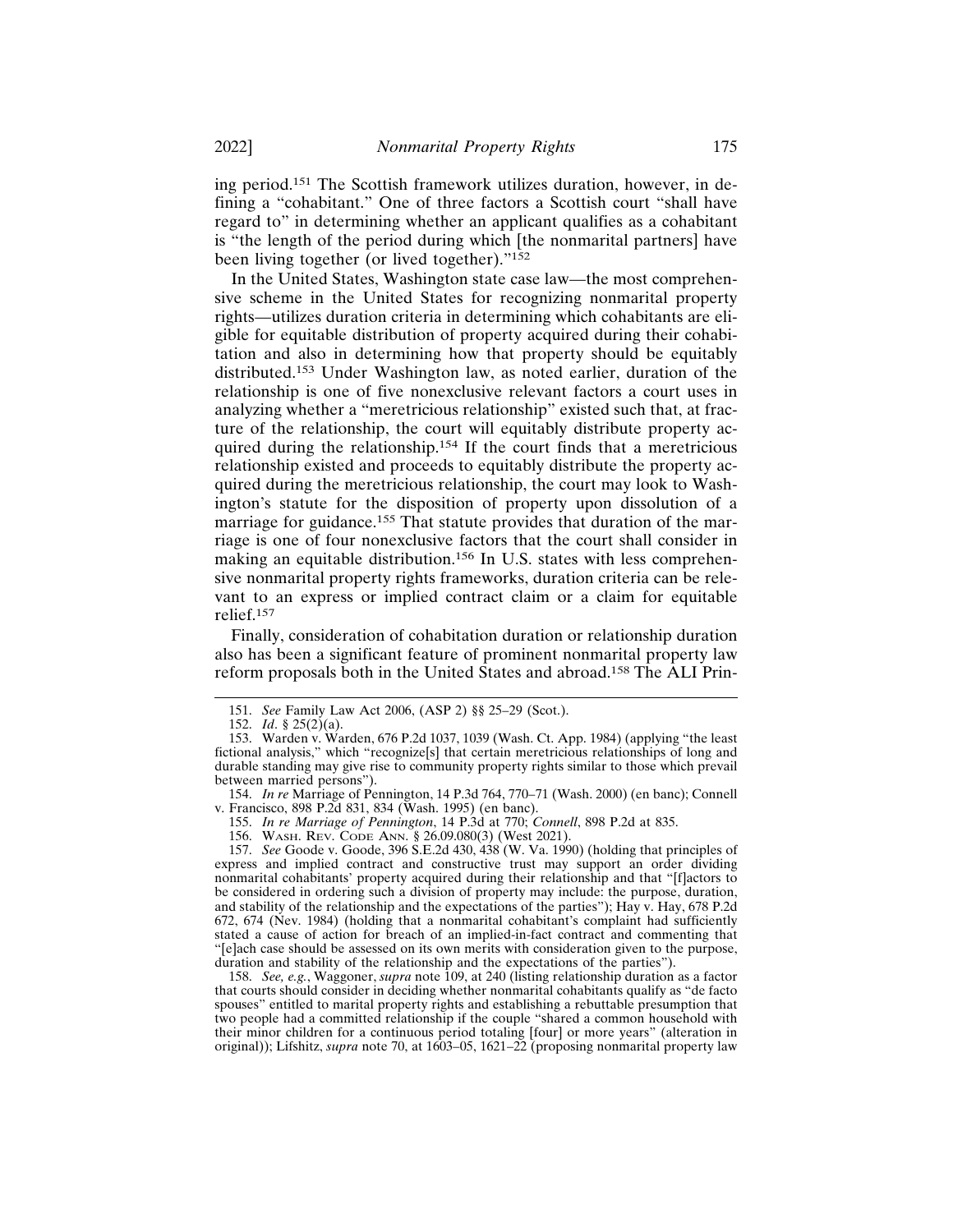ciples, for example, define qualified domestic partners as "two persons . . . not married to one another, who for a significant period of time share a primary residence and a life together as a couple."159 The ALI Principles also establish a rebuttable presumption that two persons are domestic partners "when they have maintained a common household . . . for a continuous period that equals or exceeds a duration . . . set in a rule of statewide application."160 Moreover, the size of "compensatory payments" to a domestic partner under the ALI Principles also depends upon the duration of the partners' cohabitation.<sup>161</sup>

The more recent 2021 Uniform Cohabitants' Economic Remedies Act (UCERA) also utilizes duration, although less extensively.162 In 2018, in response to the dramatic increase in cohabitation in the United States, the Uniform Law Commission convened a committee to draft a "model law to standardize the economic rights of unmarried cohabitants."163 The end product—UCERA—is a modest "enabling act" that merely seeks to protect the rights of cohabitants to bring contractual and equitable claims against a fellow cohabitant "without subjecting them to hurdles that would not be imposed on [non-cohabitant] litigants of similar claims."<sup>164</sup>

UCERA does not employ duration in its definition of a "cohabitant."165 UCERA, however, expressly makes duration relevant to the resolution of a cohabitant's claim for equitable relief. Section 7 of the uniform law provides that "the court adjudicating a claim [for equitable relief] shall consider . . . the duration and continuity of the cohabitation."<sup>166</sup>

159. PRINCIPLES OF THE L. OF FAM. DISSOLUTION § 6.03(1) (AM. L. INST. 2002).

reform that would utilize a minimum cohabitation period prerequisite for "regular" cohabitation rights and would provide enhanced "relational" cohabitation rights arising only from longer-term cohabitations); SCOTTISH L. COMM'N, REPORT ON SUCCESSION 157-58 (2009), https://scotlawcom.gov.uk/files/7112/7989/7451/rep215.pdf [https://perma.cc/L2XZ-WD9Q] (concerning inheritance rights for nonmarital cohabitants and listing cohabitation duration as one of three exclusive factors that a court shall use to determine the portion of the decedent nonmarital cohabitant's testate or intestate estate to which the surviving nonmarital cohabitant shall be entitled).

<sup>160.</sup> *Id.* § 6.03(3).

<sup>161.</sup> *See id.* § 6.06(1).

<sup>162.</sup> *See generally* UNIF. COHABITANTS' ECON. REMEDIES ACT (UNIF. L. COMM'N 2021).

<sup>163.</sup> UNIF. L. COMM'N, UNIFORM LAW COMMISSION ANNUAL REPORT 11 (2017–2018) UNIF. COHABITANTS' ECON. REMEDIES ACT prefatory note (UNIF. L. COMM'N 2021) (stating that UCERA "responds to the dramatic increase in the number of nonmarital cohabitants in the United States over the past half-century").

<sup>164.</sup> UNIF. COHABITANTS' ECON. REMEDIES ACT prefatory note (UNIF. L. COMM'N 2021); *see also id.* § 4(a)(2) (2021) (providing that a cohabitant's contractual or equitable claim arising from contributions to the cohabiting relationship "is not . . . subject to additional substantive or procedural requirements because the parties are or were cohabitants or because of a sexual relationship between the cohabitants").

<sup>165.</sup> *Id.* § 2(1) (defining "cohabitant" without reference to relationship duration or cohabitation duration); *id.* at prefatory note ("The term [cohabitant] does not set a time limit as to how long the individuals must cohabit in order to meet the definition.").

<sup>166.</sup> *Id.* § 7(c)(2).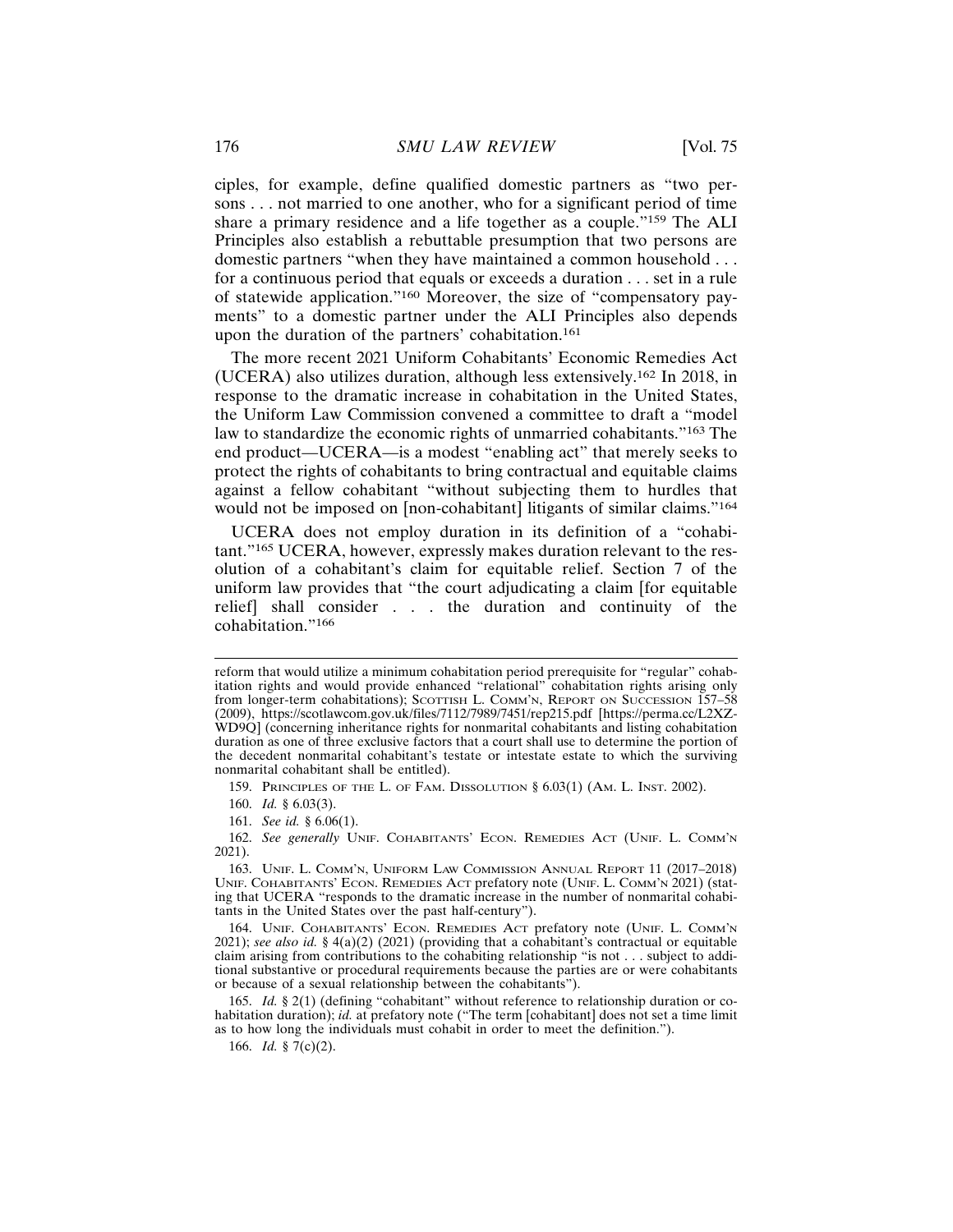#### *2. The Utilities of Duration*

Use of duration criteria in nonmarital property rights frameworks has at least two principal purposes, both of which are related to the informal nature of nonmarital cohabitation.167 First, duration of the nonmarital cohabitation or duration of the relationship can serve as an indication of the commitment of the nonmarital partners to one another and to the relationship.168 Entry into a nonmarital cohabitation lacks the public declaration of commitment that is intrinsic to the entry into a marriage.169 For nonmarital cohabitants, therefore, the passage of time substitutes for the public declaration of marriage as a signal to society and to the cohabitants themselves of their commitment to each other and their relationship.170

Second, a durational prerequisite or qualifying period can be designed to give the parties a temporary safe harbor from the obligations that the nonmarital property rights framework otherwise would impose on nonmarital cohabitants.<sup>171</sup> Thus, a durational prerequisite protects cohabitants who may not understand the nuances of the nonmarital property rights framework at the outset of their cohabiting relationship.172 A durational prerequisite also affords the cohabitants the opportunity to experience living together as a couple before deciding whether to assume mutual nonmarital property obligations.<sup>173</sup>

This Article's reform proposal makes use of cohabitation duration for both of these purposes. The proposal utilizes a durational prerequisite so that its framework of nonmarital property rights and responsibilities does not apply to short-term cohabitants.174 The proposal also employs duration as a marker for commitment by assigning greater nonmarital property rights as the duration of the nonmarital cohabitation increases.<sup>175</sup>

<sup>167.</sup> *Cf*. Spitko, *supra* note 35, at 295–300 (arguing that the duration of a nonmarital cohabitation is likely to correlate positively with a decedent partner's intent to provide at death for the surviving cohabitant and with the survivor's contributions to the decedent and the survivor's reliance interests in their partnership).

<sup>168.</sup> N.Z. L. COMM'N, REVIEW OF THE PROPERTY (RELATIONSHIPS) ACT 1976: PRE-FERRED APPROACH, 82 (2018), https://www.lawcom.govt.nz/sites/default/files/projectAvailableFormats/PRA%20-%20Preferred%20Approach%20-%20Issue%20Paper%2044%20- %20Final.pdf [https://perma.cc/W8FA-5956] Scott & Scott, *supra* note 56, at 363–64 ("Well-designed proxies such as [significant duration of the cohabitation] would allow regulators to sort cohabitants in family relationships from those whose commitment (and social value) is less compelling.").

<sup>169.</sup> Carbone & Cahn, *supra* note 97, at 95 (noting that, in contrast to marital partners, "[u]nmarried partners . . . may enter into and leave relationships without formalities and often without explicit markers commemorating the changing status of a relationship").

<sup>170.</sup> N.Z. L. COMM'N, *supra* note 168, at 82 ("In the absence of a deliberate decision by the partners to formalise their relationship by getting married . . . the passage of time is used to indicate when a relationship has reached a sufficient level of commitment that justifies the imposition of property sharing obligations.").

<sup>171.</sup> *Id.* at 82–83.

<sup>172.</sup> Bill Atkin, *Family Property*, *in* FAMILY LAW POLICY IN NEW ZEALAND 209, 216 (Mark Henaghan & Bill Atkin eds., 2013).

<sup>173.</sup> N.Z. L. COMM'N, *supra* note 168, at 82.

<sup>174.</sup> *See supra* Section II.C.1.

<sup>175.</sup> *See supra* Section II.C.2.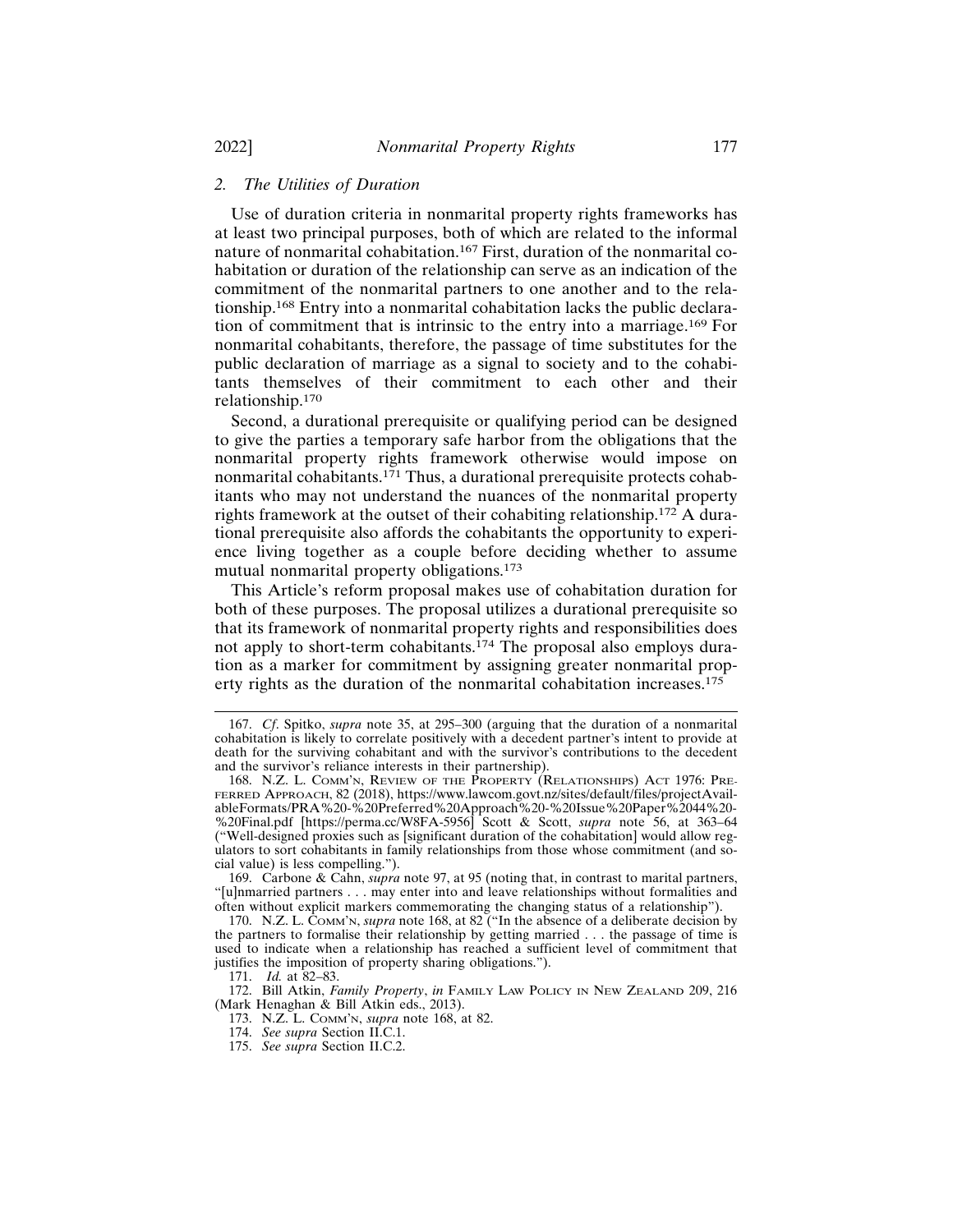Moreover, this reform proposal is fully consistent with the two other principles that this Part argues should ground nonmarital property rights reform. First, the reform proposal affords only lesser rights for nonmarital cohabitants relative to marital partners. Second, by its very nature, the proposal is fully compatible with the substantive values and process norms that ground marital property rights.176 In the next Part, the Article turns to a thorough explanation of my proposal for integrated nonmarital property rights reform.

## III. AN INTEGRATED ACCRUAL ADAPTOR FOR NONMARITAL PROPERTY RIGHTS

I propose an integrated "accrual adaptor" that would structure nonmarital property rights at dissolution and at death. This Part explains how such an accrual adaptor would apply to nonmarital property rights across the board. This Part further discusses the significant merits of my proposed reform and evaluates the likely primary criticism of an integrated approach to nonmarital property law reform.

In short, as this Part details, my proposed framework would allow a qualifying nonmarital cohabitant to claim any marital property right, but the nonmarital entitlement would be reduced in value relative to a marital property award to reflect the fact that the claim arises from a nonmarital cohabitation rather than a marriage. Thus, calculation of a nonmarital property interest would begin by considering what marital property award the claimant would have been entitled to had they been married to their partner during the entirety of their cohabitation. This preliminary award would then be discounted, with the discount off the marital property award being inversely proportional to the duration of the nonmarital cohabitation.

### A. QUALIFICATION OF AN APPLICANT AS AN UNMARRIED COMMITTED PARTNER

Any provision of a nonmarital property right to an unmarried committed partner involves two principal steps: qualification of an applicant as an unmarried committed partner and quantification of the nonmarital property right. This Article deals primarily with the latter. Still, a thoughtful evaluation of the Article's proposed scheme for calculation of a nonmarital property interest requires an appreciation of the nature of the means for qualification of the unmarried committed partner.

Statutory reform might provide for qualification of nonmarital partners via a registration scheme, which enables self-identification; a multi-factor approach, which requires a court to evaluate the nature and quality of the relationship against a statutorily defined standard; or a combination of

<sup>176.</sup> *See supra* Section II.B.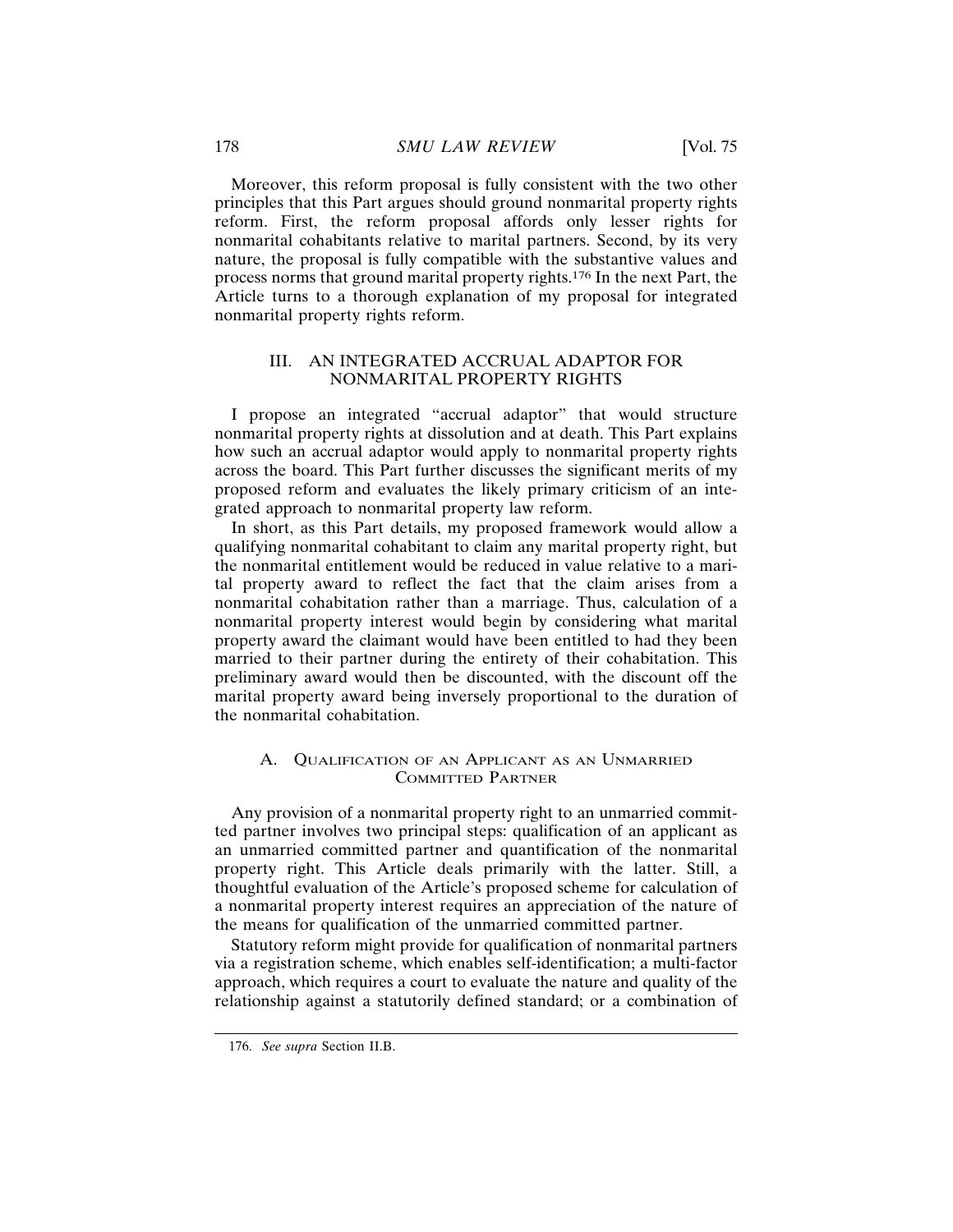the two.177 While the registration approach has the virtue of certainty, it suffers from the same type of underinclusiveness as the marital property regime in that it excludes otherwise deserving applicants who failed to formalize their union with the state.178 The multi-factor approach mitigates underinclusiveness but at the cost of increased uncertainty that a subjective inquiry necessarily entails.<sup>179</sup>

The combination registration/multi-factor approach is preferable.<sup>180</sup> The combination approach lessens underinclusiveness through its multifactor component while affording committed partners the option of certainty through the safe harbor of registration. Thus, the combination approach introduces uncertainty in fewer cases.181 Still, a significant degree of uncertainty remains a feature of the combination registration/multifactor approach given that a claimant may seek to qualify as an unmarried committed partner by means of a subjective inquiry.

My proposal for an integrated accrual adaptor for nonmarital property rights is designed to accommodate this uncertainty through the accrual mechanism discussed in detail below. The rationale is that society can be more confident of a cohabiting couple's commitment to their relationship and to one another the longer their relationship endures. Thus, the accrual mechanism gradually increases nonmarital property awards as cohabitation duration increases, along with society's certainty in the commitment of the cohabitants.

#### B. QUANTIFICATION OF THE NONMARITAL PROPERTY RIGHT

Given a policy or political decision to structure nonmarital property law reform so that a nonmarital partner's property award does not mirror that of a similarly-situated marital partner, my proposed integrated accrual adaptor for nonmarital property rights has much to recommend it as a means to implement a decision to differentiate between marital and nonmarital property rights. My proposed accrual adaptor translates marital property rights into nonmarital property rights by discounting the former. Thus, the accrual adaptor approach affords lesser property rights to nonmarital partners in contrast with marital partners in similar circumstances. As discussed below, the integrated adaptor feature of my proposal has the virtue of simplicity of design and the related virtue of inherent compatibility with the adopting jurisdiction's marital property law substantive values and process norms. Moreover, the accrual feature of my proposal builds a reasoned proportionality into nonmarital property law reform, so that the size of any nonmarital property award reflects the level of confidence that outside parties can have that the nonmarital part-

<sup>177.</sup> Spitko, *supra* note 35, at 259–61 (discussing the merits and demerits of each approach).

<sup>178.</sup> *Id.* at 259–60.

<sup>179.</sup> *Id.* at 260–61.

<sup>180.</sup> T.P. Gallanis, *Inheritance Rights for Domestic Partners*, 79 TUL. L. REV. 55, 84

<sup>(2004);</sup> Spitko, *supra* note 35, at 261.

<sup>181.</sup> Spitko, *supra* note 35, at 261.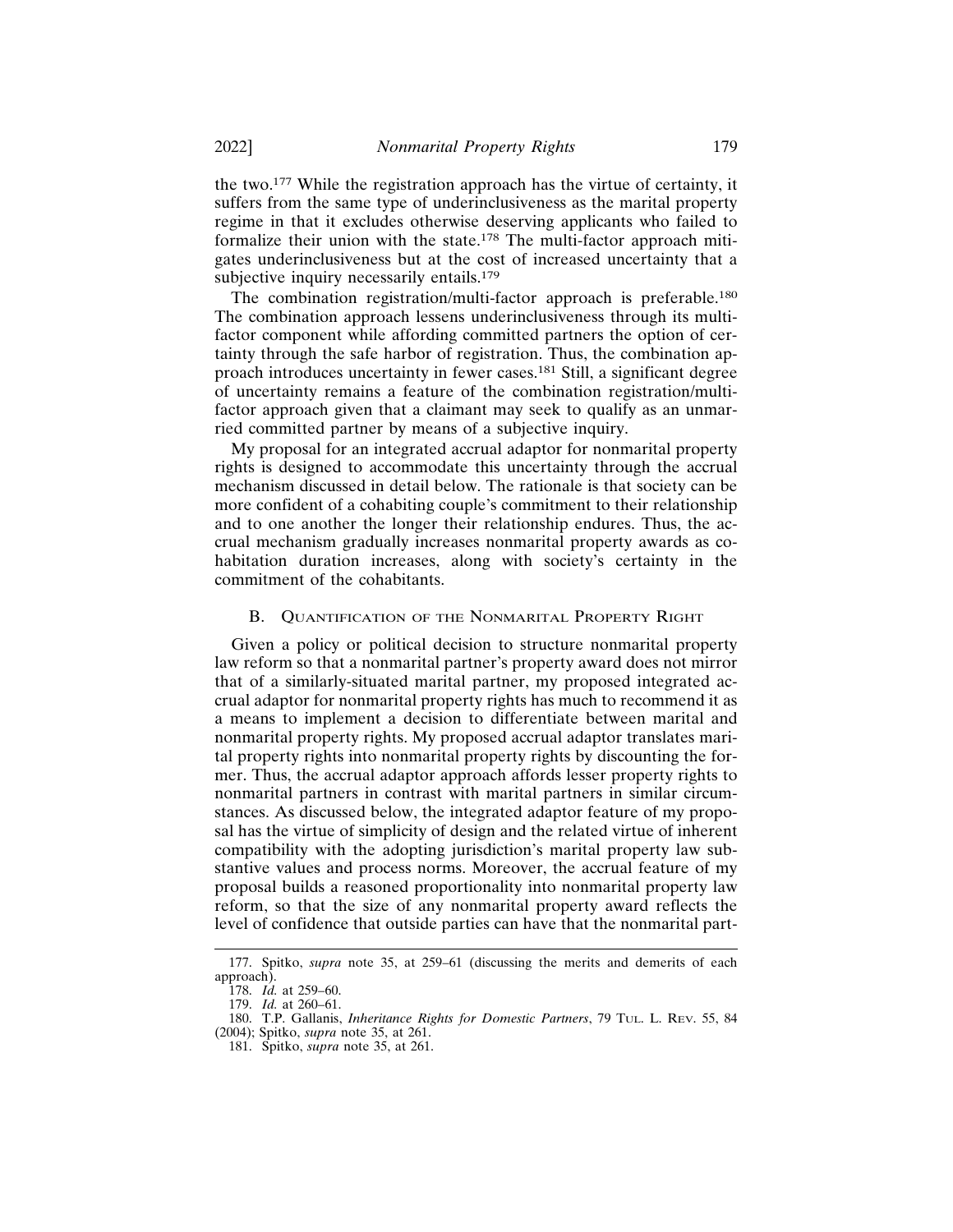ners at issue committed to performing caregiving functions for one another.

#### *1. The Adaptor Feature*

Whatever the nonmarital property right at issue, my scheme would require a court to first calculate a preliminary award that the qualified nonmarital partner applicant would have received under parallel marital property law had the applicant been a marital partner. The court would then apply an adaptor to this preliminary award to calculate the final nonmarital property award.182 Thus, the adaptor would work with whatever rules the jurisdiction applies to the parallel marital property right at issue to translate the marital property right into a nonmarital property right.<sup>183</sup>

For example, assume an adaptor with a fixed value of 25%. Assume further that a court using the state's marital property law calculates a preliminary property award for the nonmarital cohabitant claimant valued at \$100,000, which represents what the claimant would have received had they been married to their partner during their cohabitation. The court would then use the adaptor to translate that \$100,000 marital property figure into a nonmarital property award valued at \$25,000.<sup>184</sup>

A virtue of the proposed adaptor is its simplicity.185 The adaptor works with a jurisdiction's existing marital property law. Thus, a legislature might adopt my proposal without having to create any novel corresponding property law structures for the nonmarital context and, indeed, without otherwise modifying the jurisdiction's law of property division, support, intestacy, or the elective share.<sup>186</sup>

<sup>182.</sup> *Cf*. SCOTTISH L. COMM'N, *supra* note 158, app. A, at 157 (directing a court to consider several factors in determining an "appropriate percentage" of the decedent cohabitant's testate or intestate estate to which the qualified surviving cohabitant would have been entitled had she been the decedent's spouse or civil partner (citing Succession Bill (Draft) §§ 22(3), 23(2) (Scot.)).

<sup>183.</sup> Thus, my instant proposal differs from my 2002 proposal for an accrual/multi-factor approach to intestate inheritance rights for unmarried committed partners in that the latter is a stand-alone reform that would override a jurisdiction's existing intestacy scheme. *See generally* Spitko, *supra* note 35.

<sup>184.</sup> In 2009, the Scottish Law Commission proposed succession law reform for nonmarital cohabitants that would have directed courts "to decide to what extent the surviving cohabitant *deserves* to be treated as the deceased's spouse or civil partner for the purposes of the rules of succession." SCOTTISH L. COMM'N, *supra* note 158, at 72. The proposed reform would have given courts discretion, after considering several exclusive factors, to award to the surviving cohabitant an "appropriate percentage" of the decedent cohabitant's estate to which the survivor would have been entitled had she been the spouse or civil partner of the decedent cohabitant. *Id.* at 157. The Scottish Parliament did not enact the proposed reform.

<sup>185.</sup> *Cf*. Gary, *supra* note 42, at 810–11 (speculating that recent changes to the Uniform Probate Code have not been widely adopted because of their complexity).

<sup>186.</sup> *See* Bill Atkin, *The Legal World of Unmarried Couples: Reflections on "De Facto Relationships" in Recent New Zealand Legislation*, 39 VICTORIA U. WELLINGTON L. REV. 793, 794 (2009) (commenting with respect to New Zealand's nearly identical treatment of marital spouses and "de facto relationship" partners that "there are advantages in drawing upon the same body of jurisprudence instead of re-inventing the wheel each time an issue arises"); O'Brien, *supra* note 17, at 137 (commenting with respect to the ALI Principles,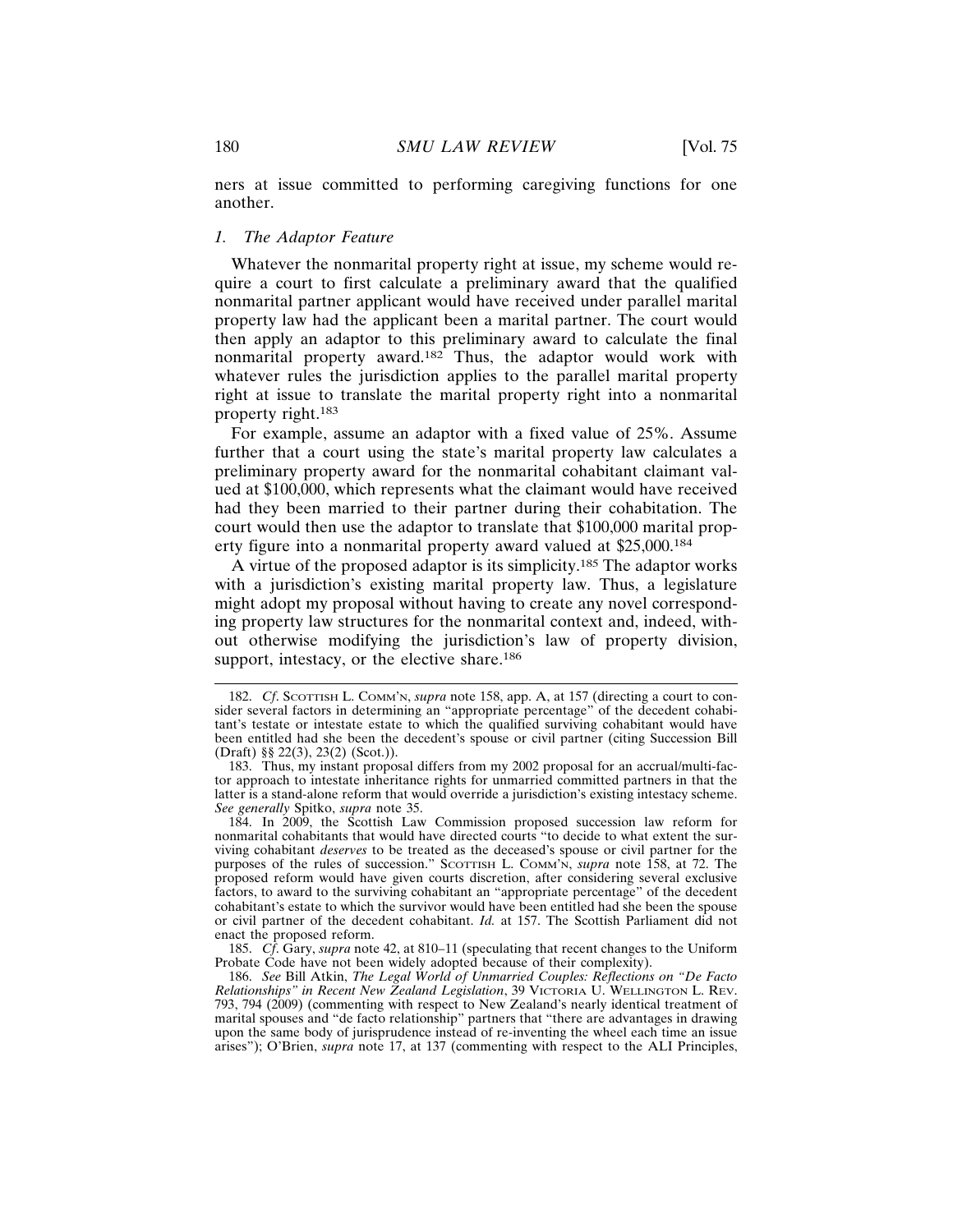This simplicity should work to the advantage of nonmarital cohabitants. Because the proposed reform uses existing rather than novel structures, cohabitants are more likely to be familiar, at least broadly, with the governing structures. Thus, nonmarital cohabitants should be relatively more aware of the need to opt out of the default law when that law is at odds with their wishes and expectations.

Further, because the proposed adaptor simply fits over a jurisdiction's existing marital property law structures, a legislature that adopts the proposal also need not rethink the principles that ground the jurisdiction's various marital property law doctrines. Thus, this simplicity of the proposed adaptor gives rise to a companion virtue of compatibility. The proposed adaptor would enable any jurisdiction to implement reform to recognize unmarried committed partners that is wholly compatible with the substantive values and process norms that ground the jurisdiction's various marital property law doctrines.

The adaptor also would ensure that nonmarital property law reform would be low maintenance. The proposed reform would not require amendment in response to future changes in marital property law. Rather, those changes would be self-executing by means of the adaptor.<sup>187</sup>

Another significant merit of the adaptor is that it best allows for an integrated approach to nonmarital property rights at dissolution and at death. An integrated scheme, as contrasted with a piecemeal approach, would extend all types of marital property rights to a qualifying nonmarital couple. Thus, the scheme would apply to property division and support claims at the dissolution of a nonmarital partnership and would also apply to the claim of a surviving partner for an intestate share or a forced share of the decedent partner's estate when the nonmarital partnership ends at the death of a partner.

An integrated approach to nonmarital property law reform has at least one significant advantage over piecemeal reform. Comprehensive reform should avoid some of the perverse incentives to which piecemeal reform is likely to give rise. For example, if a jurisdiction were to provide property rights when a nonmarital cohabitation ends at breakup, but not when a nonmarital cohabitation ends at death, an unmarried committed partner who quits the relationship may fare better financially than they would have had they stayed committed to the relationship until the death of a partner.188 On the other hand, where the jurisdiction provides nonmarital

which would provide domestic partners upon dissolution of their partnership with nearly identical *inter se* remedies as those afforded to marital spouses, that "providing property and support in a manner identical to married spouses would provide state courts with guidelines familiar to those historically used").

<sup>187.</sup> Hetherington, *supra* note 140, at 22 ("The further benefits of the [Scottish Law Commission]'s suggestions are that this system of calculating a percentage of what an equivalent spouse of civil partner would be entitled to is much more robust.").

<sup>188.</sup> *See* Sullivan v. Burkin, 460 N.E.2d 572, 577 (Mass. 1984) ("It is neither equitable nor logical to extend to a divorced spouse greater rights in the assets of an inter vivos trust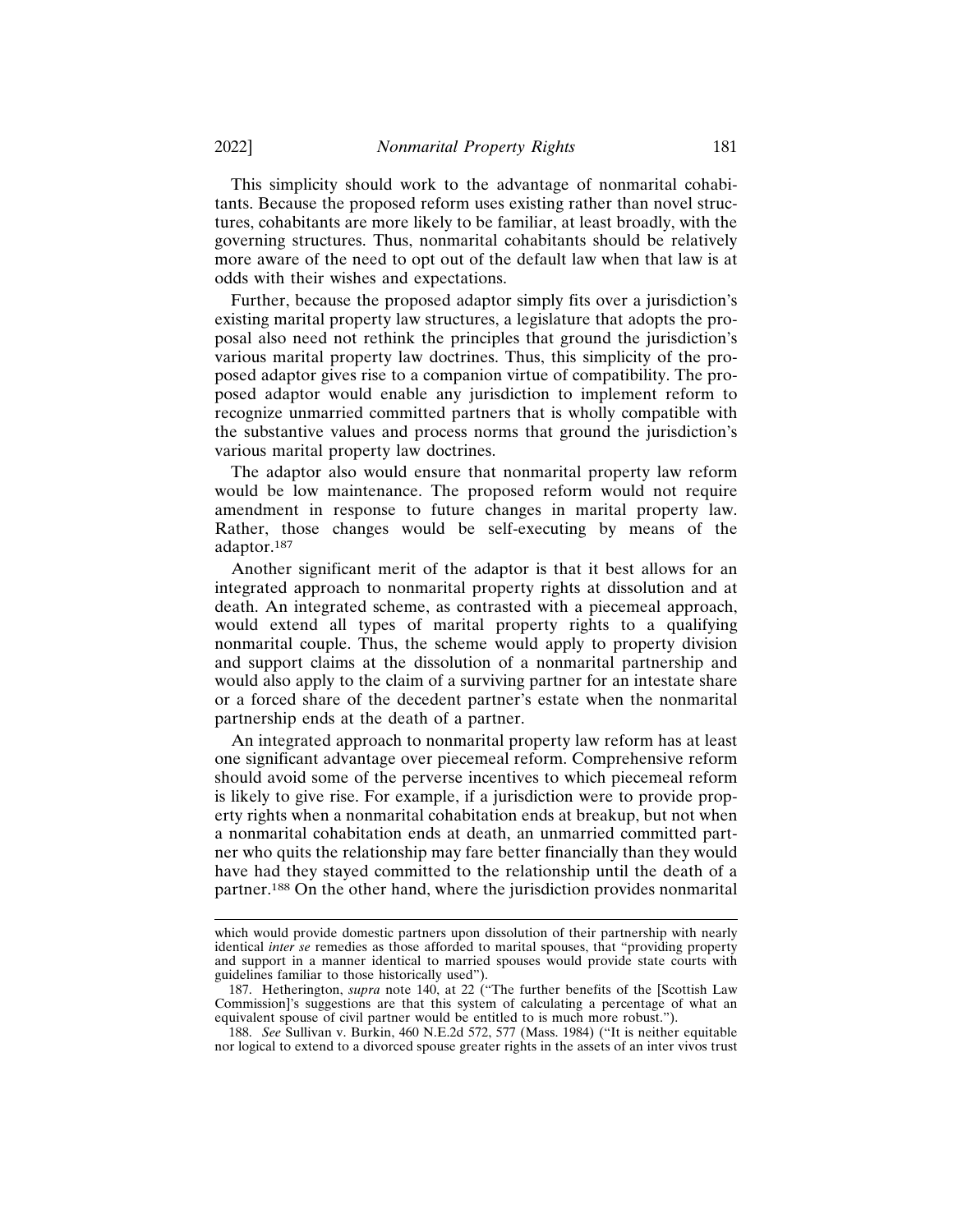property rights only at the death of a partner, an unmarried committed partner may feel pressured to remain in an unhealthy or unsafe nonmarital partnership.

Conversely, an integrated approach to nonmarital property rights risks significant disadvantages that should be considered. Chief among these drawbacks is that an integrated approach is likely to complicate nonmarital property law reform both politically and as a matter of design. As discussed below, however, the adaptor helps mitigate this principal disadvantage, arguably tipping the balance in favor of an integrated approach.

The design complication arises from the fact that different and sometimes conflicting principles ground the various subsets of marital property law. For example, if reformers are thinking about qualifying a nonmarital partner for the purposes of intestacy reform, they might reasonably focus on the decedant's intent.189 If reformers are contemplating qualifying a nonmarital partner for the purposes of an elective share or for the purposes of property division, however, focusing on donative intent may be self-defeating.

One way to mitigate this design complication would be to tinker with the means for defining a nonmarital partner. The multi-factor approach to qualification of a nonmarital partner might be structured at a fairly general level with all or most elements focusing on the cohabitants' commitment to each other and to their relationship. The defining statute might then add a final factor allowing the court to consider the nature of the relationship in light of the purpose or purposes for which a partner is being qualified. For example, New Zealand utilizes a scheme for the qualification of de facto partners, for use with statutes that do not contain their own definition of that term, that directs the court or person considering the issue to "have regard to . . . the context, or the purpose of the law, in which the question is to be determined."<sup>190</sup>

An integrated approach to nonmarital property rights may further complicate law reform given that some components of comprehensive reform may be less politically feasible than others. The Scottish experience with inheritance law reform efforts provides a prime example. By 2009, a consensus had arisen in Scotland that the current intestacy provisions relating to unmarried committed partners should be repealed and re-

created and controlled by the other spouse than are extended to a spouse who remains married until the death of his or her spouse.").

<sup>189.</sup> *See* Lawrence W. Waggoner, *The Multiple-Marriage Society and Spousal Rights Under the Revised Uniform Probate Code*, 76 IOWA L. REV. 223, 230 (1991) (noting that the "predominant consideration" grounding an intestacy statute is the decedent's intent).

<sup>190.</sup> Interpretation Act 1999, s 29A(3)(a) (N.Z.). *But see* Atkin, *supra* note 186, at 802–04 (remarking with respect to a substantially similar 2005 New Zealand statutory provision that "it is still anomalous to have two distinct tests for what is essentially the same question: were the parties living together in a de facto relationship?" and concluding that "[s]urely it would be better to have one definition for qualifying relationships").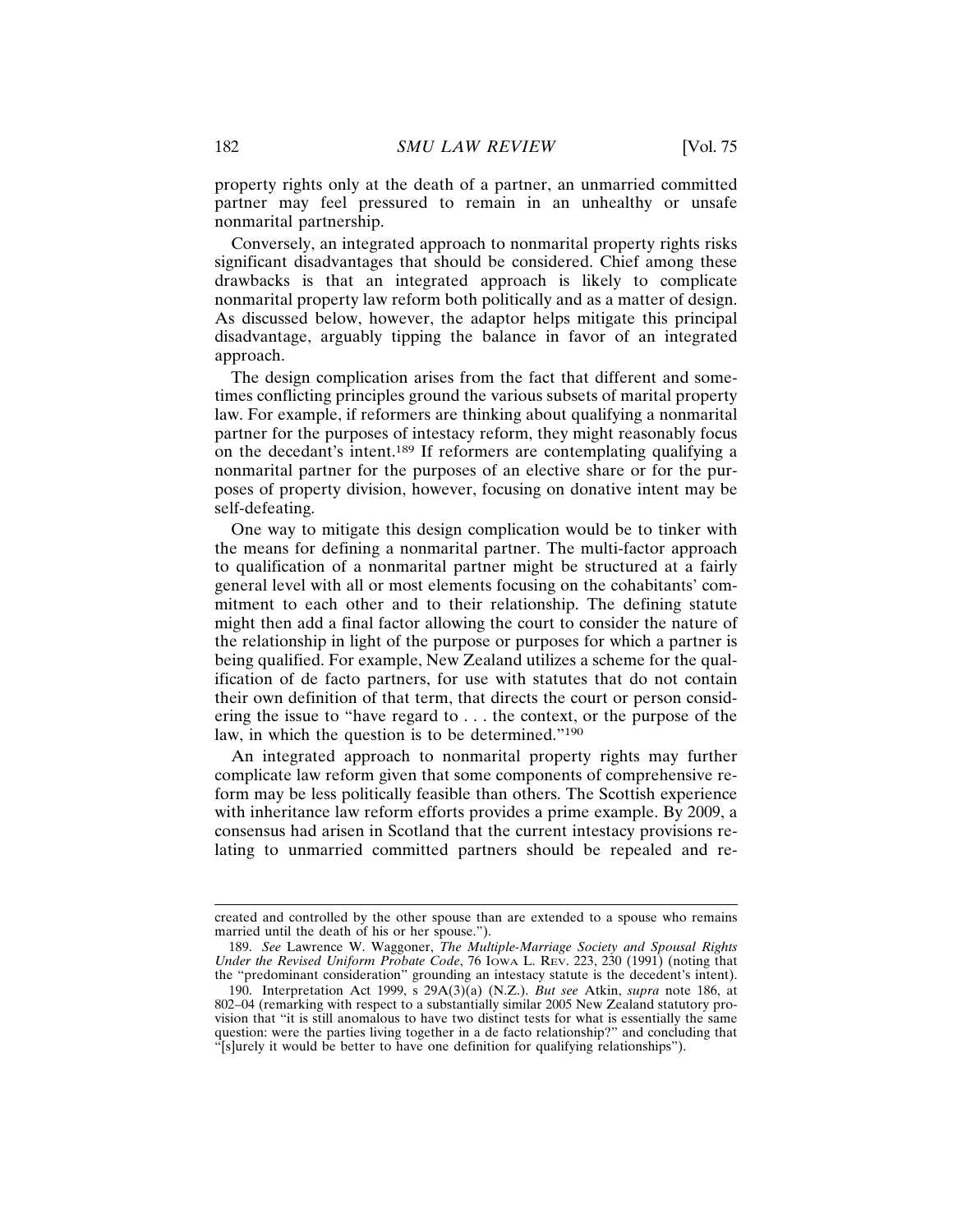placed.191 The Scottish Law Commission packaged its 2009 intestacy reform proposal with a forced share reform proposal that would have, for the first time, extended application of the forced share beyond personal property to include real property as well.192 Powerful farming interests opposed such an extension of the forced share.193 Thus, opposition to a certain forced share reform complicated and arguably defeated intestacy law reform, at least temporarily.<sup>194</sup>

Because of its simplicity of design and inherent compatibility with an adopting jurisdiction's marital property law, the proposed adaptor feature should mitigate this potential drawback of comprehensive reform. The adaptor simply works with a jurisdiction's existing components of marital property law, most of which are the products of a successful legislative process. Thus, one might reasonably suspect that having comprehensive nonmarital property law reform piggyback on existing marital property law structures should lessen political opposition to such reform.

#### *2. The Accrual Feature*

This Part's discussion so far has assumed an adaptor with a single fixed value. My proposed adaptor, however, would not utilize a single fixed value. Rather, I propose an adaptor that incorporates an accrual schedule feature that would critically influence the calculation of any nonmarital property award. This accrual schedule would set forth a series of increasing adaptor values matched with a corresponding series of increasing cohabitation duration periods.

For example, the adaptor value might initially be set at 0% for any cohabitation that lasted less than five years. As noted above, cohabitation is often a trial period for the nonmarital partners before the cohabitation ends in either marriage of the partners or breakup of the relationship.<sup>195</sup> Having a significant durational prerequisite period before a cohabitant might assert a nonmarital property right would avoid capturing these trial cohabitants within the nonmarital property rights net.

<sup>191.</sup> *See* SCOTTISH L. COMM'N, *supra* note 158, at 68 (noting that "[t]here is no doubt that there is genuine concern about [the intestacy provisions relating to nonmarital cohabitants]" and that "[a]lmost all our consultees expressed reservations about the current provisions").

<sup>192.</sup> *Id*. app. A, at 155–60.

<sup>193.</sup> *See* Barney Thompson, *Scottish Landowners Resist Inheritance Reform*, FIN. TIMES (Dec. 8, 2014), https://www.ft.com/content/cf3e3a38-7f01-11e4-a828-00144feabdc0 [https:// perma.cc/UXG6-5AJV] (discussing the concern of some Scottish landowners that proposed succession law reforms would result in the splitting of large estates of land to the extent that such estates would no longer be viable as businesses).

<sup>194.</sup> *See* Scottish Government Response to the Consultation on the Law of Succession, UK WEB ARCHIVE ¶¶ 38–40 (Oct. 18, 2018), https://www.webarchive.org.uk/wayback/ archive/20181226070023/https://www2.gov.scot/Topics/Justice/law/damages/succession/scottish-government-response-succession-consultation [https://perma.cc/A4M5-74TV] (discussing concerns that proposed forced share reform that would remove the distinction between moveable (personal) property and heritable (real) property might compromise the viability of certain agricultural/land based businesses and stating the Scottish Government's position that "we do not intend to bring forward reforms in this area").

<sup>195.</sup> *See supra* notes 56–58 and accompanying text.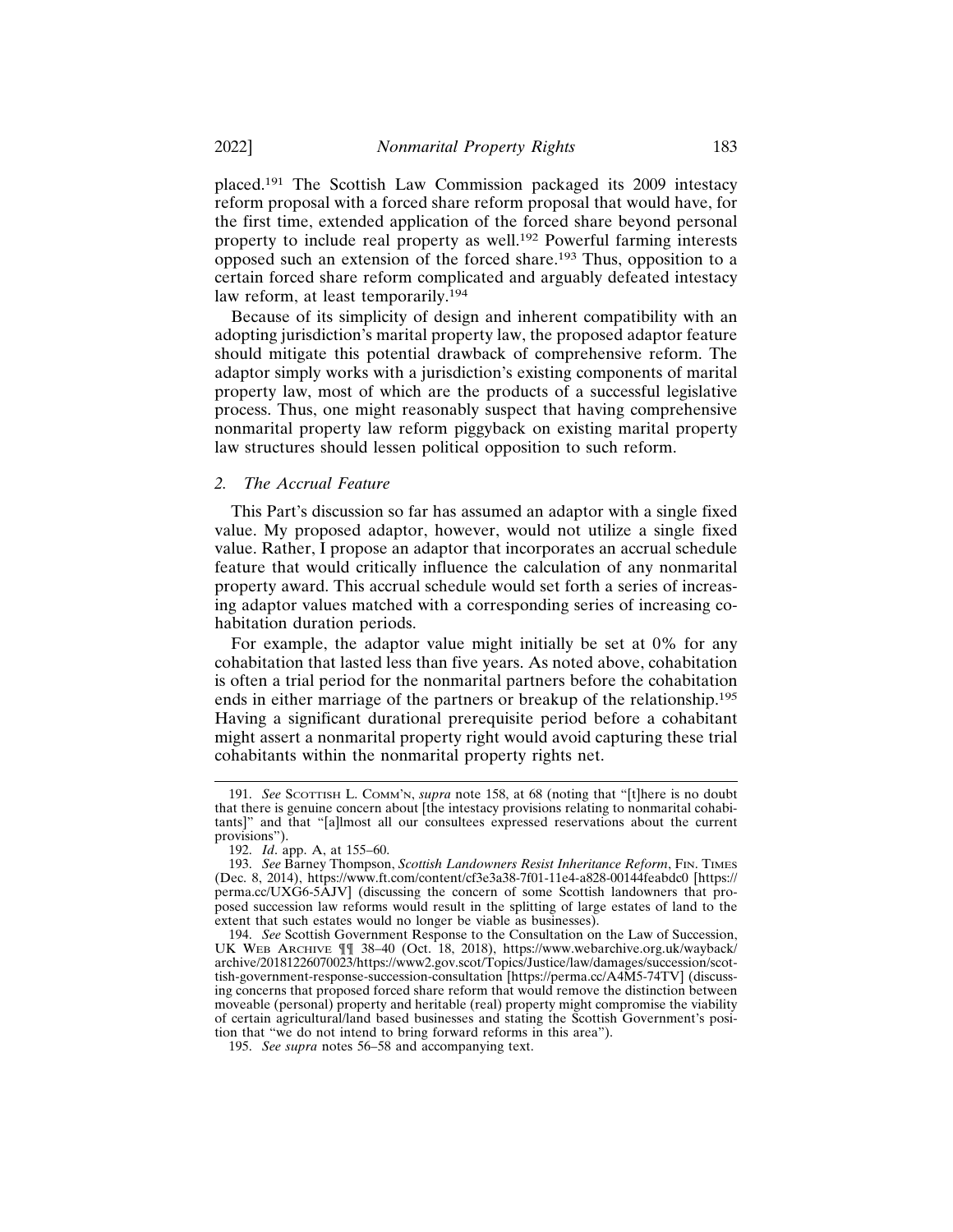The adaptor value might then be reset to 25% for any cohabitation that lasted at least five years but less than six years, and might thereafter increase 5% for each increase of one year in the cohabitation duration, before topping out at 75% for any cohabitation period of fifteen years or more. The accrual schedule feature ensures that, all else being equal, the partner of a longer cohabitation generally would receive a greater nonmarital property award than would the partner of a shorter cohabitation, reflecting the state's greater confidence in the commitment of nonmarital partners in a relatively longer cohabiting relationship. Topping out the accrual schedule at a significant discount off of the full marital property right would operationalize the state's preference for marriage over nonmarital cohabitation.

The accrual feature of my proposal seeks to address concerns arising from the uncertainty about the extent to which any given nonmarital couple performs the caregiving functions that the state should seek to encourage families to perform. The feature is grounded on the assumption that relatively long-term cohabitants are more likely to exhibit these functions than are relatively short-term cohabitants.196 Thus, under my proposal, nonmarital property rights increase as the duration of the cohabitation increases.<sup>197</sup>

My accrual approach finds support in the iterative theory of family property rights set forth by Professors Elizabeth Scott and Robert Scott.<sup>198</sup> The Scotts' model proceeds from the broad public consensus that the state should grant a special legal status to a family structure only to the extent that the structure satisfies certain dependency needs, such as providing for the physical and emotional necessities of family members.199 The state investment in such families through the provision of services, financial subsidies, and legal rights pays dividends when family members meet dependency needs that the state otherwise would have to expend resources to address.<sup>200</sup>

Outside parties may have great difficulty, however, discerning whether a novel family form is meeting its members' dependency needs, especially

<sup>196.</sup> Scott & Scott, *supra* note 56, at 317 ("Commitment is usually tentative when relationships are new, and it grows over time unless or until one or both of the parties realizes that the relationship is unsuccessful."); Spitko, *supra* note 35, at 296–99 (proposing an accrual approach to intestate inheritance rights for unmarried committed partners grounded in the assumption that a surviving partner's financial contributions, acts of care, and reliance interests with respect to the decedent partner are likely to correlate positively with the duration of their cohabiting partnership).

<sup>197.</sup> *Cf*. PRINCIPLES OF THE L. OF FAM. DISSOLUTION: ANALYSIS AND RECOMMENDA-TIONS §§ 4.12, 5.04, 6.06 (AM. L. INST. 2002) (providing for marital and nonmarital remedies that depend upon the duration of the marital and nonmarital relationship, respectively, to determine both eligibility for an award and the size of an award); Blumberg, *supra* note 36, at 1299 (commenting that "the duration of cohabitation is likely to be the main determinant of [domestic-partner] property claims" under the ALI Principles).

<sup>198.</sup> *See generally* Scott & Scott, *supra* note 56.

<sup>199.</sup> *Id.* at 296 n.3, 304–05.

<sup>200.</sup> *Id.* at 304–05, 313–15.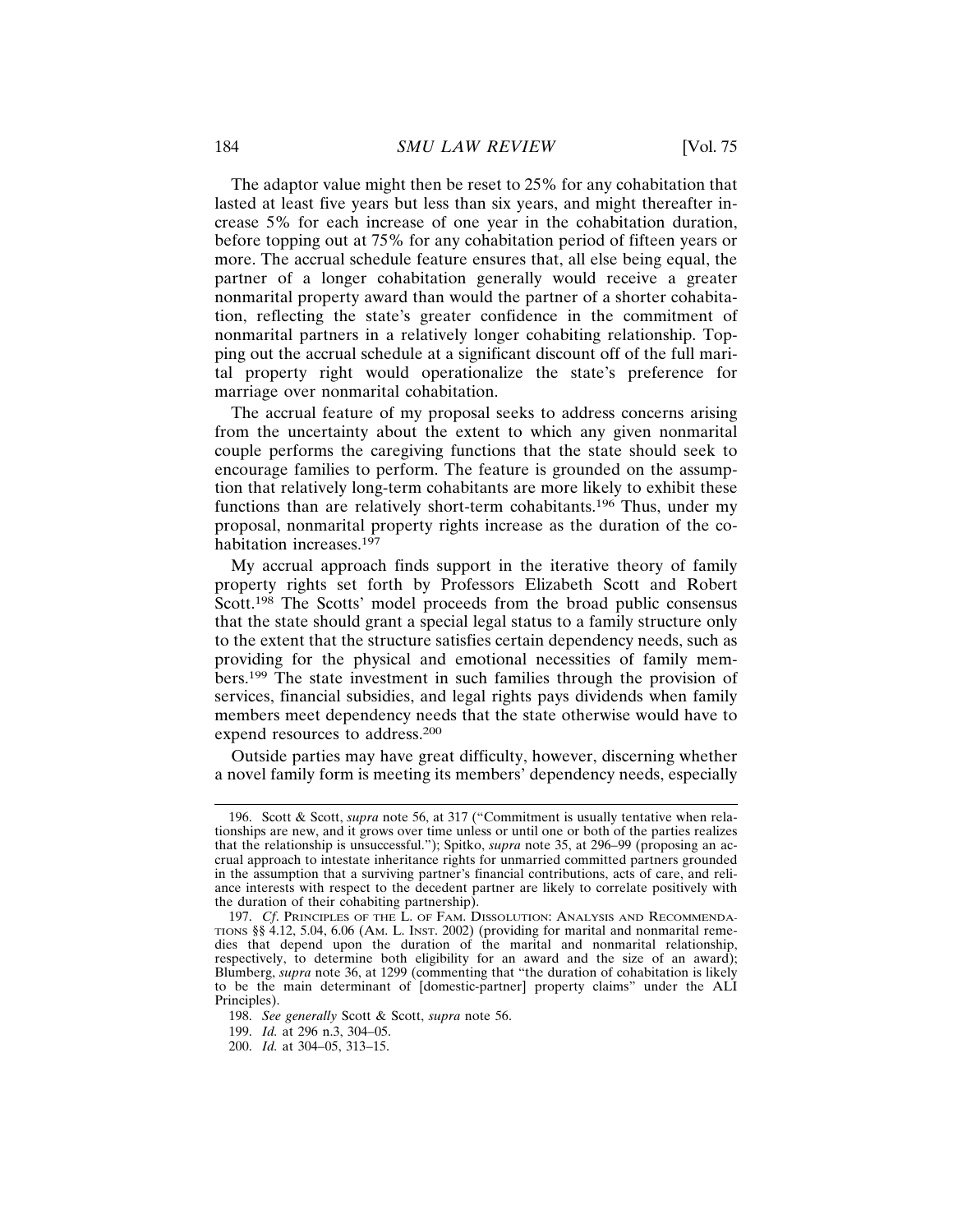in the absence of any express public promises of commitment from the members.201 Scott and Scott argue that the state is unlikely to extend full legal recognition to a novel family form unless the novel group is able to overcome this "verifiability" problem.202 The Scotts further suggest that confidence in the functioning of a novel family form to meet dependency needs can be built incrementally through an iterative process "in which the legal rights and responsibilities are assigned incrementally, allowing the state to monitor family functioning over time in the process of certifying family status."<sup>203</sup>

Applying their model to unmarried cohabitants, Scott and Scott hypothesize that cohabitants as a family form have failed to achieve widespread state recognition because of the great variability among cohabitants with respect to their commitment to meeting dependency needs.204 Moreover, they argue, "the state has not found an effective means of distinguishing those cohabiting partners who are committed to assuming long-term family obligations from others who are not."205 My accrual feature addresses this variability/verifiability problem.

Indeed, my accrual feature reflects the state's trust that builds over time in the commitment of a nonmarital couple to meeting the family's dependency needs. The feature assigns rights and responsibilities incrementally as the cohabiting couple continues to function as a family unit. Thus, the accrual method seeks to distinguish between those nonmarital partners who are committed to assuming long-term family obligations and those who are not by considering the extent to which the nonmarital partners have actually demonstrated a commitment to one another over a lengthy period of time.

Finally, the accrual method also is designed to lower the stakes in cases of short-term cohabitations where generally it is less likely to be certain that the cohabitants should qualify as committed partners for the purposes of the nonmarital property law reform. The relatively smaller nonmarital property award that the accrual feature produces in a cohabitation of relatively shorter duration reduces the incentive of the cohabitants to litigate the nonmarital property award issue in what are more likely to be borderline cases.206 Further, the accrual feature reduces the cost of a court making a "wrong" qualification decision in such borderline cases given the relatively smaller resulting nonmarital property award.<sup>207</sup>

205. *Id.* at 300.

207. *Id.* at 300–01.

<sup>201.</sup> *Id.* at 320–21.

<sup>202.</sup> *Id.* at 338.

<sup>203.</sup> *Id.* at 339.

<sup>204.</sup> *Id.* at 374 ("[T]he lack of substantial movement toward granting legal benefits to unmarried cohabitants is evidence that the state remains committed to a welfarist criterion for granting legal status, one that embodies a commitment to family-functioning norms; as a category, cohabitants are too diverse to satisfy this criterion.").

<sup>206.</sup> Spitko, *supra* note 35, at 300.